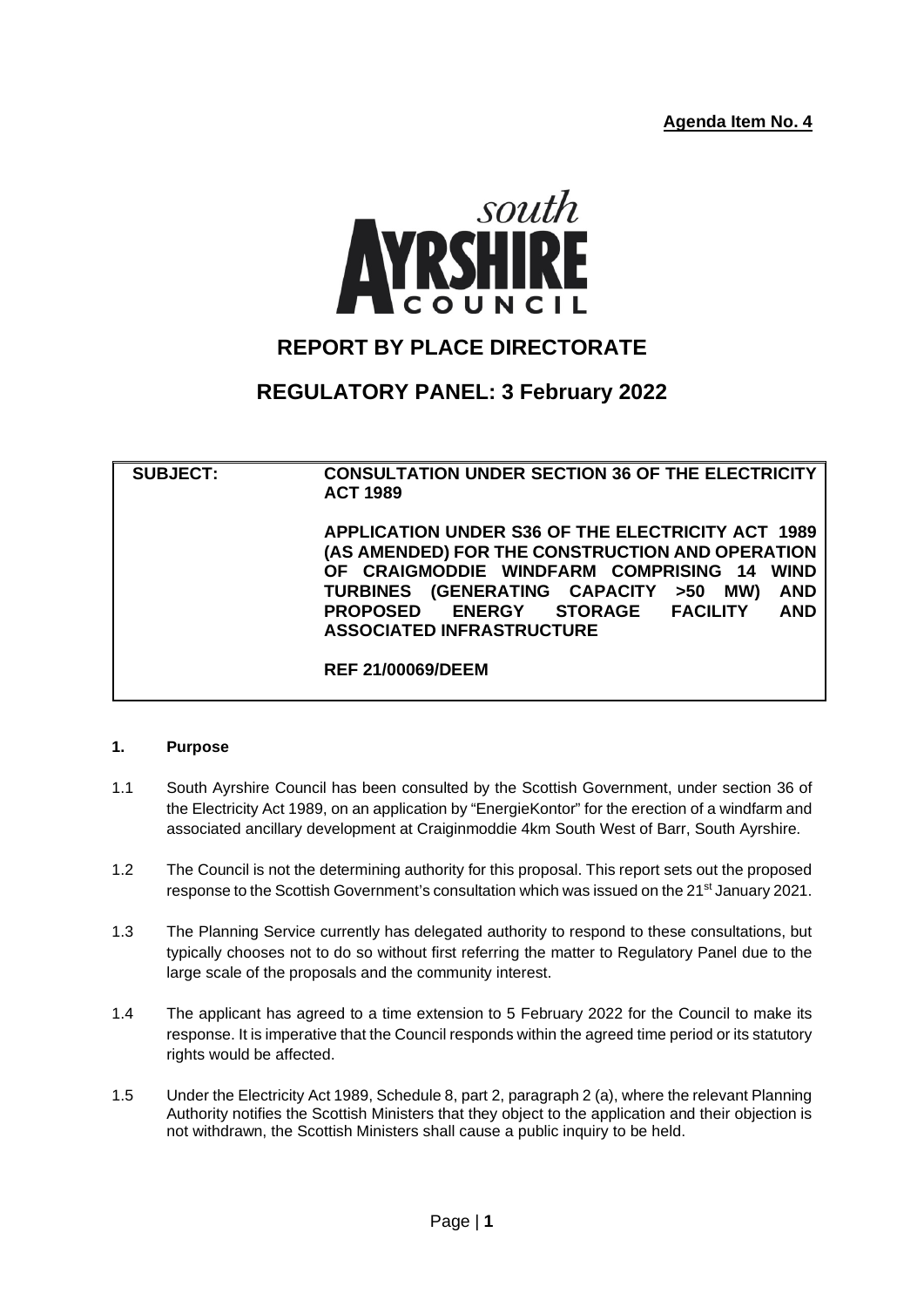- 1.6 Under the Electricity Act 1989 schedule 8, part 2, paragraph (3) if the Planning Authority notifies the Scottish Ministers outwith the time limit that has been agreed (i.e. 5 February 2022 in this case), then the Scottish Ministers may disregard the notification to object.
- 1.7 On the basis that a Planning Authority were not to respond by the agreed date then there is no mandatory requirement for a public inquiry to be held.

### **2. Recommendation**

### **It is recommended that the Regulatory Panel**

- **submits this report to the Scottish Government as an objection to the proposed wind farm**
- **approves delegated authority to the Director of Place to conclude planning conditions with the Energy Consents Unit should the Scottish Government be minded to grant consent.**

# **3. Background & Procedural Matters**

- 3.1 On 12 January 2021, Energiekontor UK Limited submitted to the Scottish Government a Section 36 application together with an application that planning permission be deemed to be granted in respect of the construction and operation of a windfarm comprising of 14 turbines with an anticipated height at tip of 200m located 4 km South of Dailly. Under Section 36 of the Electricity Act 1989, the construction of a generating station with a capacity which exceeds 50 MW requires the consent of Scottish Ministers.
- 3.2 The Scottish Government formally consulted the Council on the proposed development in January 2021, with an original deadline for response on the application of 21 May 2021. The Planning Service made an initial request for the time period to respond to be extended to 8 October 2021. This was followed by a further request for an extension to 5 February 2022.
- 3.3 The application is supported with an Environmental Impact Assessment. Additional Environmental Information was submitted on 5 November 2021 relating to landscape and visual impact, noise and private water supplies. The additional information required to be advertised and consulted upon and the closing date for receipt of public representations was 13 December 2021.
- 3.4 Under the Electricity Works (Environment Impact Assessment) (Scotland) Regulations 2017, Scottish Ministers are required to consider whether any proposal for a generating station is likely to have a significant effect on the environment. These Regulations stipulate that Scottish Ministers must consult the planning authority, Scottish Natural Heritage, Scottish Environment Protection Agency and Historic Environment Scotland. The Regulatory Panel are asked to note that in the event that a planning authority objects to a Section 36 application, and does not withdraw its objection, a public inquiry must be held, before the Scottish Ministers decide whether to grant consent (Refer Paragraph 2, Schedule 8 of the Electricity Act, 1989).
- 3.5 In reaching their decision, Scottish Ministers have to take into account the environmental information submitted with the application and supporting Environmental Impact Assessment, the representations made by statutory consultative bodies and others in accordance with the Electricity Works (Environmental Impact Assessment) (Scotland) Regulations 2017, Scottish Planning Policy on Renewable Energy, other relevant Policy, Planning Advice Notes, the relevant planning authority's Development Plans and any relevant supplementary guidance.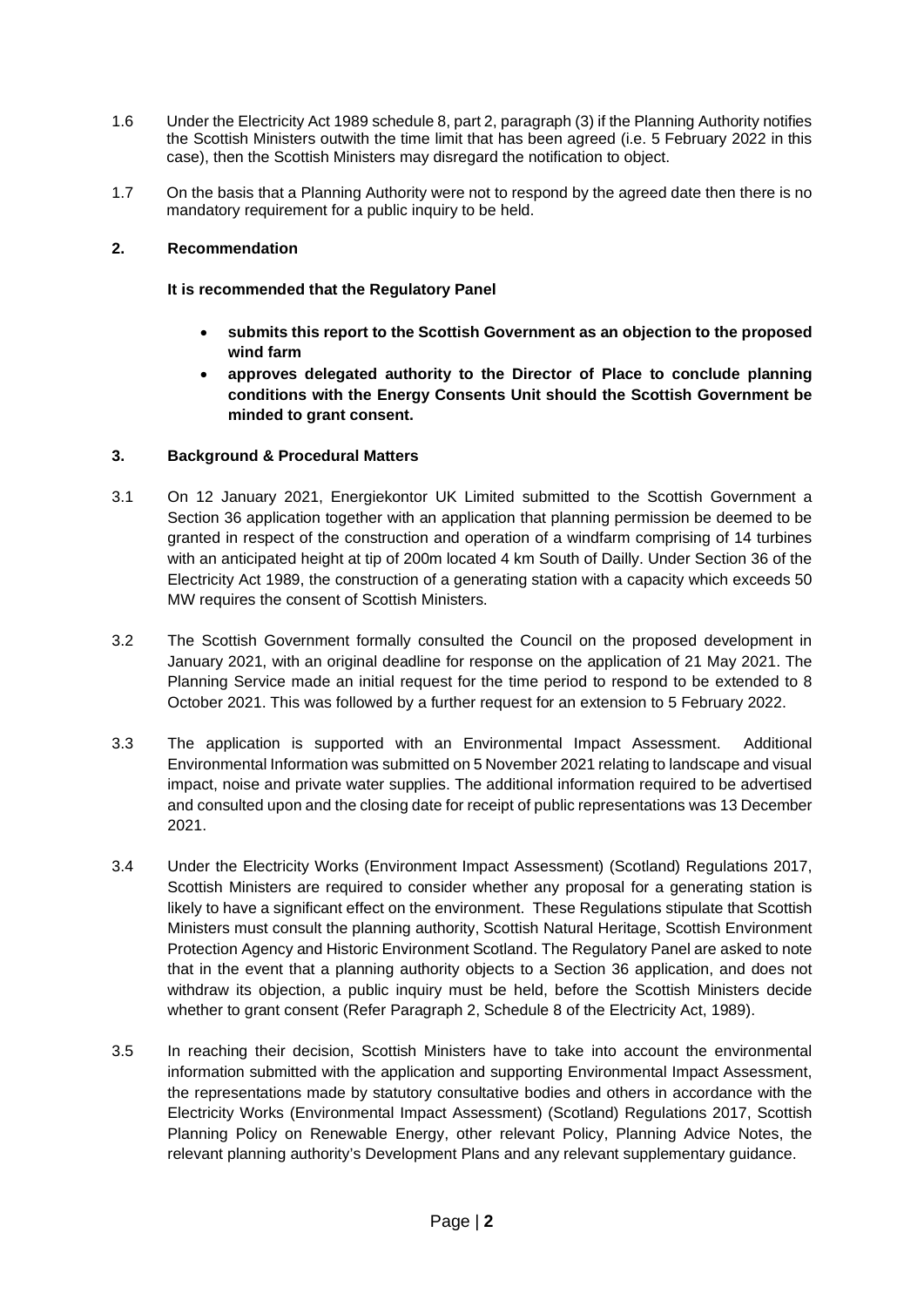3.6 The connection of the wind farm with the local electricity distribution network would require consent under Section 37 of the Electricity Act 1989. This would be subject to a separate application.

# **4. Development Proposal**

# 4.1 *Proposal*

- 4.1.1 Approval under Section 36 of Electricity Act 1989 and deemed planning permission are sought for the development of windfarm. Permission is sought for a period of 35 years of the operational phase of the wind farm after which the development will be dismantled and the land reinstated. The proposal comprises of the following principal components:
	- 14 wind turbines up to a height of 200m to the tip:
	- Turbine foundations (typically 20 in diameter) ;
	- Crane hardstandings measuring approximately 60m X 30m;
	- Associated Turbine transformers;
	- Construction of new access track from Dailly;
	- Construction of new permanent site tracks and upgrading of sections of existing forest tracks connecting each turbine;
	- Off-site road improvements to facilitate delivery of abnormal loads;
	- Underground electrical cabling linking turbines to substation (typically 0.5m deep) routed alongside access tracks;
	- New water crossings
	- Substation (single storey building within associated 60m X 40m compound);
	- Search areas for two borrow pits;
	- Temporary construction compound area secured by fencing (measuring 100m X 50m containing hardstanding area and temporary, portacabin type, welfare facilities); and
	- 7MW Battery storage facility to be located within part of the construction compound following completion of construction (batteries housed within shipping containers)
- 4.1.2 A 100-meter micro-siting allowance is sought for the wind turbines and wind farm infrastructure.
- 4.1.3 The installed capacity of the wind farm is 92MW. The applicant predicts that the wind farm will generate power for 35% of the year which would generate sufficient electricity to supply the equivalent of 78,302 homes per annum.
- 4.1.4 All construction traffic will approach the site from Girvan via the B734. HGVs will then access the site from the U25 (Delamford) road via the B741 north of Dailly (route 1) or from the U27 (Deil's Elbow) road via the B741 south of Crosshill (route 2). Abnormal loads (nacelles, blades, towers, etc) will access the site from a new access track formed from the B7035 at Eldinton Terrace. The track will comprise a section of new track from the B7035, part of the existing Craig farm access track (to be widened) and a further section of new track that will link the Craig Farm track to the U25 (Delamford) road.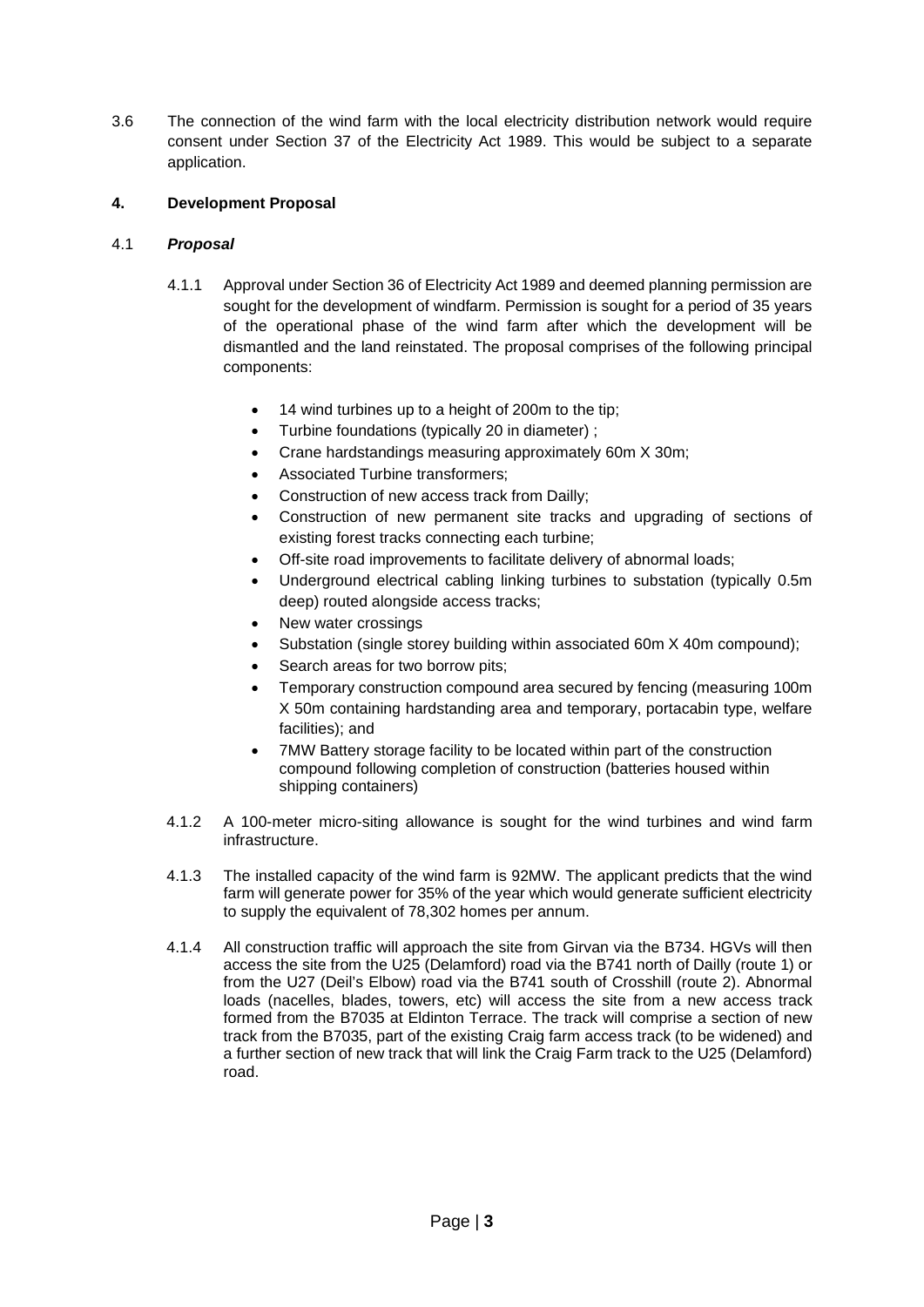- 4.1.5 As part of the initial enabling works commercial forestry felling will be required in order to create clear areas within the existing coniferous plantation around each turbine ('keyholing") and for the construction of access tracks, substation, construction compound and borrow pits. The total area of felling proposed for these purposes is 53.1 ha and compensatory planting of an equivalent area will be undertaken (location not yet confirmed). An additional 142 ha of conifers is proposed to be felled and restocked to avoid significant areas of wind blow. The application notes that these areas are either currently being felled or are planned to felled in the short term. These areas of felling will be incorporated into the forest owner's normal forest management operations.
- 4.1.6 The construction phase is expected to require 12 months to complete and the decommissioning phase is expected to require 6 months to complete. It is proposed that the hours of construction work be Monday to Friday 07:00 to 18:00 and 07:00 to 13:00 on Saturday and no working on Sunday. However, turbine erection works and delivery of turbine blades, nacelles and towers may place outside these hours depending upon weather conditions and other factors.

### 4.2. *Application Site*

- 4.2.1 The site consists predominantly of areas of plantation forestry and open moorland. The site forms part of a ridge of lower lying foothills that lie between the Stinchar Valley to the east and the Girvan Valley to the west, extending from Colmonel in the south to Straiton in the north. The nearest settlements are (approximately) Barr (4km south / west), Dailly (4km north), Crosshill (6.5km north), Straiton (7.5km north / east) and Maybole (9km north). The nearest town is Girvan, located 10.5km to the west.
- 4.2.2 The landscape character is categorised as "Foothills with Forest and Wind Farms" (category 17C) in the Landscape Wind Capacity Study 2018 update. This upland landscape is broader in extent to the east where it forms a more expansive undulating plateau. However, to the west, where the application site is located, it forms a narrower band of hills between the Water of Girvan and Stinchar Valleys. More pronounced hills on the outer fringes of this landscape form highly visible 'landmark hills' seen from the middle part of the Girvan Valley and the Stinchar Valley and the Upper Girvan Water.
- 4.2.3 There are a number of individual isolated dwellings located within the vicinity of the proposed wind farm, the closest of which are Dobbingston, Knockrochar and Delamford to the west and Doughty to the east. The existing operational Hadyard Hill wind farm lies immediately to the south of the application site.

# 4.3 *Surrounding Wind Farms and Proposals*

4.3.1 The locations of the surrounding, operational and proposed wind farms are illustrated in Annex 1 to this report. The application site is located immediately adjacent to the operational Hadyard Hill wind farm which comprises 52 turbines with blade tip heights between 100m and 110m. The nearest turbines within the proposed wind farm are less than 1 km from the nearest turbines within the Hadyard Hill development. The operational Assel Valley wind farm (10 turbines, 110m to blade tip) and Tralorg (8 turbines, 100m to blade tip) are located to the south and west, respectively, of the Hadyard Hill wind farm, within the same ridge of foothills. A Scoping Opinion has been issued by the Energy Consents Unit for the Carrick wind farm proposal located immediately to the north and east of the current application site, within the forestry plantation at Garleffan and Eldrick Hill. It should be noted that the Council are currently considering a Section 36 consultation for a wind farm development on part of the previous Linfairn site (known as Knockronal), located to the north of the current application site.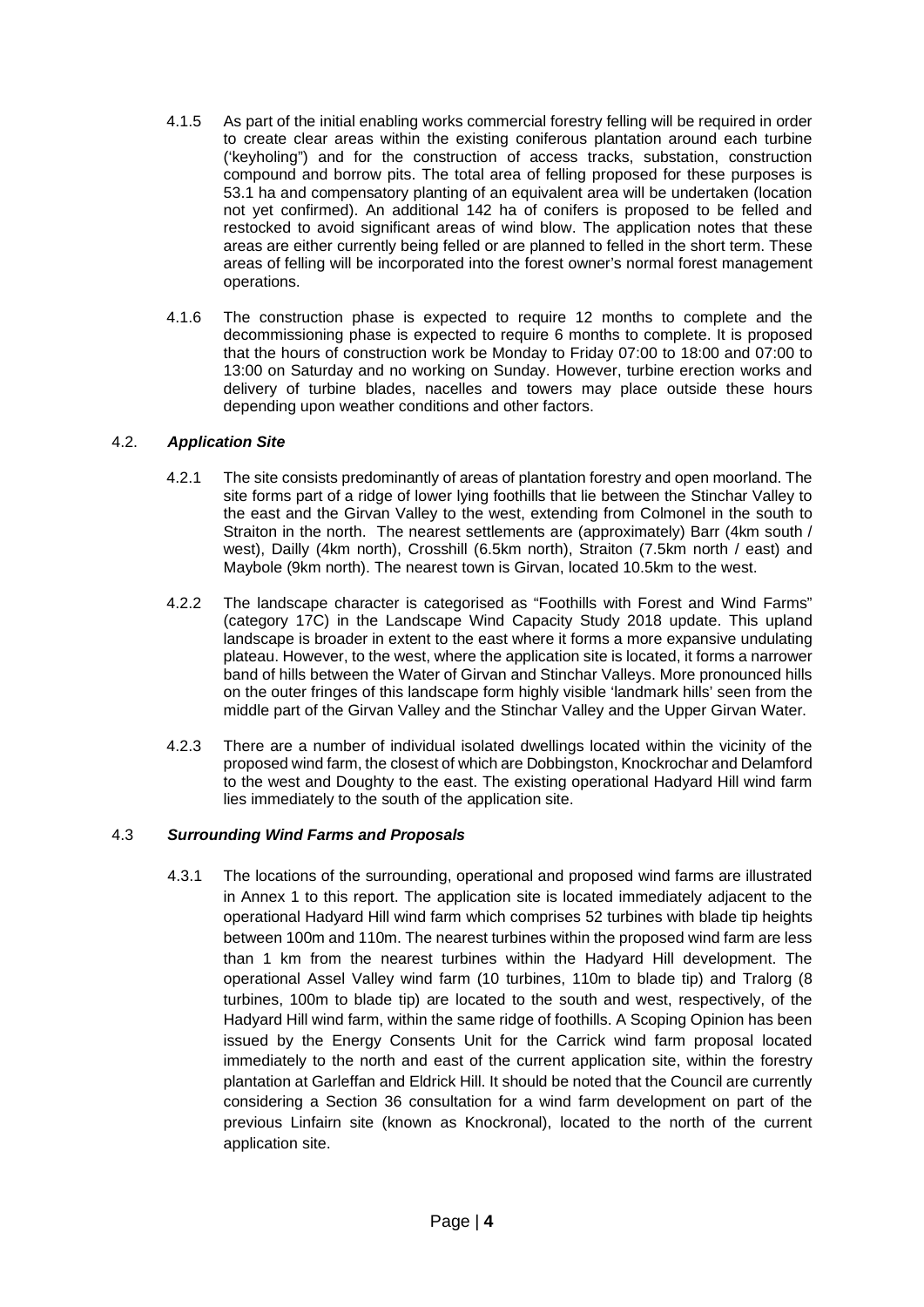- 4.3.2 There has been a previous Section 36 application for an extension to Hadyard Hill comprising 22 turbines with a blade tip height of 126.5m which included the current application site and land to the north. The Council objected to the proposal primarily on landscape grounds however the application was withdrawn prior to the commencement of a Public Local Inquiry.
- 4.3.3 Further to the south, there have been unsuccessful applications at Millenderdale (5 turbines, 110m to blade tip, refused on appeal), Breaker Hill (9 turbines, 86.5m to blade tip, refused on appeal) and Straid (14 turbines, 99.5m to blade tip, refused on appeal). Further to the north of the current application site, planning permission was refused for a wind farm comprising 11 turbines with a blade tip height of 126.5m at Knocksae and a Section 36 application was withdrawn (at appeal stage) at Linfairn following an objection from the Council.

# 5. **Consultations**

5.1 Consultations on this application are undertaken by the Scottish Government**.** Comments arising from consultation within South Ayrshire Council (department services) are incorporated into the assessment section of this report and will be forwarded to the ECU. The following consultation responses are for noting only.

# 5.2 Statutory Consultees

- 5.2.1 **Historic Environment Scotland** (8 March 2021 & 7 December 2021) do not object.
- 5.2.2 **Scottish Natural Heritage** (18 June 2021) **object** on the grounds that the development will have an adverse impact on the Merrick Wild Land Area including the effect of night time lighting required in connection with aviation safety.
- 5.2.3 **Scottish Water** (29 January 2021) Do not object but note that the site is partly within a drinking water catchment (Penwhapple) which is designated as a Drinking Water Protected Area. It is essential that measures are taken to protect water quality and quantity.
- 5.2.4 **SEPA** (28 June 2021 and 3 December 2021) Initially objected to the proposals due to insufficient information on private water supplies. Following consideration of the Additional Information submitted in October 2021, SEPA have removed their holding objection and do not advise against granting consent, subject to conditions relating to protection of PWS, micro-siting, peat management and forest waste management.

### 5.3 Internal Scottish Government advisers

5.3.1 **Scottish Forestry** (7 April 2021 & 17 November 2021) note that wholescale removal of woodlands to enable windfarm developments is not permitted and keyholing is the only permitted option. Compensatory planting is required for the construction corridor and all associated infrastructure. All other felling that is proposed due to example concerns around the wind profile or concern around windblown onto infrastructure is subject to Felling Permission Application or a Long Term Forest Plan Amendment.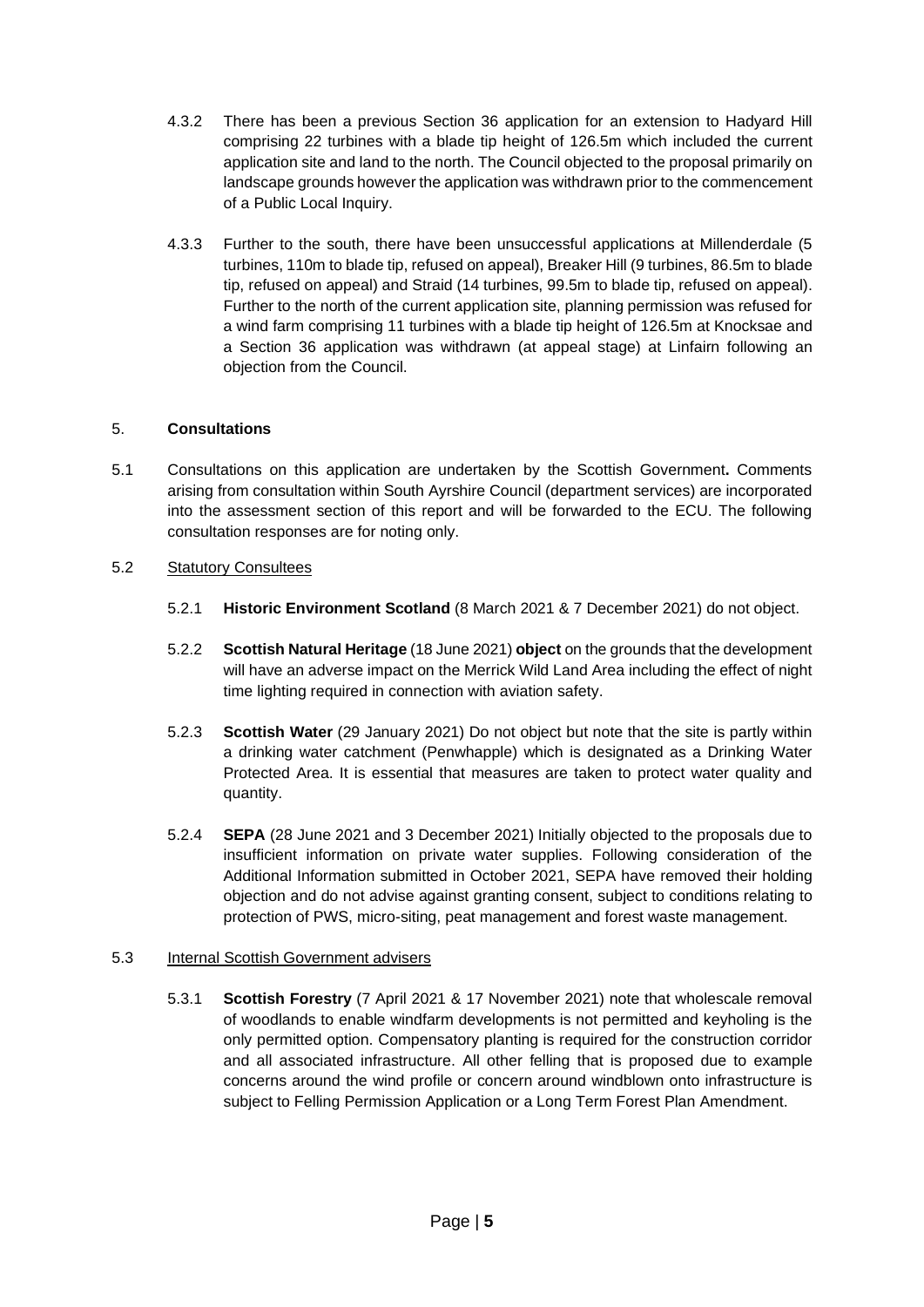- 5.3.2 **Ironside Farrar** (Peat Landslide Risk Assessment on behalf of ECU) (May 2021 and September 2021) advise that the risk assessment requires minor revisions. A number of concerns and queries are made, significantly, additional probing at infrastructure locations would be anticipated and clarification is required relative to the consequence assessment regarding proximity to watercourses. Following receipt of additional information from the applicant, Ironside Farrar advise that additional peat probing is still required at infrastructure locations and at a number of turbine locations and sections of access track.
- 5.3.3 **Transport Scotland** (March 2021 and November 2021) do not object subject to conditions
- 5.3.4 **Crown Estate Scotland** (7 December 2021) have no comments to make.

# 5.4 Non-Statutory Consultees

- 5.4.1 **NATS Safeguarding** (3 February 2021 & 9 November 2021) **object** to the proposal as the terrain screening available will not adequately screen 12 out of the 14 proposed turbines. The 12 visible turbines are likely to cause false primary plots to be generated. A reduction in the RADAR's probability of detection for real aircraft is also anticipated and the proposed development is deemed to be unacceptable.
- 5.4.2 **British Telecom** (5 February 2021 & 24 November 2021) No objections
- 5.4.3 **Defence Infrastructure Organisation** (22 February 2021 & 2 December 2021) have no objection subject to conditions. The site is within a Tactical Training Area and the turbines have the potential to introduce physical obstruction to low flying aircraft. The MOD require that the development is fitted with aviation safety lighting.
- 5.4.4 **Glasgow Prestwick Airport** (5 March 2021 & 13 December 2021) **Object**, noting that all 14 turbines will be visible to GPA's primary radars and will generate unacceptable radar clutter that will require to be mitigated for the life of the wind farm with an appropriate radar mitigation scheme. GPA also require further assessment of the effect on the Instrument Flight Procedures and aviation obstruction lighting. Following receipt of the Additional Information, GPA have advised that they do not object to the aviation warning obstruction lighting scheme aspect of the proposals but would wish to be reconsulted if an Aircraft Detection System is proposed. GPA have also raised additional concerns regarding adverse impact on the Secondary Surveillance Radar and the cumulative impact resulting from the proliferation of windfarms proposals in the vicinity of Craiginmoddie.
- 5.4.5 **Royal Society for Protection of Birds** (8 March 2021) have no comments to make.
- 5.4.6 **Scottish Rights of Way Society** (10 March 2021) have offered no comments
- 5.4.7 **Ayrshire Rivers Trust** (15 March 2021) do not object subject to conditions to safeguard the water environment.
- 5.4.8 **Joint Radio Company** (10 March 2021 & 8 November 2021) have no objection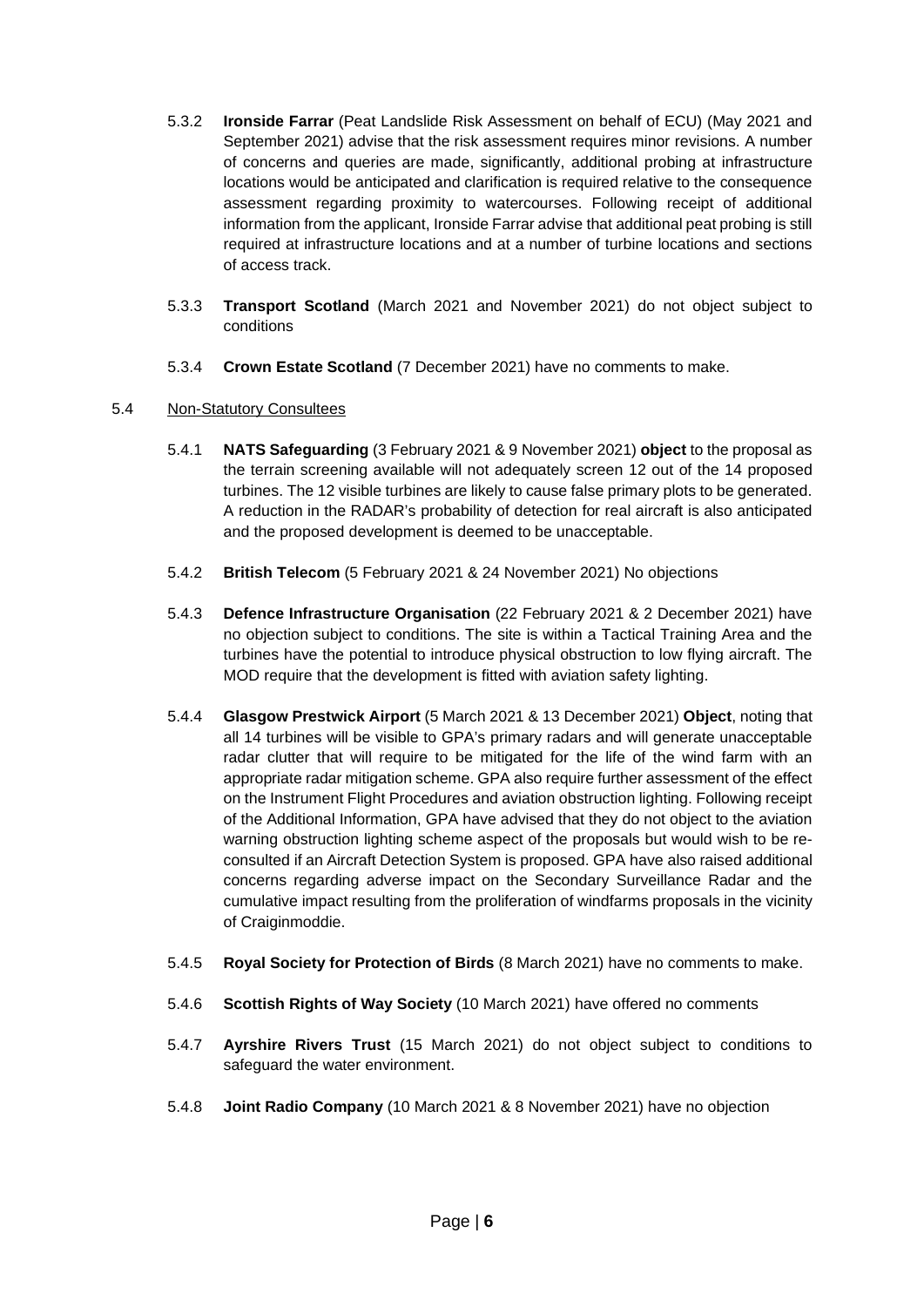- 5.4.9 **Environmental Health** (22 December 2021) **object** to the siting of Turbines 2 and 3, the construction compound, substation and part of access route due to their location within the private water supply catchment and water feed for Dobbingston Farm and the potential for adverse impact on water quality and quantity as a consequence of the construction activities. Insufficient evidence has been submitted to demonstrate that there will be no adverse effect on the flow path and quality of the groundwater which partly replenishes the Dobbingston supply and the mitigation proposed by the applicant in the Additional Information is insufficient to mitigate the risk posed to the private water supply in a location where alternative connection to the public water supply is not feasible.
- 5.4.10 **West of Scotland Archaeology Service** (08 October 2021) Do not object.
- 5.4.11 **South Ayrshire Council Sustainable Development** (Biodiversity) Do not object
- 5.5 Community Councils
	- 5.5.1 **Dailly Community Council** (19 May 2021) **object** to the proposal. Their points of objection include damage to the public roads from heavy construction traffic; proximity of the main construction route to Eldinton Terrace in Daily resulting in noise and disturbance (including noise caused by delivery of abnormal loads early in the morning); lack of information on the grid connections; adverse effects on land, water run-off, compaction of soil, pollution/sediment/contamination of tributaries and private water supplies resulting from extensive forestry work; adverse landscape impact; adverse impact on amenity of nearest residential properties. The Community Council further request that, in relation to micro-siting the new positions be assessed for visual, noise and shadow flicker prior to construction. The Community Council also express their concern that the borrow pits will not be worked in strict accordance with any planning conditions imposed.
	- 5.5.2 **Crosshill, Straiton & Kirkmichael Community Council** (24 May 2021) **object** to the proposal. The proposal is contrary to the adopted local development plan by reason of adverse landscape impact, noting that the turbines at 200m high will be visible from the Girvan and Stinchar valleys and the local road network and NCR 7 cycle route. Adverse visual impacts would be experienced from Dailly, Crosshill (including the conservation area) and Barr and from the Barr and Straiton footpath networks, NCR7, Nic o' the Balloch, Turnberry Golf Course and Craigengower Hill. Shadow Flicker and noise will adversely affect many properties. It is noted that a number of turbines are switched off within the Hadyard Hill wind farm at certain times due to noise issues and the current proposal will be closer to residences. It is undesirable to approve a wind farm in a location which requires turbines to be switched off regularly. The proposal will have an adverse impact on the designed landscapes at Barganny, Kilkerran and Blairquhan and on the settings of the Old and New Dalquhairn Castles and Maxwelton Hill Fort. The proposal will result in cumulative impacts with the existing and proposed wind farms within the surrounding area. The proposal will adversely affect the Merrick Wild Land Area and the Galloway Dark Skies Par and is not compatible with the Galloway and Southern Ayrshire Biosphere designation.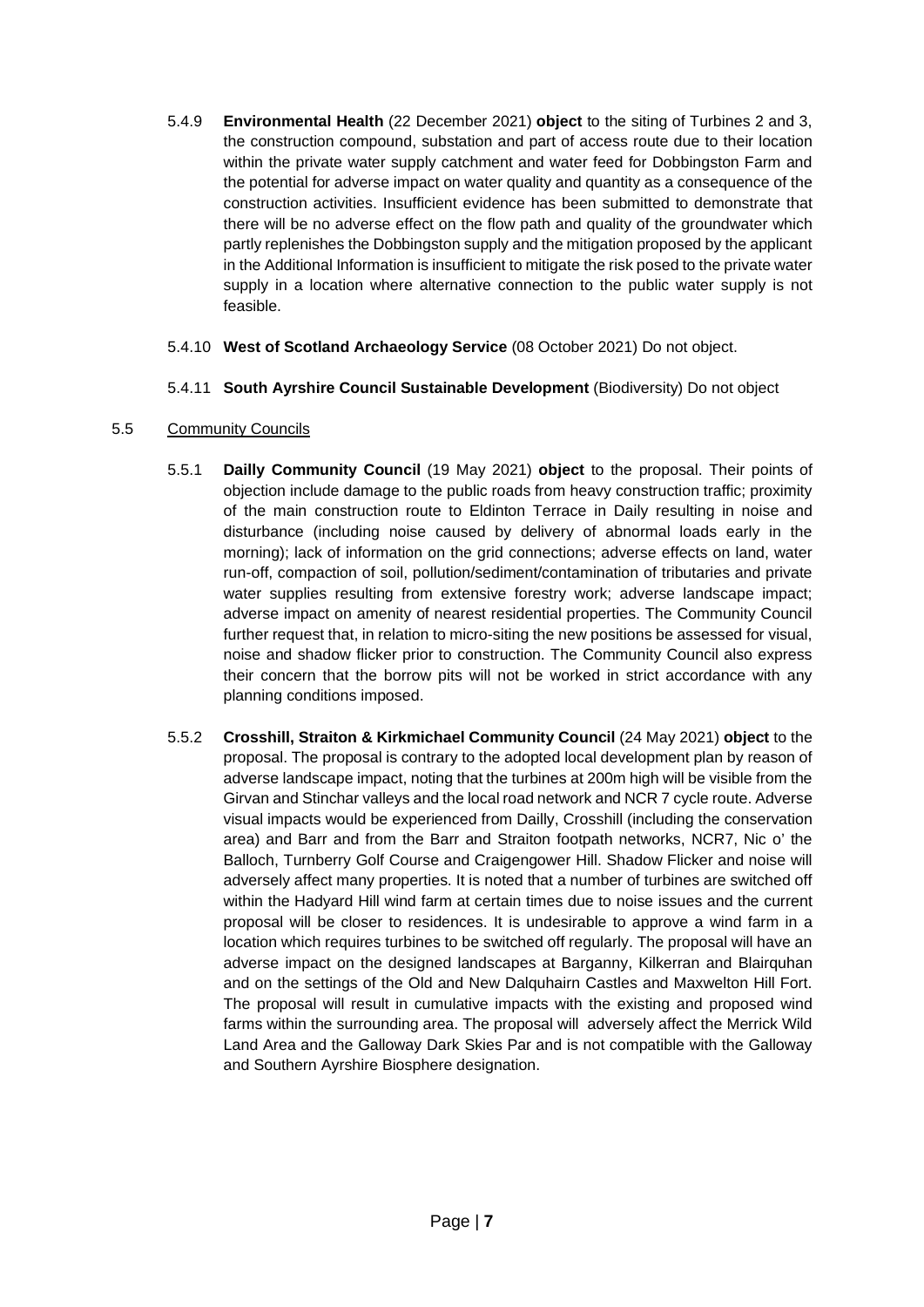# 6. **Applicant's Supporting Information**

- 6.1 The application is supported by a significant number of technical reports and other supporting documentation. The supporting documents can be viewed online via the Energy Consents Unit's website [\(http://www.energyconsents.scot/ApplicationDetails.aspx?cr=ECU00002196\)](http://www.energyconsents.scot/ApplicationDetails.aspx?cr=ECU00002196) which are summarised as follows:-
	- 6.1.1 **Planning Statement**: The planning statement sets out details of the proposed development and the relevant planning policy context, before providing an appraisal of the proposed development against the provisions of the Electricity Act 1989, the Development Plan, national energy and planning policy and other relevant material considerations. The report concludes that the applicant has fulfilled its obligations under Schedule 9 of the Electricity Act 1989 as the EIA Report confirms that the proposed development is environmentally acceptable. The proposal is consistent with the current strong policy drive to continue the development of renewable energy and the international and national commitments to address the effects of climate change and to achieve greater security in the domestic supply of energy. The proposed development would make a valuable contribution to Government policy objectives and unmet targets. The NPF4 Position Statement should be given weight as a material consideration. Specifically, the NPF4 Position Statement references the support for renewable energy development and recognises the role of extending existing wind farms which is expected to make consenting easier for extensions of existing projects. The proposed development will involve change to the local landscape character and composition from a number of views, however, change in itself is not unacceptable and significant effects are only predicted in some localised parts of the Local Character Areas. The development could produce sufficient energy to meet the needs of the 78,302 homes and would thus make a significant contribution to achieving net zero emissions targets by replacing fossil fuel energy and thereby reducing greenhouse gas emissions. In light of the Climate Emergency, substantial weight should be attached to this in the determination of this application. The South Ayrshire Local Development Plan is more than five years old and the SPP presumption in favour of sustainable development should be applied. The proposed development is considered to be 'sustainable development' and is consistent with SPP. The proposed development will create opportunities for local contractors within South Ayrshire and there is a potential for contracts worth up to £22.8 million to be awarded locally during the construction phase. Further benefits of the development include enhanced recreational infrastructure, opportunity for community shared ownership and additional local authority revenue through generation of business rates.
	- 6.1.2 **Environmental Impact Assessment Report:** The proposed development falls within Category 3(i) of Schedule 2 of the Electricity Works (Environmental Impact Assessment) (Scotland) Regulations 2017. The applicant voluntarily undertook an Environmental Impact Assessment of the scheme and no Screening Opinion was requested. A Scoping Opinion was issued in December 2020 by Scottish Ministers and the EIA Report is based on the environmental effects identified in the Opinion. The purpose of an EIA is to ensure that the significant effects on the environment likely to be caused by a new development are taken into account in the decision making process. The EIA process firstly describes the baseline environment conditions and then predicts the potential effects of the proposed development. The effects identified are evaluated to determine their potential significance and scheme modified to mitigate potential significant adverse effects. Residual effects are then identified.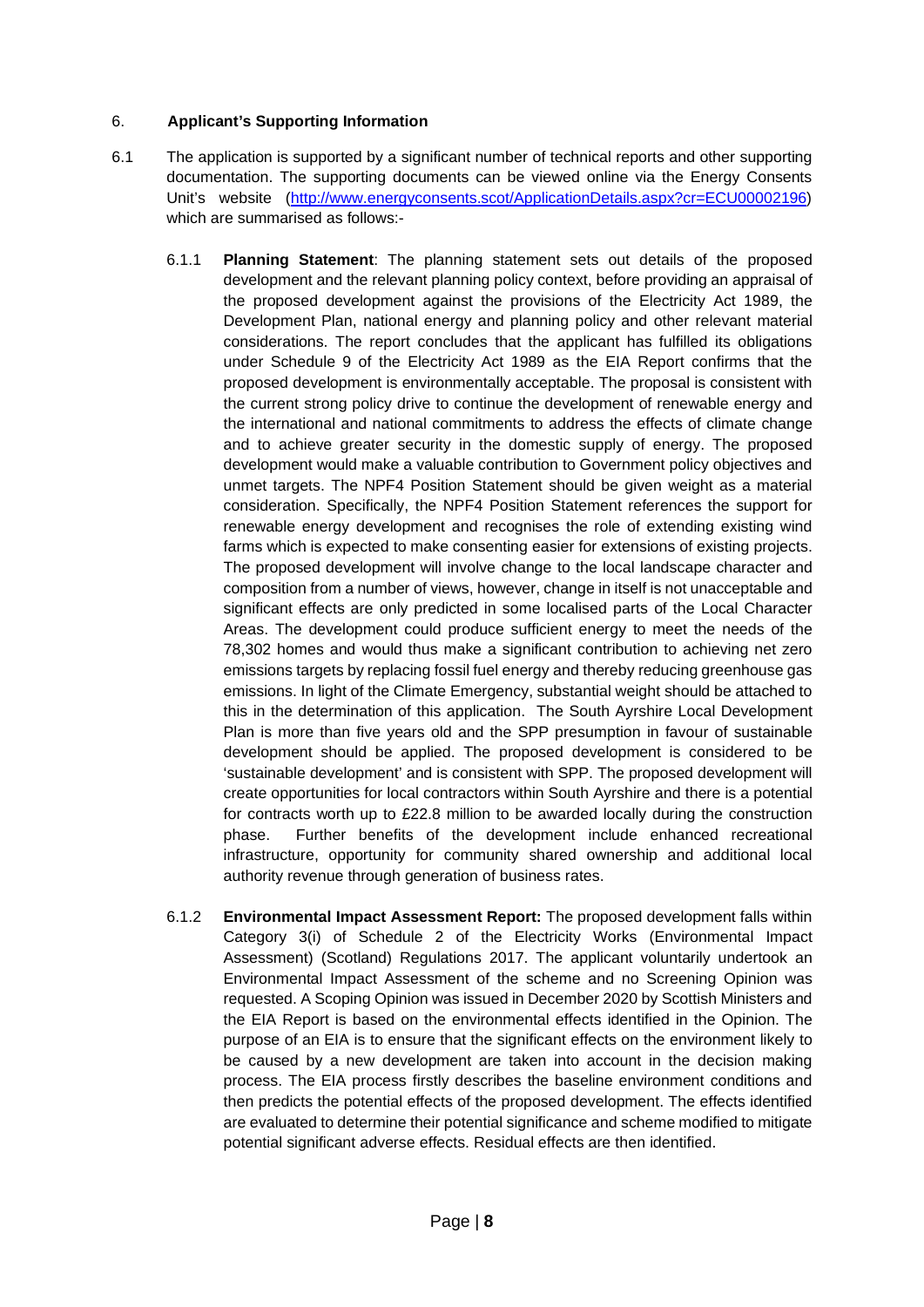6.1.3 **Design & Access Statement:** The statement explains the design rationale behind the layout, providing an explanation of the design principles and concepts that have informed the proposed development and how transport and access issues have been taken into consideration.

# 7. **Planning History**

7.1 The site previously formed part of a larger area that was subject to a Section 36 application to extend Hadyard Hill windfarm (ECU ref 00003118/SAC Planning Reference 15/00453/DEEM) comprising 22 additional wind turbines with a blade tip height of 126.5 meters. A report on the proposal was considered by the Regulatory Panel on 31 August 2017 and the Panel resolved to object to the proposal. The reasons for objecting were the individual and cumulative adverse landscape impacts. In particular the impact on the Stinchar Valley (between Barr and South Balloch) and the Girvan Valley (middle section particularly around Dailly), the effect on views from Shalloch on Minnoch and Cornish Hill and the effect on views from the National Cycle Route 7 between Nick O' the Balloch and Knockinculloch. The Panel also considered that the wind farm would have adverse visual impacts and adverse impacts on the amenity of 12 properties and would adversely effect the setting Dalquharran Caste (category A listed building) and on Inventory Designed Landscapes. The Section 36 application was subsequently withdrawn by the applicant prior to determination by the Scottish Government.

# **8 Development Plan**

- 8.1 The proposed development has been submitted under the Electricity Act and the statutory requirement under Section 25 of the Planning Act (decisions to be made in accordance with the development plan unless material considerations indicate otherwise) does not apply in this instance. However, the Local Development Plan is a significant material consideration.
- 8.2 Members should note that the Examination stage for the second Proposed South Ayrshire Local Development Plan (PLDP2) has recently concluded. The wind farm policies were matters before the Reporters and the Council are currently considering the Reporter's comments on these and other policies within the Plan and significant weight cannot currently be attached to LDP2. Notwithstanding, it gives an indication of Council intent towards the stance it wishes to adopt in the consideration of planning applications in the future (subject to adoption of MPLDP2, anticipated later in2022). The applicable policies in MPLDP2 are not materially different to those of the existing LDP. Supplementary Guidance: Wind Energy remains relevant, with its windfarm spatial framework having been incorporated into MPLDP2, and the SG is likely to be re-adopted in similar form under the adopted LDP2.
- 8.3 The South Ayrshire Local Development Plan policy: wind energy is the primary local plan policy against which proposals for wind farm development are to be assessed. The LDP has a number of additional policies of relevance to the assessment of the planning application, which relate closely to the criteria on the wind energy policy. For ease of reference, they are listed beneath the corresponding criterion of the wind energy policy in the subsequent sections of this report.
- 8.4 Whilst the policy provides the basis for assessing wind energy developments, South Ayrshire Council adopted the Supplementary Guidance (SG) it refers to, in December 2015. That SG provides detail by which wind energy proposals can be fully assessed. It provides a spatial strategy for wind energy, in line with the requirements of Scottish Planning Policy (and in so doing identifies areas within South Ayrshire which are afforded significant national protection) and it provides guidance on how the policy of the Local Development Plan will be applied in the consideration of proposals.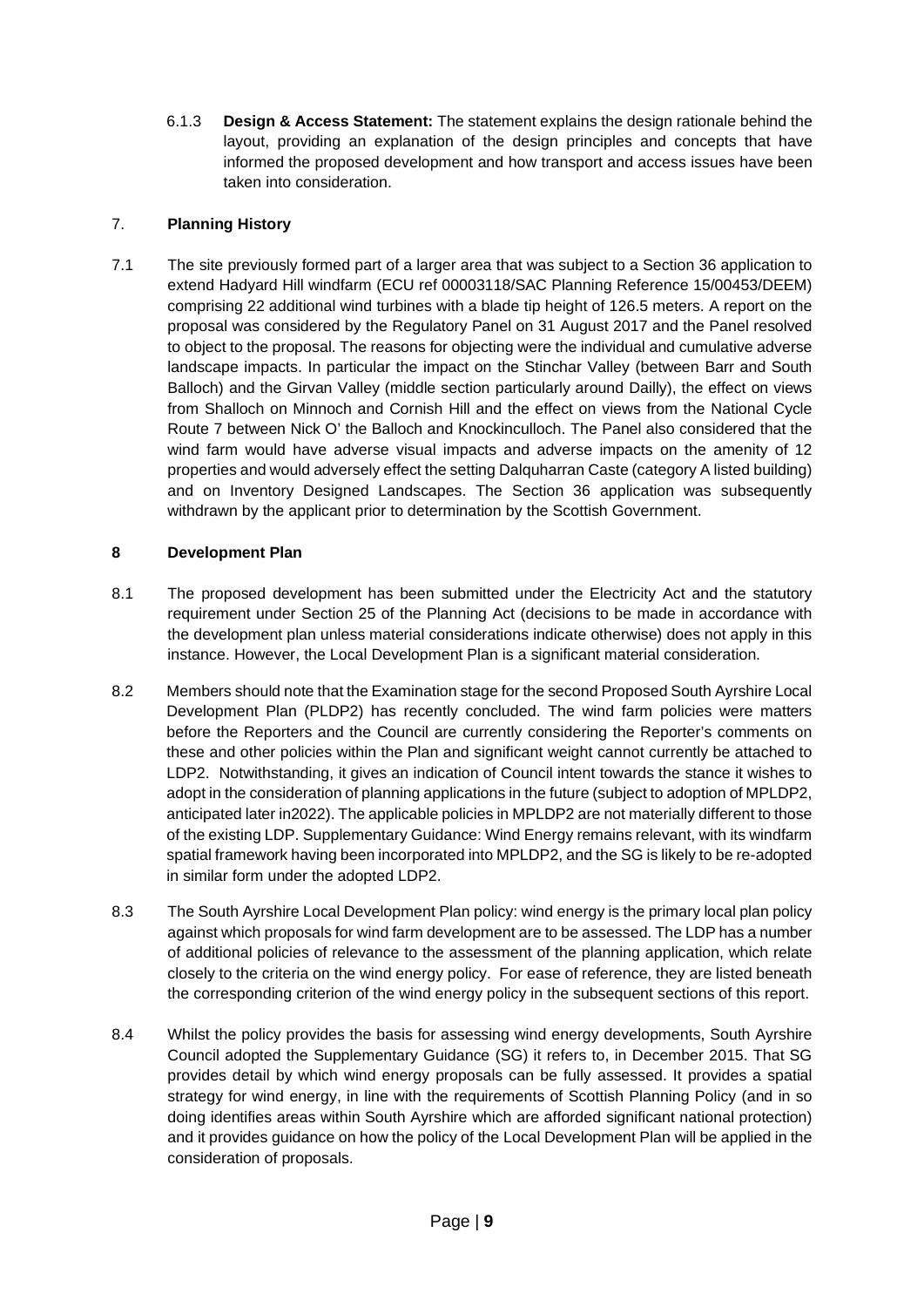- 8.5 The SG identifies the current site as falling within an area of "significant protection" by reason of the area being a location where carbon rich soils, deep peat and priority peatland habitat exist. The SG follows the principles of Scottish Planning Policy (SPP) by stating that in such circumstances, further consideration will be required to demonstrate that any significant effects on the qualities of these areas can be substantially overcome by siting, design or other mitigation. This specific matter is considered in more detail in the Assessment section of this report.
	- 8.5.1 The SG covers the following issues:
		- Impacts on landscape and landscape character
		- Visual impacts
		- Residential amenity, (noise, shadow flicker, visual impact and traffic)
		- Natural heritage including national and locally protected species and habitats
		- Impacts on the historic environment and archaeology
		- Aviation, defence and broadcasting interests
		- Cumulative impacts
		- Environmental management
		- Hydrology and the water environment
		- **Borrow pits**
		- Carbon losses
		- Flooding
		- Decommissioning and restoration bond obligations
		- **Repowering**
		- **Extensions**
		- **Monitoring**

Each of the above sections includes a reference to the Council's policy on these issues and the matters which will be considered in the assessment of the proposals.

### **9. Assessment**

- 9.1 In assessing the proposal, it is important to note that South Ayrshire Council is not the determining Authority, but has been asked to provide comments as a Statutory Consultee.
- 9.2 As previously stated, a number of comments from consultees have already been submitted directly to the Scottish Government. Where consultee responses are especially important in South Ayrshire Council's assessment of the proposal, they are referred to in the following assessment, and where appropriate, have been incorporated into the recommendations proposed to be sent to the Scottish Government. The full text of the submissions made to the Scottish Government can be found at The Scottish Government Energy Consents Unit web page (case reference ECU00002196).
- 9.3 For ease of reference, the assessment section of this report corresponds with the Sections of the LDP policy Wind Energy and considering the relevant Supplementary Guidance criteria:
	- a) Landscape and (b) Visual
	- c) Residential amenity
	- d) Natural Heritage
	- e) Built & Cultural Heritage and Archaeology
	- f) Aviation, Defence, Broadcasting, Cumulative impacts and Other matters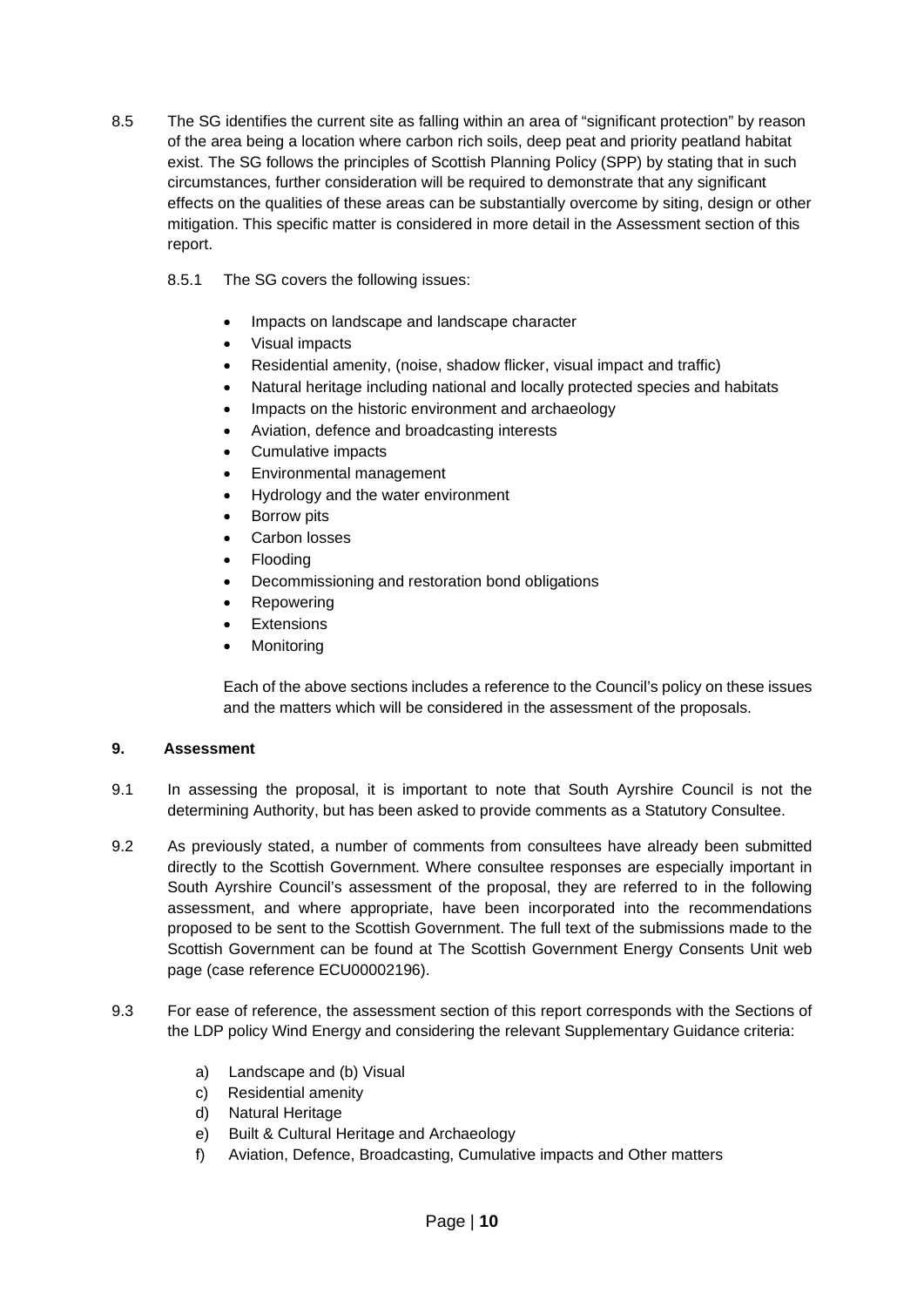9.4 Other policies: As stated above, a number of policies throughout the Local Development Plan are also relevant in the assessment of the proposed development. They are listed beneath the primary wind energy policy criterion.

# 9.5 *Criterion (a) and (b) Landscape and Visual Impact*

# *We will support proposals if:*

• *They are capable of being accommodated in the landscape in a manner which respects its main features and character (as identified in the South Ayrshire Landscape Wind Capacity Study or in any subsequent updates to that study), and which keeps their effect on the landscape and the wider area to a minimum (through a careful choice of site, layout and overall design;*

*We will support proposals if:*

- *They do not have a significant detrimental visual impact, taking into account views experienced from surrounding residential properties and settlements, public roads and paths, significant public viewpoints, and important recreational asserts and tourist attractions;*
- 9.5.1 In considering landscape and visual matters, the expertise of Carol Anderson, Landscape Architect of Carol Anderson Landscape Associates has been commissioned. Members will recall that Carol Anderson Landscape Associates is the author of the South Ayrshire Landscape Wind Capacity Study, the original version of which was used to inform South Ayrshire Council's Supplementary Guidance: Wind Energy.

# **Additional LDP policies:**

LDP Policy Sustainable Development LDP policy Landscape Quality

9.5.2 The proposed development comprises 14 turbines measuring 200m high to blade tip. The proposal would be largely sited in an area of existing commercial forest and extensive felling would be needed to accommodate the wind farm. The turbines would have red steady aviation warning lights attached at hub height and half-way up towers. The applicant proposes to install visibility sensors whereby 2000 candela medium intensity lights are used only when visibility is restricted to 5km or less with lower intensity 200 candela lighting used when visibility is >5km. Directional intensity mitigation is also proposed. Access to the proposed wind farm site for delivery of large turbine components would be via the B741 near Dailly. This will require the construction of a section of new road and upgrading of an existing farm track/unclassified road.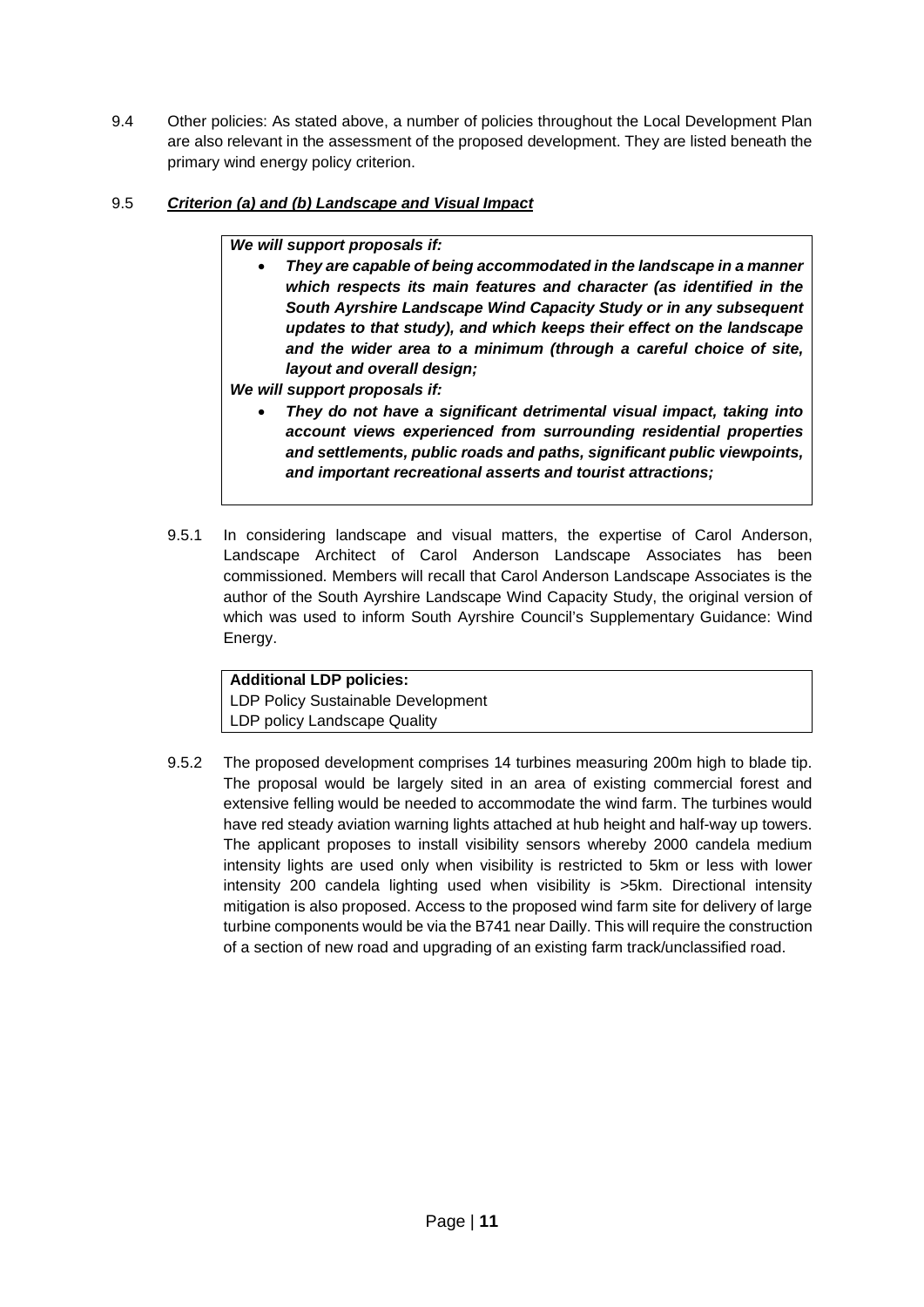### **Policy and guidance in relation to landscape and visual matters:**

9.5.3 The 2018 South Ayrshire Landscape Wind Capacity Study (SALWCS) provides strategic information and guidance on wind energy development. The proposed development would be sited within the Foothills with Forestry and Wind Farms Landscape Character Type (LCT) identified in this study. The increased scale, simple landform and land cover and sparsely settled nature of this LCT generally reduces susceptibility to larger turbines although there are also a number of potential landscape and visual constraints. These relate to the relative narrowness of this upland landscape which increases potential effects on the more sensitive smaller scale Girvan and Stinchar valleys which lie to the north and south of this LCT. The proximity of the eastern part of this LCT to the Rugged Uplands with Lochs and Forests LCT (which has dramatic and diverse scenery, a little modified character and high recreational value) additionally increases sensitivity.

# **Effects on landscape character**

- 9.5.4 While effects on the host landscape of the Foothills with Forest and Wind Farms LCT would be direct and significant, the larger scale and generally simple landform and landcover, the presence of other wind farms and the lower value associated with this landscape reduces sensitivity. The location, size and number of turbines of this proposal would, however, result in more severe significant adverse effects arising on parts of the sensitive adjoining LCTs which lie in close proximity to the proposed wind farm site as follows:
	- The Intimate Pastoral Valley Stinchar Valley LCT where significant adverse effects would principally occur in the upper part of the valley floor between Barr and South Balloch, extending onto steep valley sides. The very large turbines of the proposal would form a dominant feature seen on the skyline of the uplands which contain this narrow valley and would detract from its small scale and strongly contained form. It would also diminish the sense of seclusion that can be experienced within this landscape.
	- The Middle Dale LCT, which covers the Girvan valley, where the proposal would have a strong influence on character in the area surrounding Dailly, significantly affecting the containment of the valley and the appreciation of smaller scale rolling farmland and woodlands on southern valley sides.
	- The Rugged Uplands, Lochs and Forests LCT where the proposal would be visible from north-western hill slopes and summits. It would introduce views of very large turbines into a landscape which has relatively few human artefacts, diminishing the sense of wildness that can be experienced in parts of this LCT. Operational wind farms are already visible from the elevated parts of this landscape but the increased size and closer proximity of the turbines within the proposal would incur a greater magnitude of change.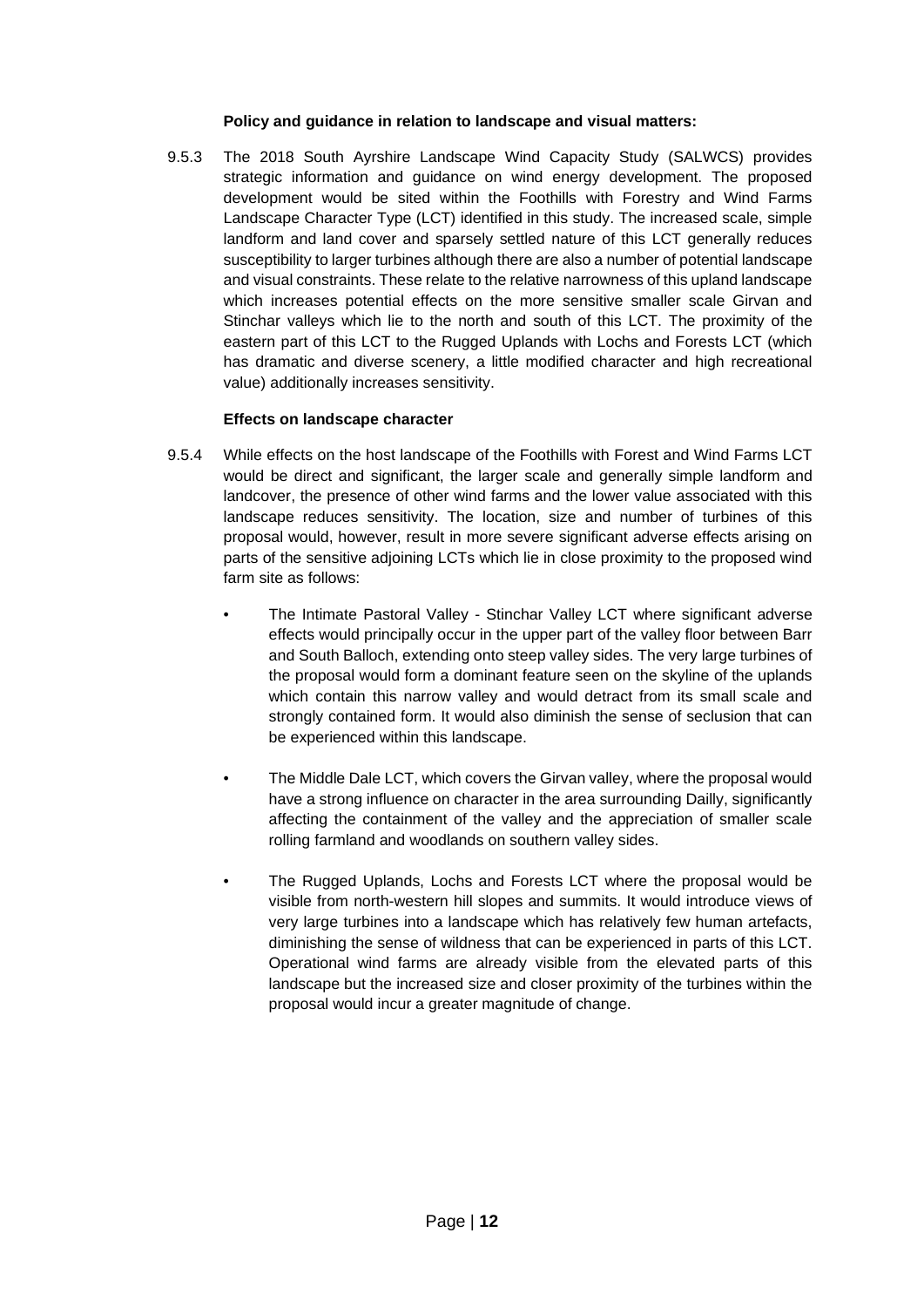# **Effects on landscape designations and other valued landscapes**

*South Ayrshire Scenic Area/Local Landscape Designations*

- 9.5.5 The LVIA considers effects on the Local Landscape Areas (LLA) which will replace the existing South Ayrshire Scenic Area landscape designation in the forthcoming Local Development Plan. The proposal does not lie in a designated landscape but would have indirect and significant adverse effects on the following LLAs:
	- The High Carrick Hills LLA lies to the east of the proposal. The limited modification of this upland area and the qualities of wildness that can be experienced within it are noted as some of the reasons for designation outlined in the Statement of Importance for this LLA. This proposal would have a significant adverse effect on these qualities.
	- The proposal would lie within approximately 0.5km of the upper part of the Stinchar Valley LLA. This proposal would be seen above the steep-sided hills which contain this valley, dominating its scale, detracting from the rich scenic composition of this LLA and diminishing the sense of seclusion and timelessness that is associated with this valued landscape.

# *Merrick Wild Land Area (WLA)*

- 9.5.6 An assessment has been undertaken of the effects of the proposal on the attributes of the Merrick WLA (Technical Appendix 6.5). The assessment methodology is based on Nature Scot's 'Assessing impacts on Wild Land Technical Guidance' 2020 and the description of Merrick WLA (01). The assessment focusses on the part of the WLA where visibility of the proposal is likely to occur, principally the north-west facing slopes and hill summits. The Wild Land assessment set out in the EIAR concludes that significant effects would not arise on the Merrick WLA.
- 9.5.7 The Merrick WLA is important in comprising one of the very few remaining areas of undeveloped uplands in south Scotland. It is a small WLA and one where many natural heritage and other designations and other interests come together increasing its value, especially given the more modified landscapes surrounding it which feature extensive commercial forestry and wind energy development.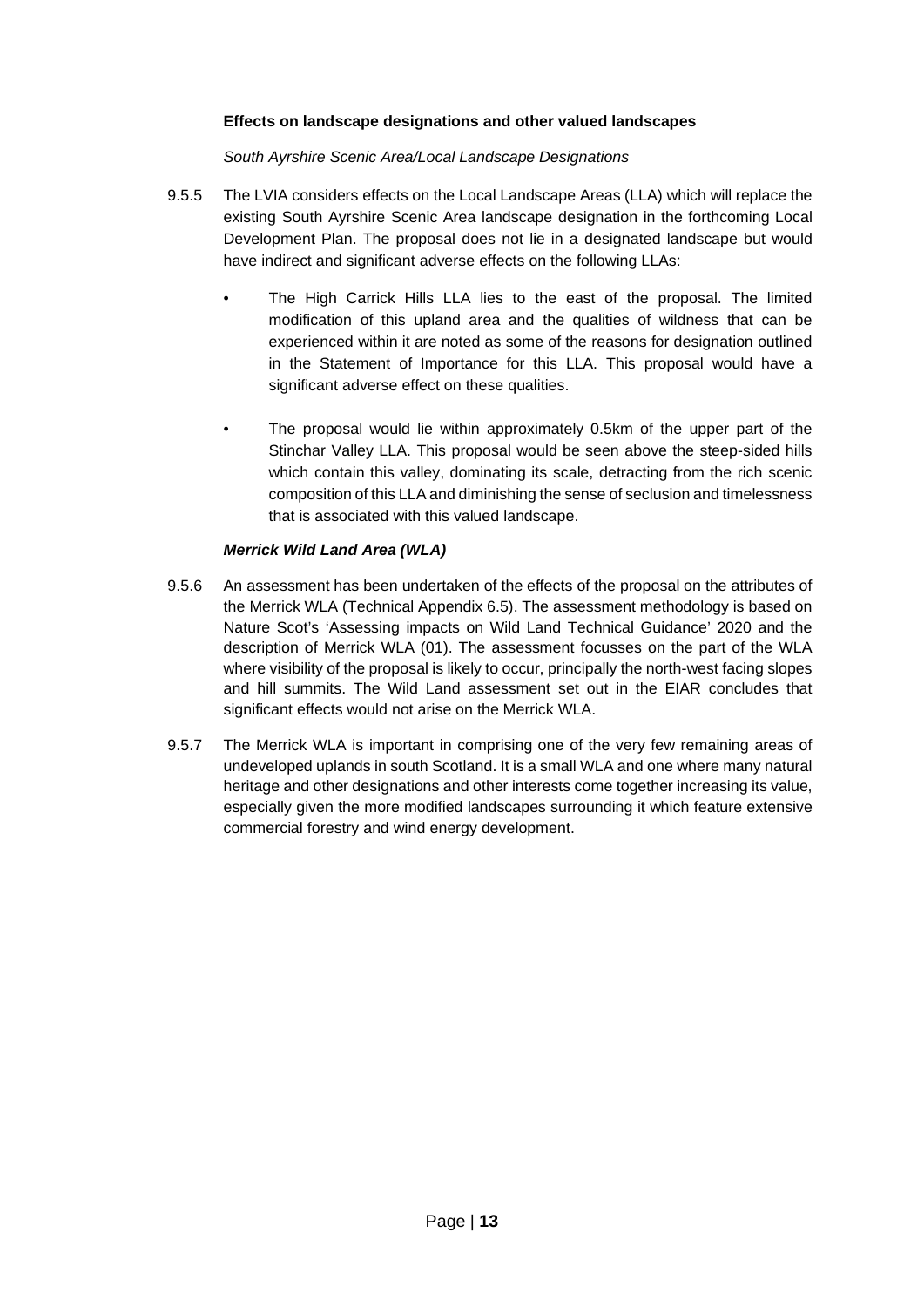- 9.5.8 The proposal would comprise much larger turbines than any operational turbines currently seen from the Merrick WLA. The turbines would lie 8.4km from the closest part of the WLA boundary with visibility principally occurring from north-west slopes and hill summits where operational wind farms are already visible but seen more distantly. There would also be some new visibility of turbines introduced into an area of rugged lower-lying moorland in the north-eastern part of the WLA where there are currently no views of wind farm development. While the proposed development would often be seen in conjunction with the operational Hadyard Hill wind farm, the turbines would, in many views from the WLA, appear to sit much higher in the surrounding landscape than those within Hadyard Hill with their full vertical extent visible. This more prominent location, together with the larger size of the turbines and their closer proximity to the WLA, increases effects on the perception of wildness when compared with other wind farm developments. It is the Council's view that there would be a significant diminishment of the sense of remoteness and sanctuary experienced from the northern part of the Merrick WLA. The lighting of turbines would prolong these significant effects on the perception of wildness for those experiencing the landscape and walking during hours of darkness or camping overnight in parts of the WLA.
- 9.5.9 NatureScot have objected to the proposal on the grounds of significant adverse effects on the Merrick WLA (18th June 2021). The applicant provided further information on 5 November 2021 in response to NatureScot's objection. This includes a more detailed 'Zone of Theoretical Visibility' (ZTV) map, further wireline visualisations from the Loch Girvan Eye and Craigmasheen and a revised night-time lighting proposal. The nighttime lighting proposals describe a range of measures agreed with the CAA including reduction in the number of lit turbines, embedded diming and direction intensity. The revised assessment of effects on the WLA undertaken by the applicant's consultants (on the basis of this additional more detailed visual material) confirms the findings of the LVIA in concluding that effects on the qualities of the WLA would not be significant. NatureScot have, however, maintained their position of objection. In the view of NatureScot, the additional information confirms their previous position and in particular the revised aviation lighting scheme would not be sufficient to reduce the significant adverse effects of aviation lighting on the qualities of the Merrick Wild Land Area. The revised aviation lighting proposal also refers to an aircraft detection lighting system (ADLS) being applied to the proposed development which would activate the lighting only when an approaching aircraft is detected. NatureScot note that current aviation policy and law do not allow for general legal implementation of ADLS.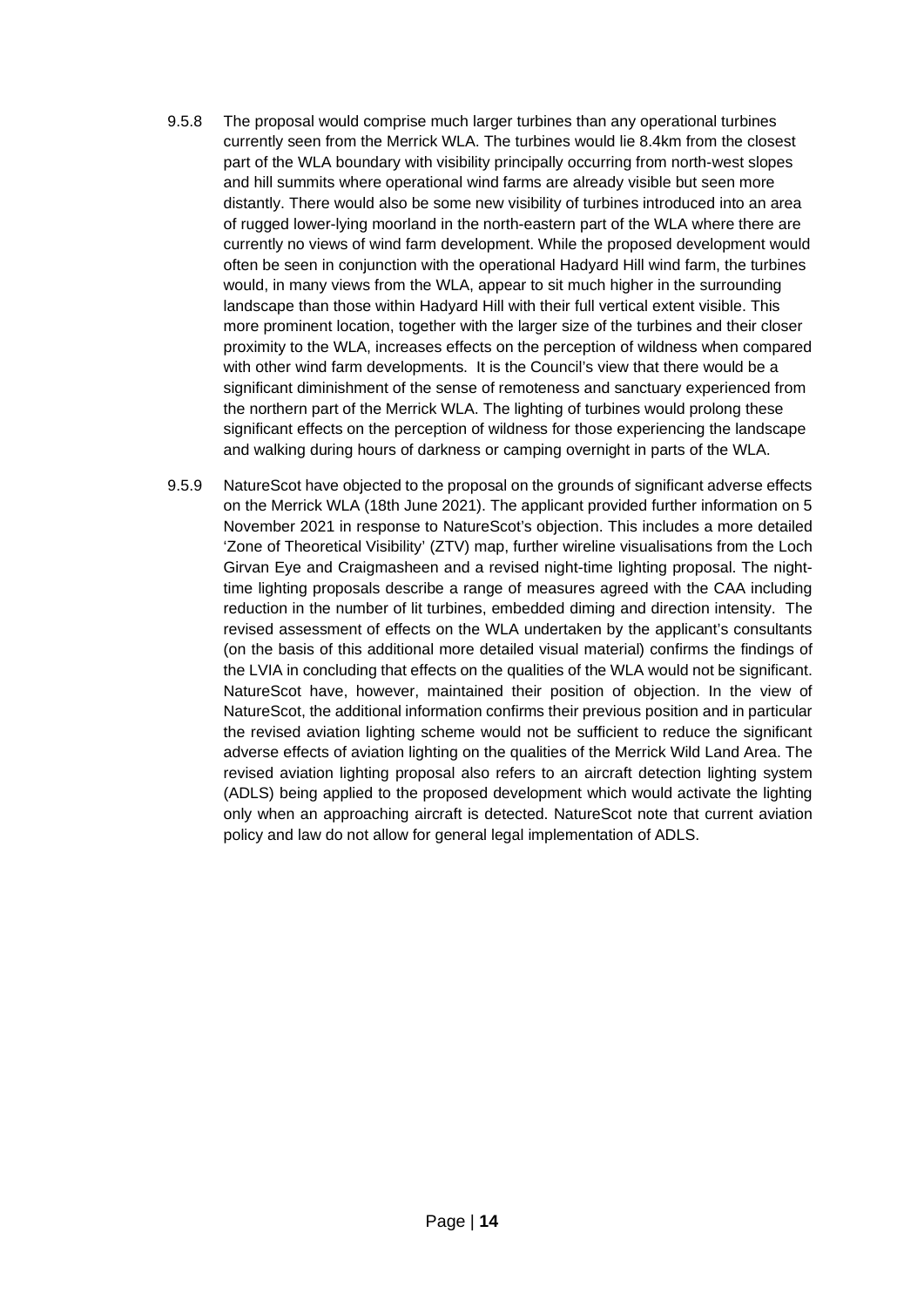# *Galloway Dark Sky Park*

9.5.10 While the proposed development does not lie within the Galloway Dark Sky Park (DSP), it would be located within the Transition Zone. Although none of the viewpoints or vehicular routes promoted as locations for viewing the night sky within the DSP would be affected by the proposal, more remote elevated areas would have views of illuminated turbines (for example Cornish Hill and Shalloch on Minnoch) and this would be likely to affect the experience associated with the DSP for some receptors. The lighting proposed would also be contrary to the Council's Supplementary Guidance: Dark Sky Park (August 2016) which advises that new external lighting within the Transition Zone should be 'dark sky friendly' where possible in order to help safeguard and enhance the quality of the DSP. Good practice guidance set out in Appendix 3 of this Supplementary Guidance advises that it is preferable for infrared (non-visible) lighting to be used. The Additional Environmental Information submitted in November 2021 however confirms that visible lighting proposed is required for reasons for aviation safety. Whilst the Additional Environmental Information proposes a reduction in the number of lit turbines from 14 down to 12 or 11 (subject to CAA approval) this is not sufficient to remove concerns over impact on the Dark Sky Park or satisfy the Council's guidance.

# *Effects on Views*

# *General visibility of the proposal*

- 9.5.11 Within approximately 15km, the proposed wind farm would be principally visible across the upper Stinchar valley and in a broad area extending across the lower and middle Girvan valley between Dailly, Straiton and Maybole. There would also be visibility of most of the turbines from the open slopes and summits of the north-western part of the high Carrick Hills. Visibility would be restricted south of the Stinchar valley within 15km of the proposed development due to the presence of extensive forestry.
- 9.5.12 More distant views beyond 15km of the proposal, and within South Ayrshire, would be likely to occur from the coastal hills south-west of Girvan and from the sparsely settled Plateau Moorlands south-west of Barrhill which border Dumfries and Galloway. Visibility would also extend across the high ground of the Brown Carrick Hills and around Ayr, although buildings and vegetation in and around the town would be likely to restrict views. There would be very limited visibility of the proposal from the Duisk valley.
- 9.5.13 The majority of the representative viewpoints assessed in the LVIA lie within 15km of the proposed wind farm as can be seen on EIA Figure 6.6. '*Key visual effects'*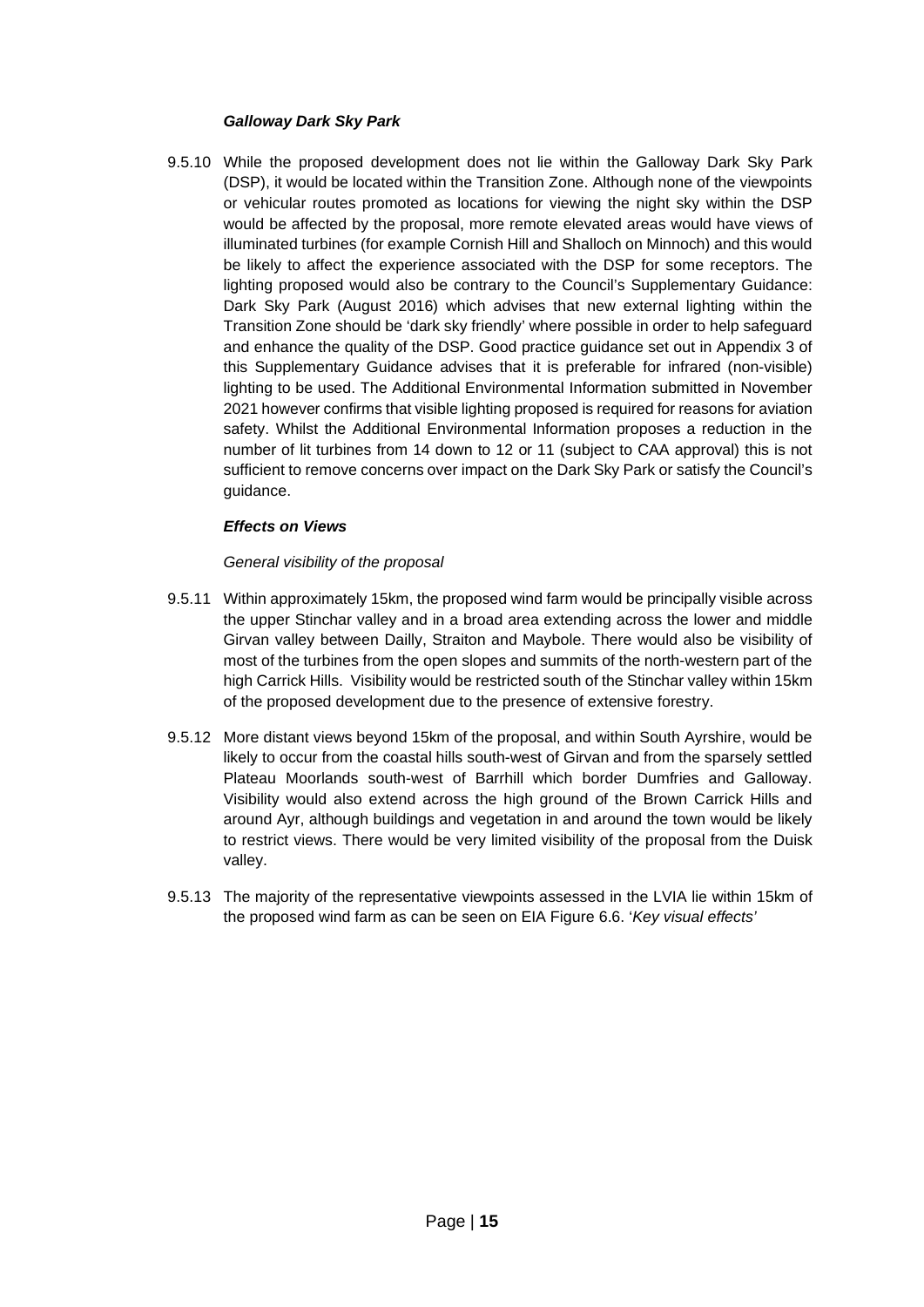- 9.5.14 The Council considers that the most significant adverse visual effects would be likely to occur on the following areas:
	- The upper Stinchar valley, as illustrated by Viewpoint 1 from South Balloch, where the very large turbines of the proposal would significantly increase the extent of wind farm development seen on prominent skylines. While views from the core of the small settlement of Barr would be largely screened by buildings and vegetation, this proposal would have a significant adverse effect in views from the more open and elevated roads and footpaths around the village, as shown in Viewpoint 5. There would be intermittent visibility of the proposal from the B734 as shown in Viewpoint 10. Turbine lighting would additionally extend the duration of effects in views from this part of the Stinchar valley as demonstrated in the visualisations 10d/e.
		- The middle Girvan valley in the Dailly area (Viewpoint 3) including from the area of Dalquharran Castle and Brunston Castle Golf Course (EIA Figure 7.5a and Additional Wireline D). The visualisation from Viewpoint 3 does not show the proposed access track to the development site which is likely to be visible close to the narrow, wooded valley seen in the foreground of the view. The turbines would form dominant features overwhelming the small-scale rolling farmland and woodlands seen in the middle ground of the view. Lighting would extend the duration of these effects. While the well-wooded nature of the Girvan valley would screen views of the proposal in many areas, it is concerning that turbine blade tips would be visible, and seen flicking over the skyline, above the Inventory listed designed landscape of Kilkerran in views from the B741, as illustrated in Viewpoint 4. While the effect from this viewpoint would be borderline significant, it would have been relatively easy to have reduced the turbine height and/or repositioned turbines to eliminate visibility from this important view. Cumulative effects with the consented Kirkhill wind farm will occur on views from more open parts of the Girvan valley in the Dailly area.
	- While visibility would be limited from within the upper Girvan valley, significant adverse effects would arise from the Colonel Hunter Blair Monument (Viewpoint 7) which is popular with walkers. Although the proposal would occupy a relatively confined part of the less interesting upland skyline within expansive views which focus on the Girvan valley, the Firth of Clyde and Ailsa Craig, the size, proximity and confusion of overlapping turbines will result in them being a prominent and distracting feature.
	- The High Carrick Hills including from Cornish Hill (Viewpoint 9) and from the Corbett of Shalloch on Minnoch (Viewpoint 12) which are both popular with walkers and where this proposal would present a marked change in the size and prominence of wind turbines in views from these hills. The proposal would also significantly intrude on views gained from the descend northwards at the dramatic pass of the Nick o' the Balloch (supplementary wireline visualisations supplied by the Applicant at the request of the Council) and from stretches of NCR 7 and the 'Ayrshire Alps' cycling routes which are aligned on minor roads through the high Carrick Hills and north of the Stinchar valley. Lighting of the turbines will extend the duration of effects particularly from the hill summits where the intensity of the lights will increase.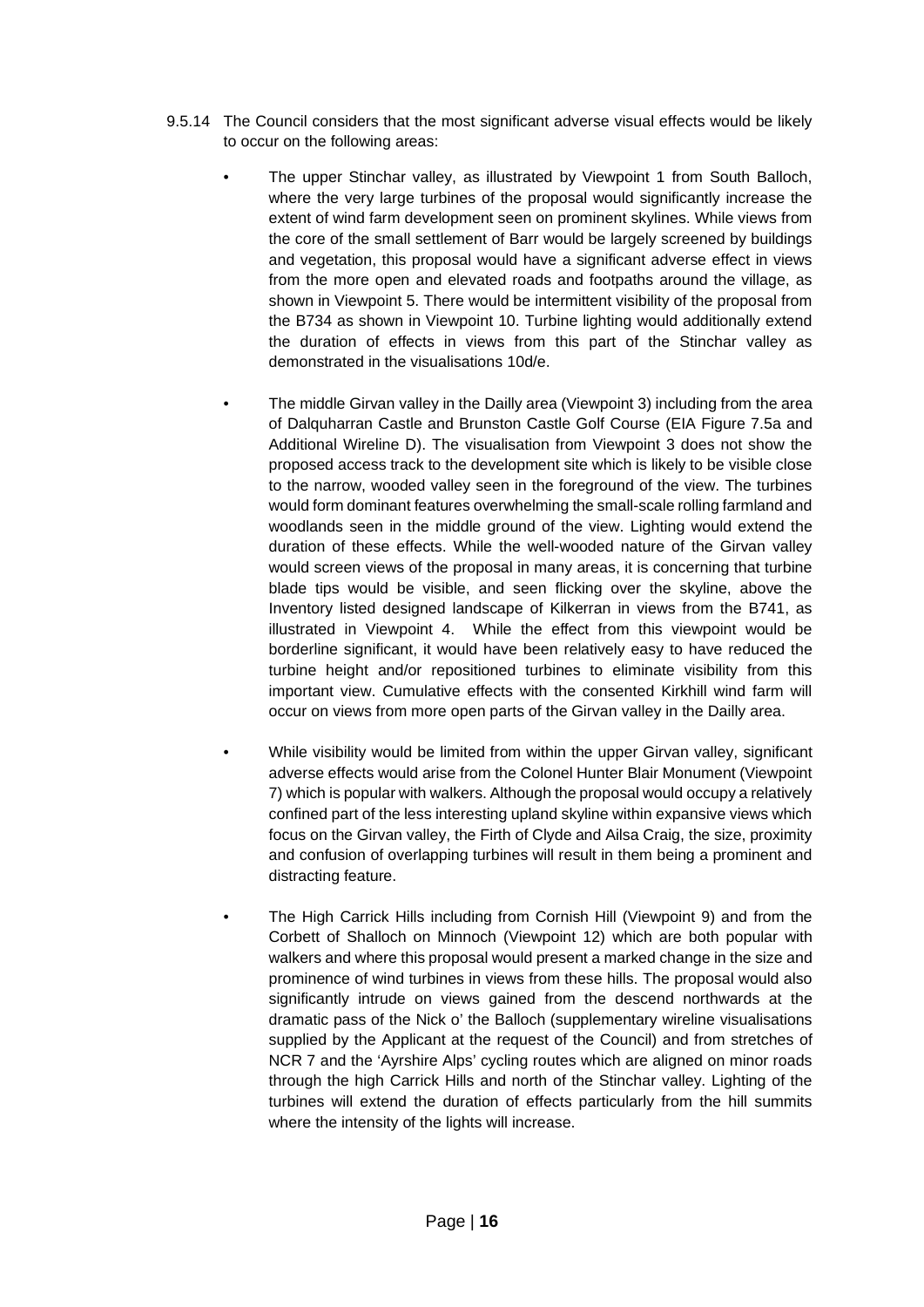- While views from within Maybole are likely to be limited due to the screening effect of buildings, open areas surrounding the settlement will be subject to views seen at distances of >9km and usually in the context of operational and consented wind farms visible on more distant upland skylines. Viewpoint 11 from the War Memorial at Maybole would lie 9.8km from the proposal but its effects would be significant and adverse principally because of the detracting effect of the very large turbines on the prominent Kildoon Hill Fort/Monument which forms a focus in the view.
- 9.5.15 In many of these viewpoints, the proposal would have a discordant relationship with the much smaller turbines in the nearby operational Hadyard Hill wind farm (proposal is for turbines reaching up to 200m in height v's Hardyardhill where existing turbines are up to 110m) . This is particularly evident in Viewpoints 9 and 12 where the size differential between the existing and proposed turbines is above what can be reasonably perceived as being due to the greater distance of Hadyard Hill wind farm from the viewpoint.

# *Cumulative Landscape and Visual Effects With Other Consented/Application Stage Wind Farms*

- 9.5.16 The foregoing assessments of the landscape and visual impact effects of the development proposal include consideration of the cumulative effects with other relevant operational, consented, applications stage and scoping stage wind farm proposals. The operational wind farms include Hadyard Hill as discussed above, Tralorg, Assel Valley, Mark Hill, and Dersalloch. In addition, at the time of submission of the EIA Report there were proposals for wind farms at Kirkhill (consented), Arecleoch Extension (application stage at time of submission now consented on appeal), Clauchrie (application), Carrick (scoping stage), Knockcronal (scoping stage) and Knockodhar (scoping stage). Since the time of submission of the current application, the Council has received a formal Section 36 consultation on an application for 9 turbines at Knochcronal (received 17/11/21). Given that there were no firm details available of the Knochronal and Knockodhar wind farms at the time of preparation of the EIA Report it is accepted that these wind farms do not require to form part of the current assessment. The locations of the various proposals and consents are shown on the map at Appendix A to this report.
- 9.5.17 Significant combined cumulative landscape effects would be particularly associated with the Carrick and Clauchrie proposals principally affecting the Intimate Pastoral Valley LCT of the Stinchar valley, the Stinchar Valley, High Carrick Hills LLAs and the Merrick WLA. Significant combined cumulative visual effects would occur where this proposal was seen sequentially and simultaneously with the Carrick and Clauchrie in views from popularly accessed summits, ridges and recreational routes within the Merrick WLA and/or High Carrick Hills LLA, from roads and settlement within the upper Stinchar valley and Girvan valley and also from Craigengower Hill near Straiton. The combined effect of lighting proposed in all three schemes would extend the duration of significant adverse effects on character and views in these areas and particularly within the WLA and DSP where dark skies are a key quality and part of the experience of wildness. Although not taken into consideration in this assessment, the proposed Knockcronal wind farm will add to the combined significant cumulative impact of the Craiginmoddie, Clauchrie and Carrick wind farms.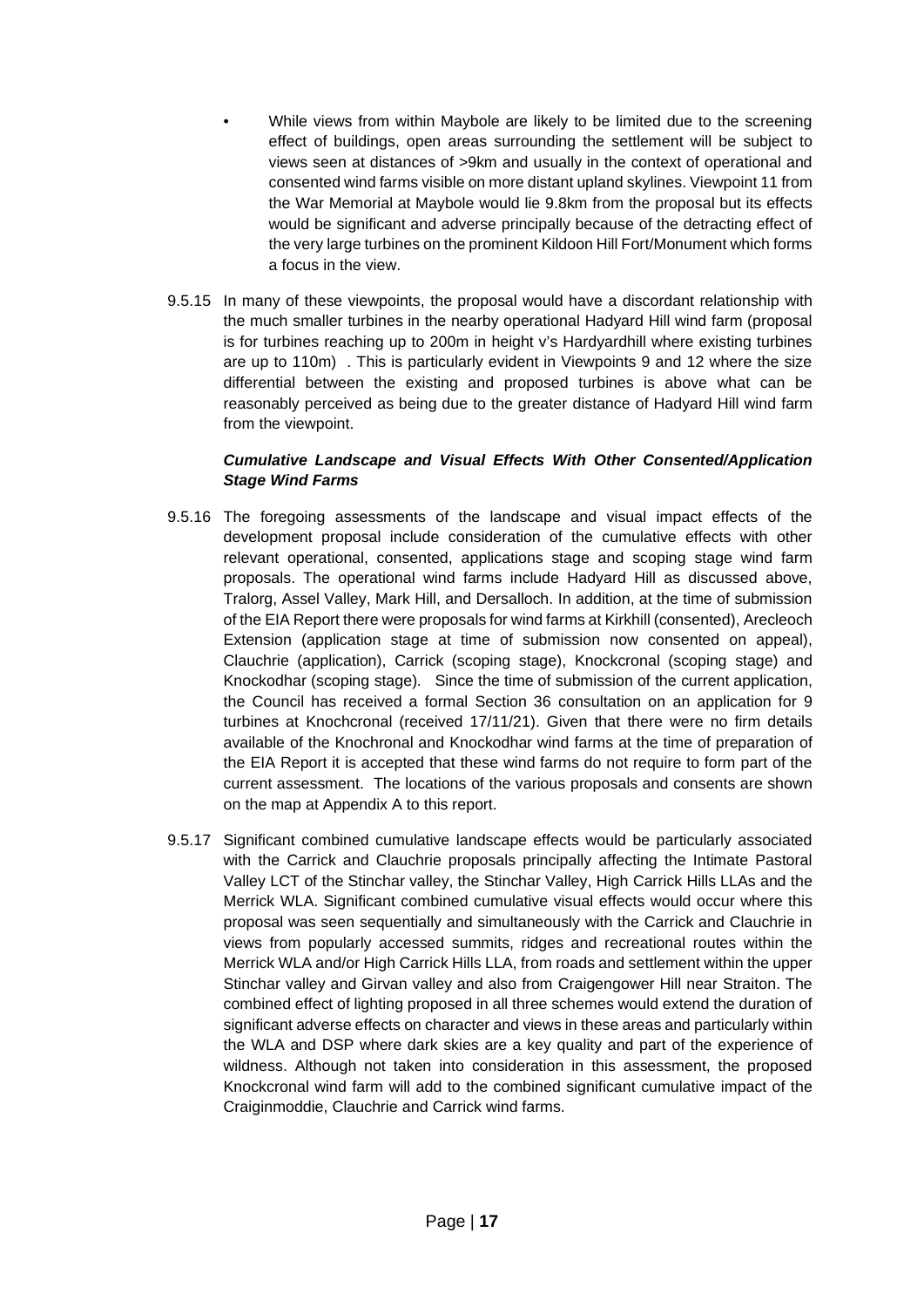### **Conclusions of the Council's landscape and visual appraisal**

- 9.5.18 This proposal would be located in the Foothills with Forest and Wind Farms LCT, a sparsely settled landscape with a simple landform and landcover and generally large scale, characteristics which can reduce susceptibility to large wind turbines. This LCT already accommodates extensive wind farm development and the proposal would extend to the east of the operational Assel Valley, Tralorg and Hadyard Hill wind farms.
- 9.5.19 While the Foothills with Forest and Wind Farms LCT has some key characteristics which can relate to wind farm development, it comprises a relatively narrow upland band lying between the more sensitive Stinchar and Girvan valleys. Sensitivity is also increased as the remaining undeveloped eastern part of Foothills with Forest and Wind Farms LCT lies close to the Rugged Uplands with Lochs and Forests LCT, a landscape which is little modified and scenically diverse. The High Carrick Hills LLA accords with this LCT and it is also partially covered by the Merrick WLA, the Galloway Dark Sky Park and the Galloway and Southern Ayrshire Biosphere. The objection by NatureScot in respect to the significant adverse impact that the proposal will have on the Merrick Wild Land Area supports the Council's own assessment of the Landscape and Visual Impact that will result from the proposed development.
- 9.5.20 The most significant landscape and visual effects of this proposal would occur on the following:
	- **The Rugged Uplands with Lochs and Forests LCT, Merrick WLA, local designated landscapes and the Dark Sky Park: The proposal would lie much closer, and comprise substantially larger and more prominent turbines, than the very many operational wind farms located in South Ayrshire and Dumfries and Galloway seen from the Rugged Uplands with Lochs and Forests LCT (where it lies in South Ayrshire) resulting in significant adverse effects on this LCT, on part of the WLA lying within South Ayrshire and on the South Ayrshire Scenic Area (and High Carrick Hills Local Landscape Area). Significant and adverse effects would occur on views from this upland landscape from the popular Cornish and Shalloch on Minnoch hills which lie in the Merrick WLA. Lighting of turbines would be likely to extend the duration of significant adverse effects on this sparsely settled and remote landscape diminishing the sense of wildness that can be experienced.** 
		- **The Upper Stinchar Valley and associated local landscape designations: This proposal would have significant adverse effects on the Intimate Pastoral Valley LCT within the upper Stinchar Valley where very large turbines would be prominent on the skyline of the steep-sided hills which contain this narrow and scenically rich landscape. There would significant adverse effects also on the Stinchar Valley LLA in similar parts of the upper Stinchar Valley. Views from the upper Stinchar valley and from NCR 7 and the 'Ayrshire Alps' cycling routes (including from the Nick o' the Balloch) would be significantly affected by the proposal.**
	- **The Girvan valley: While there are some significant effects on views from areas around Dailly, this does not translate to significant effects on character and special qualities of the LLA. However, where the landscape is more open, for example in the Dailly area, the proposal would have a significant effect on visual amenity from footpaths, roads and around the settlement.**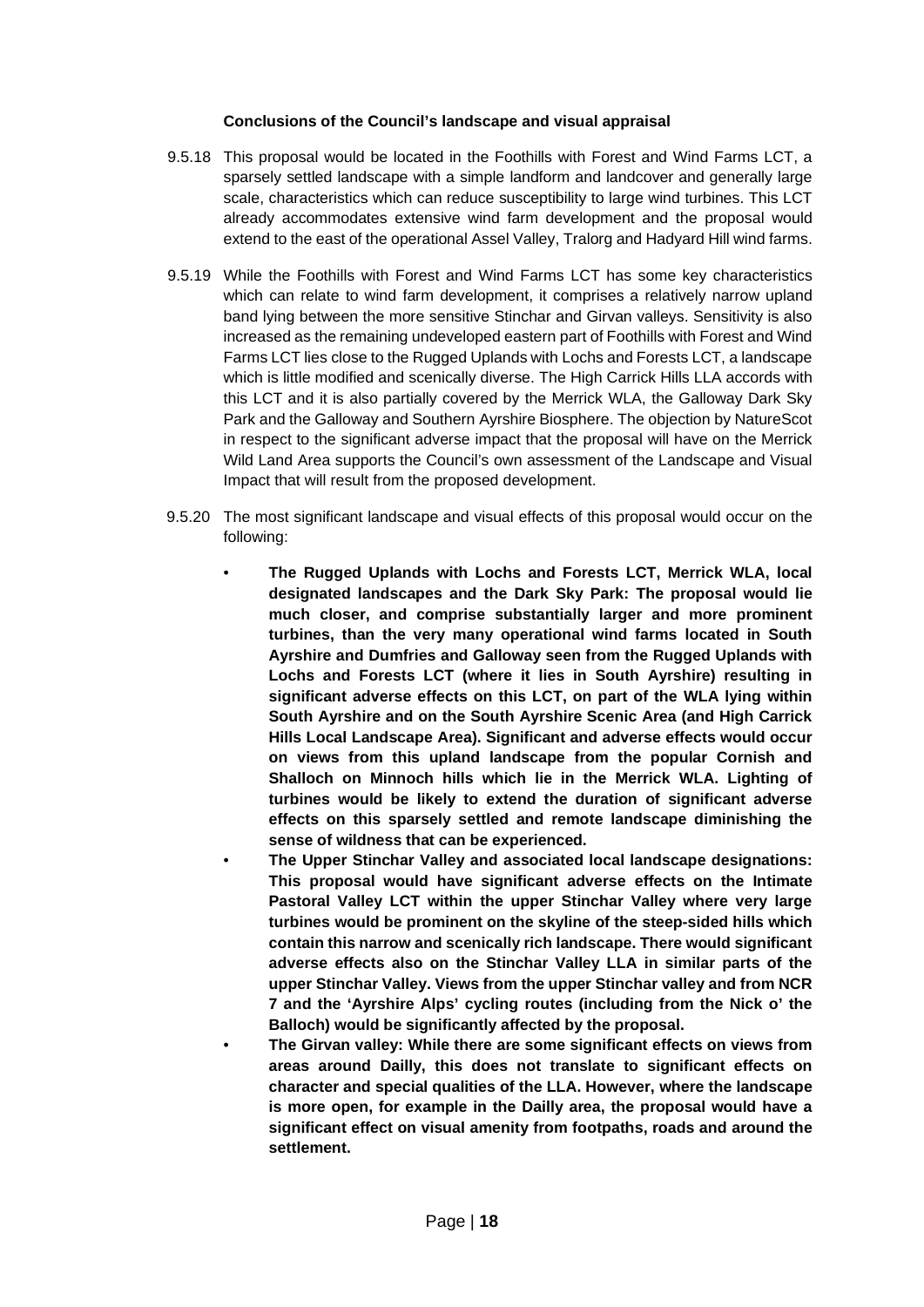- 9.5.21 **The Council objects to this development proposal on the basis of significant adverse landscape and visual effects due to the scale and positioning of the proposed turbines. The effects of this proposal could potentially be mitigated by a reduction in the size and number of the turbines to reduce the prominence of the turbines and avoid the need for visible aviation lighting. The elevation of the proposed site, and its location close to the more sensitive landscapes of the upper Stinchar valley and the High Carrick Hills/Merrick WLA, would still be likely to result in some significant adverse effects on character and views even of these recommended mitigation measures were in place.**
- 9.5.22 **Consequently it is considered that the proposed development is not in accordance with LDP Policy Wind Energy Criterion (a) and Criterion (b) and conflicts with LDP Policy Sustainable Development and LDP Policy Landscape Quality.** The proposal is also not in accordance with the Local Development Plan Supplementary Guidance for Wind Energy criterion A and B.

# *Tourism Attractions and Recreational Assets*

- 9.5.23 The tourism sector is important to the South Ayrshire economy with a significant potential for growth. This expansion will be dependent on the maintenance and enhancement of environmental quality whilst ensuring that the assets on which the sector is based are protected from the impacts of inappropriate development. These objectives are reflected within the policy framework of the Local Development Plan.
- 9.5.24 Assets in Ayrshire and surrounding areas particularly sensitive to inappropriate development include areas designated for their scenic or recreational potential, including the Galloway Hills, the Galloway Forest Park, the Dark Skies Park and the Galloway & Southern Ayrshire Biosphere and its associated ecosystem centred around a series of core Natura sites. The application site is located within the Transition zone of the Galloway and Southern Ayrshire Biosphere and is in relatively close proximity to the Merrick Wild Land Area.
- 9.5.25 The landscape and visual impacts of the proposal are the primary considerations with regard to the potential impacts on tourism and recreation for this particular application. It is noted that NatureScot objects to the application due to its significant adverse effects on the sense of remoteness and sense of sanctuary of the Merrick Wild Land Area and on the 'perception', 'qualities' and 'experience' of wildness at dusk and into the night.
- 9.5.26 As noted in the assessment of the proposal under Landscape and Visual Impact above, there are also adverse effects on the Galloway Dark Sky Park, High Carrick Hills Local Landscape Area, Stinchar Valley Local Landscape Area, Water of Girvan Valley Local Landscape Area and important viewpoints including The Nick o' the Balloch and other stretches of National Cycle Route 7 (and The Ayrshire Alps Cycle Park), the Colonel Hunter Blair Monument, Cornish Hill and Shalloch on Minnoch hill.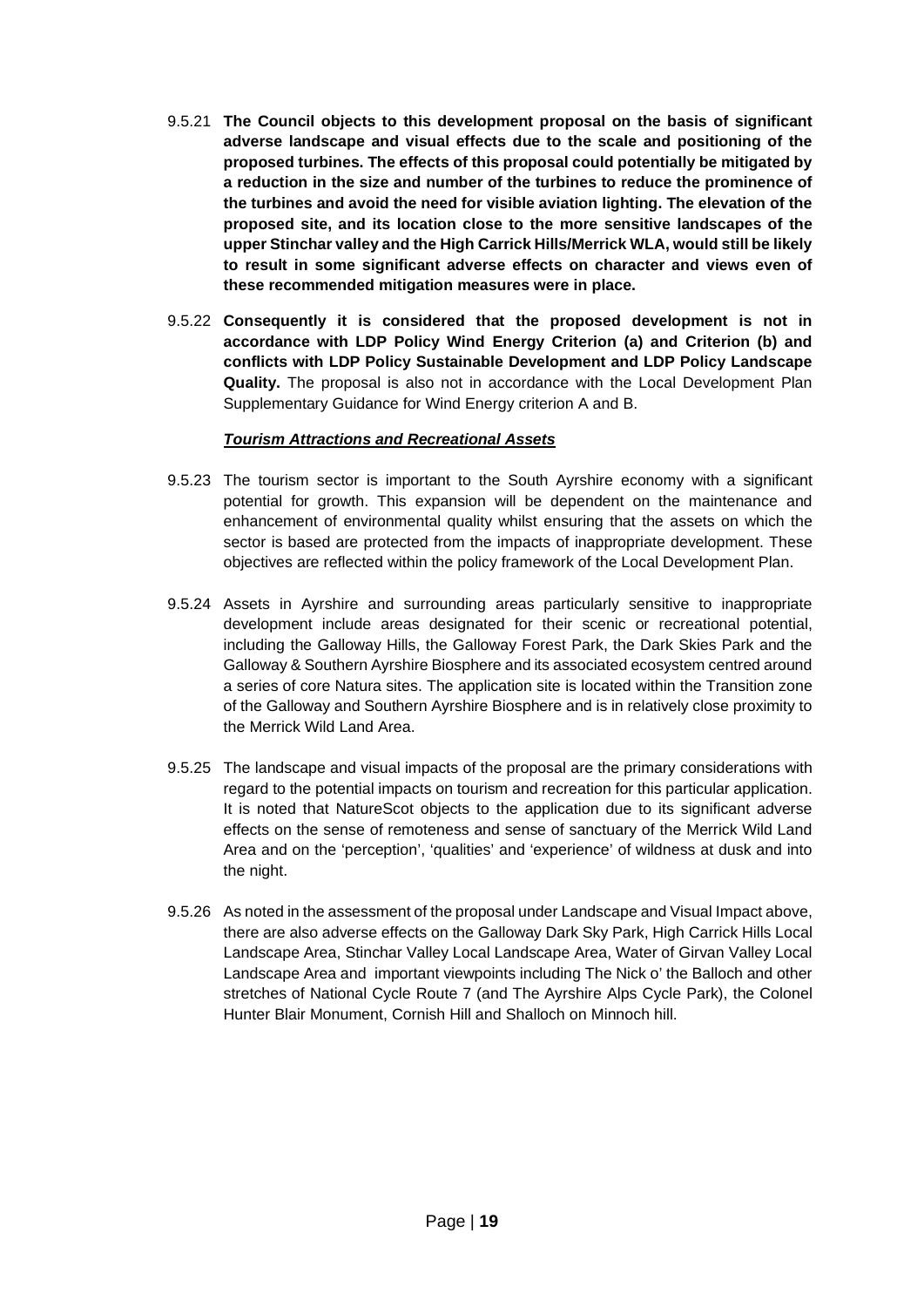- 9.5.27 **The Council objects to this development proposal on the basis of significant adverse landscape and visual effects due to the scale and positioning of the proposed turbines and the associated impacts of these effects on the tourism and recreational resource of the locality including the; Merrick Wild Land Area, Galloway Forest Park and The Dark Sky Park.** I**t is considered that the significant adverse landscape and visual effects of this wind farm could not be fully mitigated by reducing the size or number of turbines. The location of this proposal is inappropriate given the sensitivity of nearby landscapes.**
- 9.5.28 This is an area of South Ayrshire which is very popular with locals and visitors, wishing to walk, cycle or horse ride in the countryside, and which relies on such tourism to help support its fragile rural economy. Therefore, if this application were to be approved contrary to South Ayrshire Council recommendation, a benefit would be additional public access routes included within the site of the windfarm proposal, linking with the surrounding rights of way / local path network. Creating such additional public access and access links, would be a positive action, and a way to return some benefit to the surrounding community. Chapter 14 of the EIA Report proposes that measures would be undertaken to improve opportunities for recreational access in the area. In particular linking Core Path SA46 to the west of the site and SA1 to the east using the wind farm access track would create a number of circular walks in the area.

# 9.6 **Criterion (c) Residential Amenity**

### *We will support proposals if:*

• *They do not have any other significant detrimental effect on the amenity of nearby residents, including from noise and shadow flicker;*

### **Additional LDP Policies**

LDP Policy Sustainable Development LDP policy Air, Noise and Light Pollution. LDP policy Land Use and Transport

### *Noise*

9.6.1 The Environmental Impact Assessment Report considers construction, operational and cumulative noise impacts. The Council's noise consultant, ACCON UK Limited, has advised that the methodologies used in the EIA noise chapter represent good practice and are in line with ETSUR-97 (operational noise) and the Institute of Acoustics (IOA) Good Practice Guidance for wind turbines. ACCON queried the use of the previous background noise survey carried out in 2015 for the Hadyard Hill extension, the methodology used in the assessment of wind shear and choice of cumulative sites. However satisfactory clarification on these matters was received from the applicant's agent and is included in the Additional Information submitted in November 2021. Based on the explanations provided by the applicant, ACCON have advised that there would be no unacceptable impacts subject to conditions governing operational noise limits, based on the noise limits adopted in the Environment Impact Assessment Report.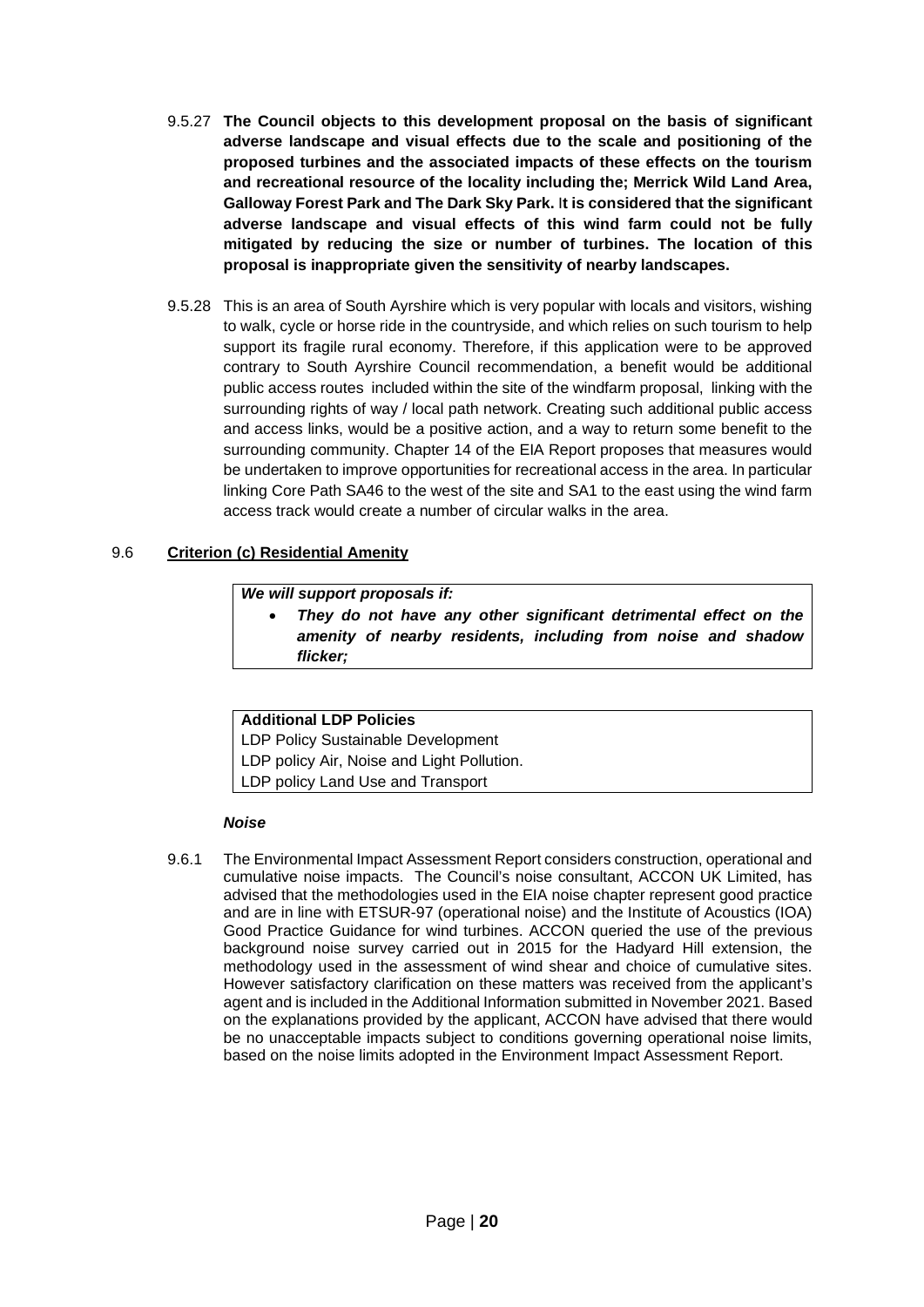9.6.2 South Ayrshire Council's Environmental Health Service has also provided comment in respect of construction noise and offers no objection to the proposed development subject to conditions covering vibration during blasting operations to excavate the borrow pits and time restrictions on the use of the abnormal loads route (NB these would require further consideration in the event that no objections were to be raised to the consultation as abnormal loads are typically delivered overnight for road safety reasons).

# *Shadow Flicker*

9.6.3 Under certain conditions when the sun passes behind the rotors of a turbine a shadow can be cast on neighbouring properties. When the blades rotate a flicking on and off effect is created by the shadow, referred to as "Shadow Flicker". This can be a considerable nuisance to residents within nearby properties. Although there are no local or national UK mandatory requirements or criteria in relation to shadow effects caused by wind turbines, a report prepared for the Department of Energy and Climate Change suggests that a maximum of 30 hours of shadow flicker in a calendar year is a threshold for consideration, ideally with no longer than 30 minutes on any single occasion. The incidence of "Shadow Flicker" is considered only to be an issue of significant concern if the distance between the nearest dwelling and rotor blades is less than 10 times the diameter of those blades. Additional guidance states that in the UK the limit of the zone is between 130 degrees either side of north. The Council's Supplementary Guidance requires an assessment to be undertaken for all properties within 2.5 km of a proposed development (this distance threshold should take into account any screening of turbines offered by topography). Shadow flicker assessments were undertaken at four residential properties identified within the study area with potential to experience flicker effects. Realistic scenario calculations have shown that the maximum occurrence of shadow flicker amounts to approximately 15 hours per year for the properties known as 'Doughty', 6 hours per year for 'Delamford', 10 hours per year for 'Dobbingston' and 2 hours per year for 'Glenalla.' These values are well within the accepted limits of shadow flicker, of either 30 minutes per day or less than 30 hours per year. South Ayrshire Council's Environmental Health Service do not raise concerns with regard to shadow flicker but recommend that a condition is imposed requiring mitigation measures should a loss of amenity due to shadow flicker be confirmed.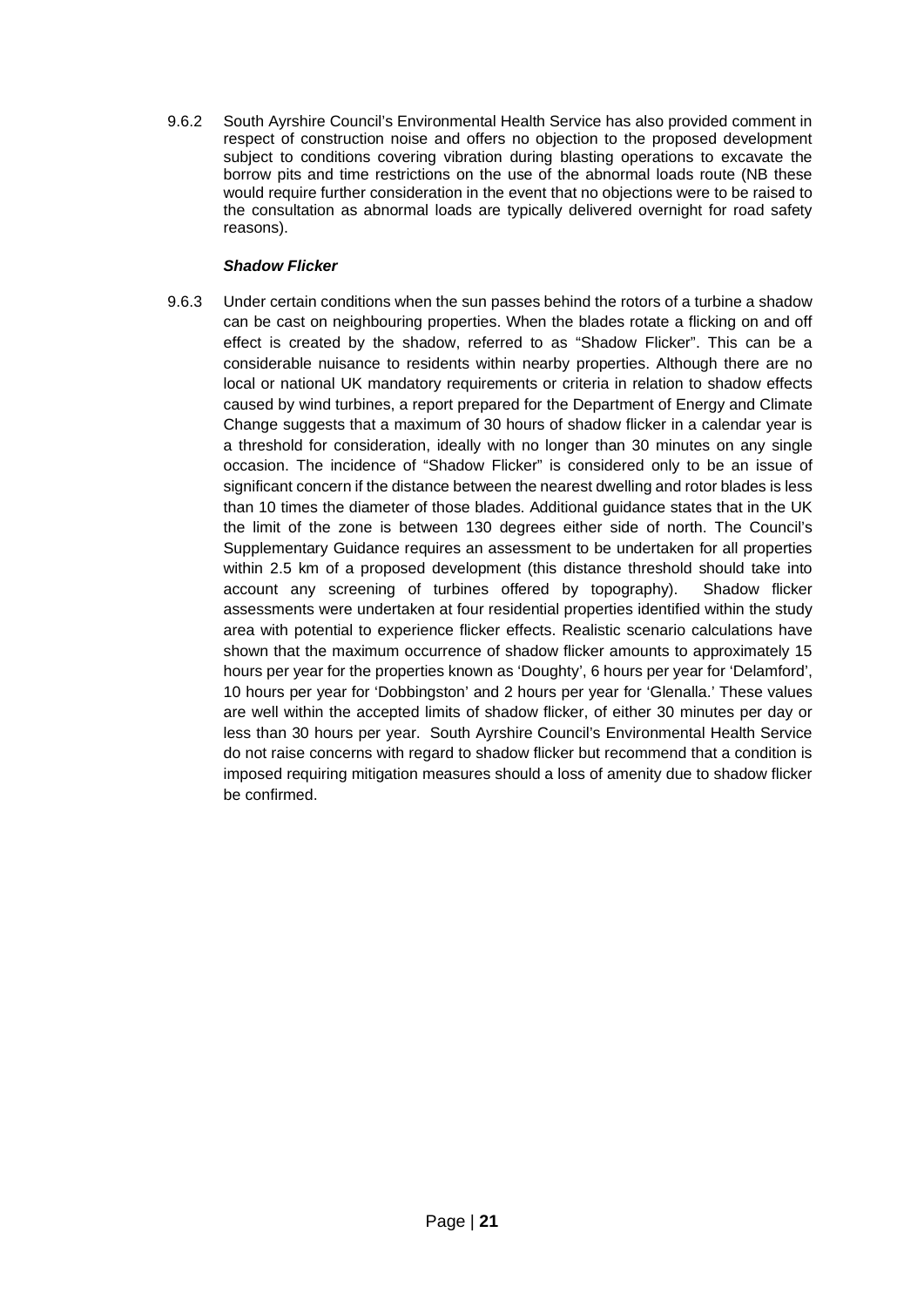### *Residential Visual Amenity Assessment*

- 9.6.4 The SAC Supplementary Guidance on Wind Energy states that the design process for windfarms should take into account local residential property and the extent to which the proposal will be visible. The design process should seek to minimise significant visual effects on private property. It states as a general rule, that a separation distance of 2km should be maintained between turbines and settlements and that an assessment of all residential properties within 2.5 km from proposed wind farms should be undertaken. The Residential Visual Amenity Assessment (RVAA) (Technical Appendix 6.7) identifies 8 properties within 2km of the boundary plus 2 additional properties outside the 2km buffer (Doughty, Garleffin, Glenalla, Knockrochar, Dobbingston Farm, Delamford Farm, Delamford Cottage, Corphin, Daljedburgh and Dalguhairn Farm). Two properties are identified as potentially experiencing the highest magnitude of effect and having potential to meet the Residential Visual Amenity Threshold (Dobbingston and Delamford). The EIA concludes that whilst turbines will be seen in relatively close proximity to these properties, there would remain ample areas within each property that would not be affected by views of the proposed development and the affects are not considered to meet the Residential Visual Amenity Threshold. Additional visualisations were provided by the applicant from Dobbingstone and Knockrochar Farms at the request of South Ayrshire Council. These were accompanied by an Additional Information (AI) report, dated October 2021.
- 9.6.5 The AI provides no revised assessment of the effects on Knockrochar Farm from that originally set out in the EIA-R (this property was not considered as having potential to pass the Residential Amenity Threshold as the magnitude of change was judged to be moderate). The assessment against P4 in the RVAA in the EIA-R is incorrect in stating that the main orientation of views from this property is away from the proposed wind farm and that 'views from the house would be unlikely'. It is doubtful that this property was visited by the applicant's landscape consultants in the field as the principal living area of the house is situated within an extension which is orientated south/south-east and directly towards the proposed wind farm. However, while there would be views towards the wind farm from the principal living room within the property and also from an outside seating area, the additional photo-wire visualisation provided by the applicant in November 2021 demonstrates that outbuildings would partially screen views with approximately 3 turbines visible in the gap between buildings. It is considered that the magnitude of change would be substantial (and not the moderate judged in the RVAA) and that Knockrochar Farm would have merited more detailed assessment. Having considered the likely nature of visibility of the proposal from the approach to the house and from inside and outside the property, including the added effects of turbine lighting, it is concluded that while effects on visual amenity from this property would be significant and adverse, the restricted nature of views from the house would be unlikely to make this property an 'unattractive place to live when judged objectively in the public interest'.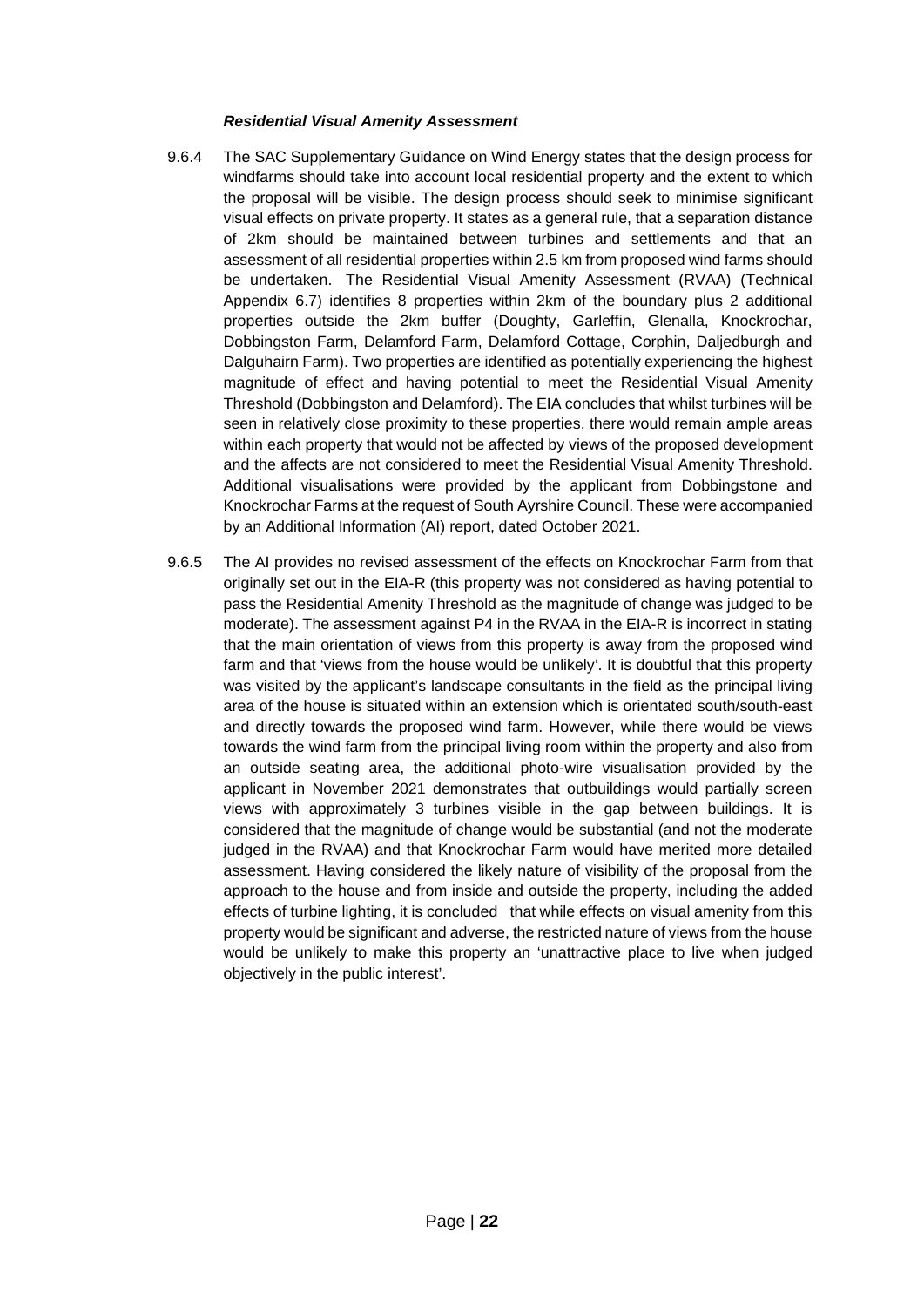9.6.6 The additional visualisation provided from the courtyard at the front of the house at Dobbingstone Farm demonstrates that intrusion from the proposed turbines from this location would not be significant given the very limited number and vertical extent of turbines visible above rooflines. Significant adverse effects on views would be likely to be experienced principally from the many seating areas in the garden (which wraps around the south-west and south-east elevations of the house and includes some screening vegetation) and from the approach drive to the property. Lighting of the turbines would add to these significant effects particularly given the dark skies of the area. The restricted nature of views of the wind farm from principal rooms inside the property and from the courtyard area would be unlikely to result in this property becoming an 'unattractive place to live when judged objectively in the public interest'.

# *Access, Traffic and Transport*

- 9.6.7 The EIA Report provides details that envisage turbine components being delivered to the Port of Ayr by sea and from there to the proposed site by road via the A77 as far as Girvan. From Girvan all HGV and abnormal loads will follow the B734 and the B7035 to Dailly. Abnormal loads only will route to the site from the B7035 via a new/improved section of track that incorporates the existing farm track for Craig and two new sections of track across rough grazing ground (as described in Section 1 above). HGVs will access the site either from the U27 road or the U25 road. In terms of traffic generation, two scenarios have been considered. Scenario 1 assumes that all aggregate required for construction of the turbine bases, etc is sourced off-site and Scenario 2 assumes that aggregate will be won from the proposed on-site borrow pits. Construction is expected to take 12 months to complete and will require an estimated 14,402 vehicle movements (7201 in and 7201 out). The number of vehicle movements would reduce to a total 3,964 movements under Scenario 2. The assessment has been undertaken on the basis of scenario 1 which is considered to be the worst case scenario. This would result in a peak of 94 two way HGV (47 in and 47out) which is predicted to occur in Month 4 of the 12 month construction programme.
- 9.6.8 The delivery route for "abnormal loads" has been assessed in the EIA for pinch points and any mitigation required. A total of 23 pinch points were identified. Swept-pathanalysis was used to identify third party land and street furniture impacts and requirements for temporary paving. Abnormal loads are not expected to route through Dailly (on the C30) but would instead route up towards Craig Hill via Low Park/Craig.
- 9.6.9 The EIA Report assessment concludes that the transportation effects during the construction phase would not be significant following the implementation of mitigation measures, which include: provision of accurate directions to delivery drivers, restrictions on delivery hours to avoid network peak hours and school run hours, scheduling of deliveries, prohibition of vehicles laying up on the surrounding roads, road cleaning and implementation of a staff travel plan to encourage car sharing and provision of minibus service.
- 9.6.10 The Trunk Roads Authority do not object to the proposed development subject to conditions requiring approval of the route and accommodation measures required for abnormal loads, and approval of a Construction Traffic Management Plan.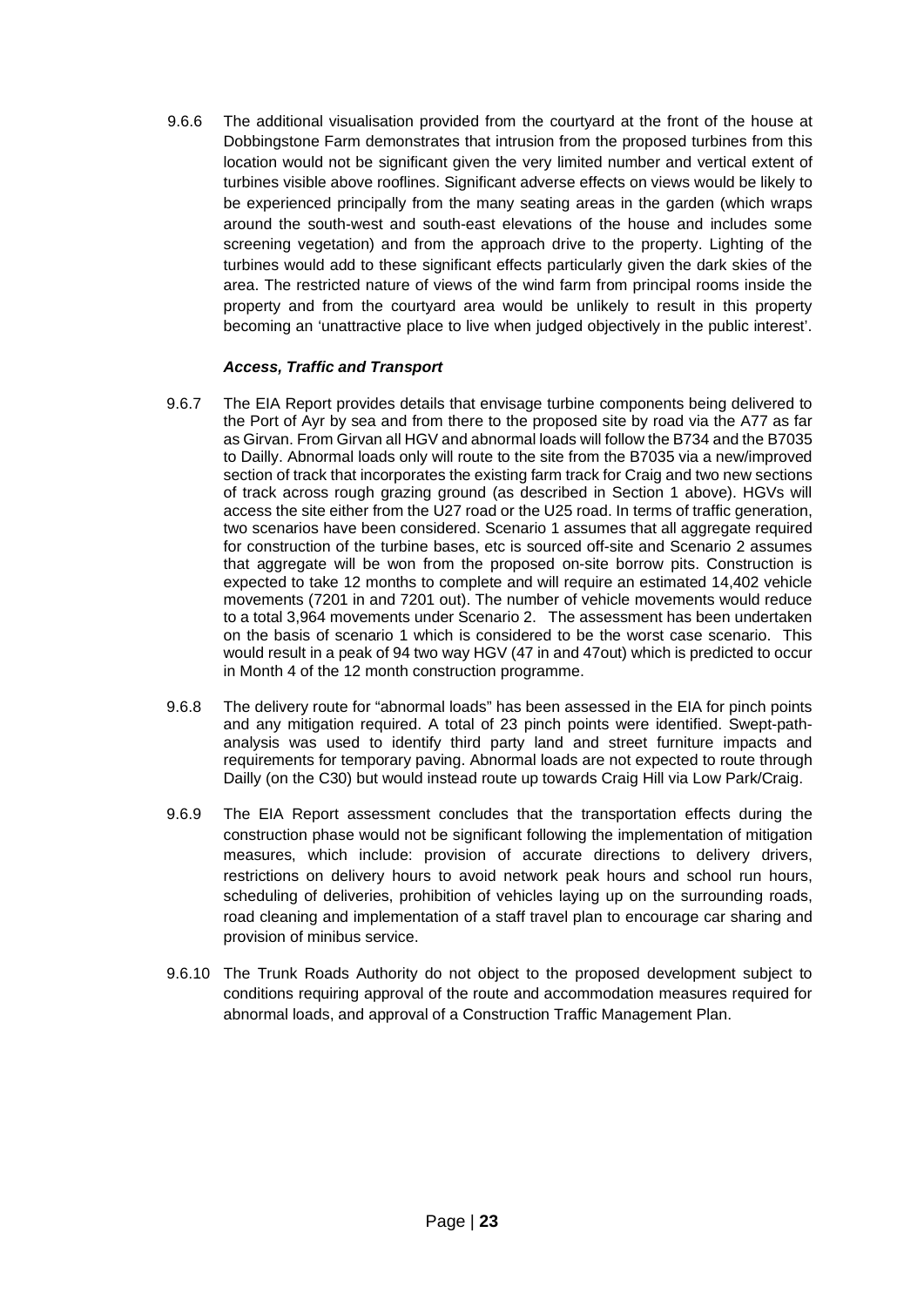- 9.6.11 Ayrshire Roads Alliance (ARA) hold significant concerns over the impact that construction traffic would be likely to have on the U25 unclassified public road, known locally as "Delamford", which runs between the B741 and the U66. The proposals show that, if aggregate were to be sourced off-site, then the U25 would be subjected to 7,201 total loads, equating to 14,402 two-way trips. The U25 is a narrow, rural road without formalised passing places, and with a road make-up less than full construction along its length. The route forms both a key route for residents in the area, and also functions as a diversionary route as and when required. The ARA anticipates that without significant works to strengthen the road along its entire length, the volume of construction traffic as highlighted in supporting application will result in significant damage to the route. This may in turn result in the ARA requiring to take the decision to close the road in the interests of protecting the public, which is unacceptable given the negative impact this would have on local residents. Additionally, without localised road widening and the introduction of formalised inter-visible passing places the U25 would be considered unsafe for use by the general public, as there would be insufficient road space to allow vehicles to pass construction traffic (and certainly insufficient road space to allow two construction traffic vehicles to safely pass).
- 9.6.12 In relation to the proposed track adjacent to Eldinton Terrace, Dailly which is to be used for delivery of abnormal loads, the Council's Environmental Health service have advised that a condition would be necessary restricting the hours of use to protect the amenity of the nearest residential properties. Such a condition would be very restrictive since abnormal loads (primarily turbine blades, towers and nacels) are delivered overnight when traffic volumes are low. As there are other overarching objections to the proposals, the implications of the condition advised by Environmental Health has not been explored further and an additional point of objection is proposed in relation to residential amenity.

# *Conclusions on Residential Amenity Assessment*

- 9.6.13 **It is considered that the impacts arising from the proposed Craiginmoddie Wind Farm in relation to operational noise, shadow flicker and visual impact are generally acceptable, subject to conditions. However, it is recommended that the Council objects on the basis that the U25 road is unsuitable for construction traffic resulting in road safety concerns and with the potential to close the road to traffic including those road users who require to access residential properties from this route.**
- 9.6.14 **In light of the above, it is concluded that the proposed development is not in accordance with Local Development Plan Wind Energy Criterion c) and with LDP Policy Sustainable Development and LDP Policy Land Use and Transportation.**

# 9.7 *Criterion (d): Natural Heritage*

*We will support proposals if:* 

• *They do not have a significant detrimental effect on natural heritage features, including protected habitats and species, and taking into account the criteria in LDP policy : Natural heritage;*

# **Additional LDP Policies**

LDP Policy Natural Heritage

LDP Policy Sustainable Development

LDP Policy Water Environment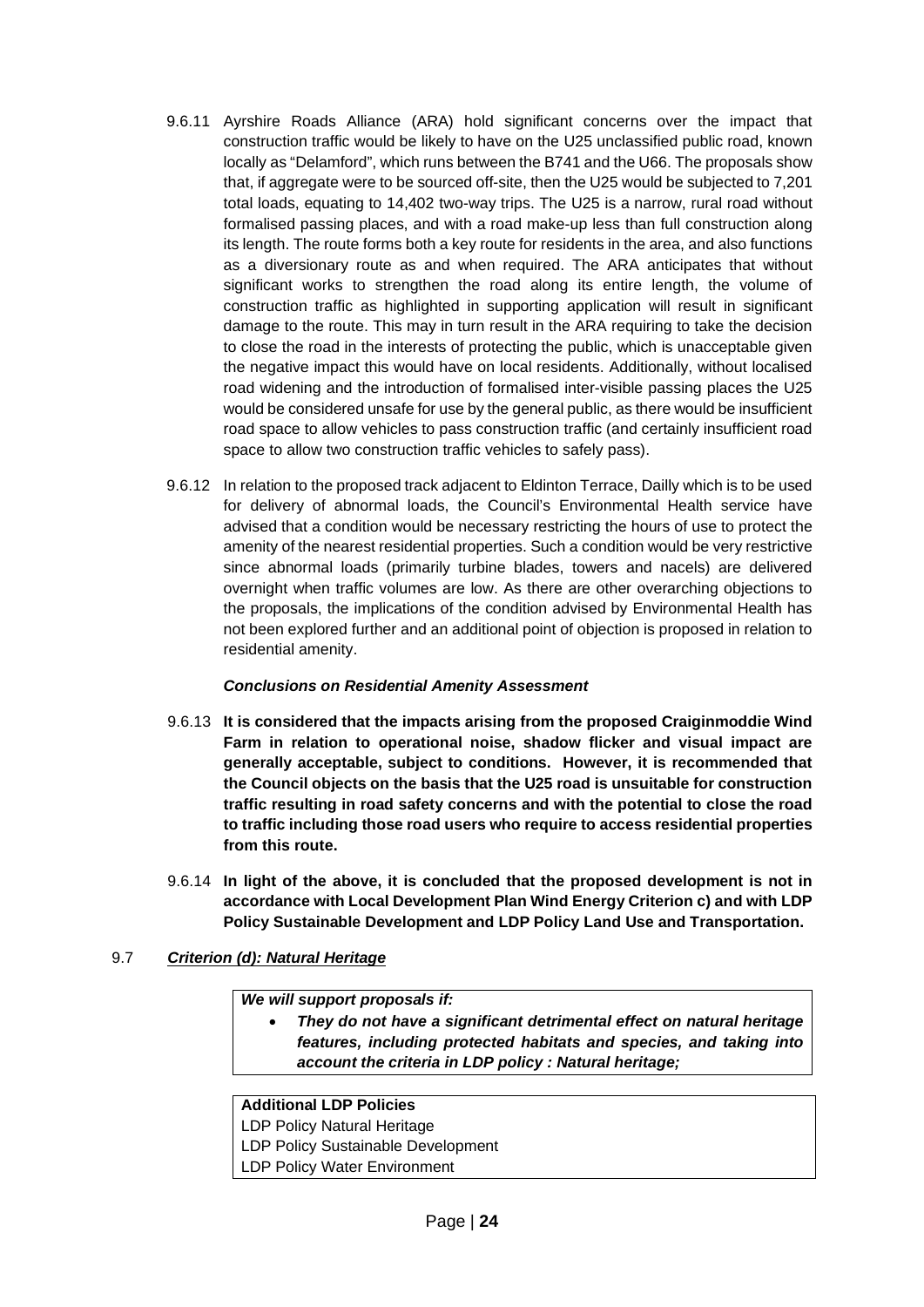# *Ecology:*

- 9.7.1 The proposed development site is characterised by afforested upland and moorland typical of this region of Scotland, with the majority of the area under commercial plantation forestry. There are no designated nature conservation sites within the site boundary. There are two SSSIs within 10km including Auchalton lowland neutral grassland and Turnberry Dunes. Both of these areas are not considered to be affected by the proposals due to distance and absence of hydrological connectivity. No habitats or protected species of greater than local importance have been identified. In addition to the 53ha of coniferous plantation that will be lost due to the development, small areas of wet modified bog (0.81ha), blanket bog (0.05ha) and marshy grassland (0.06ha) will be permanently lost due to the construction of the foundations, access tracks, etc. The loss of habitats due to the construction phase is considered in the EIA to be a minor, non-significant impact. NatureScot support the outline measures proposed for the Habitat Management Plan (HMP) including post construction monitoring, compensating for the loss of modified bog habitats, via restoration of the extensive degraded peat habitats found on site and additional enhancement measures. NatureScot note that no habitat management is propose for the cleared areas of forestry around each turbine and recommend that the applicant should consider habitat restoration measures for each turbine keyhole area within the HMP. NatureScot also recommend that a detailed Peat Management Plan and Construction Environmental Management Plan should be submitted which incorporate best practice on handling and storage of peat and construction methods designed to minimise impacts on peat.
- 9.7.2 All areas of Ground Water Dependent Terrestrial Habitat (GWDTH) are located away from any hardstanding or infrastructure and as such it is not considered that there will be any significant impact on GWDTH.
- 9.7.3 The EIA does not identify any significant adverse effect on otter, badger, pine marten, bat and fish species during the construction phase. A habitat management plan and a species protection plan will be produced for the development and will be overseen by an ecological clerk of works. The coniferous plantation lost during the construction will be restocked along the tracks and around the turbine hardstand (up to 100 m from the turbine base). To mitigate for the loss of modified bog habitats areas of degraded bog could have peat drains blocked to restore it to blanket bog condition. Bats are at risk of collision or barotrauma during the operational phase. The risk of fatalities will be reduced through feathering (pitching the blades out of the wind) to reduce the idling speed to below 2 rpm and increasing the cut in speed during "high-risk periods" (dusk/dawn, April to October).
- 9.7.4 SNH offer no objection to the proposed development (in terms of ecology) and recommend that should consent be granted the works should be undertaken in accordance with the measures detailed in the EIA report. Habitat Management Plan should be finalised and implemented for the lifetime of the proposed development and that the applicant should also consider including habitat restoration measures for turbine keyhole areas within the Habitat Management Plan.

# *Ornithology:*

9.7.5 A detailed assessment of the potential impacts of the development was undertaken through a combination of consultation with ornithological organisations, desk study and field survey. The assessments in the EIA Report conclude that there are no significant effects to either species of notable conservation value or the rest of the upland bird community. No significant effects as a result of habitat loss are expected. A Breeding Bird Protection Plan will be produced by the applicant and adhered to during the construction stage to reduce the effects of disturbance and displacement.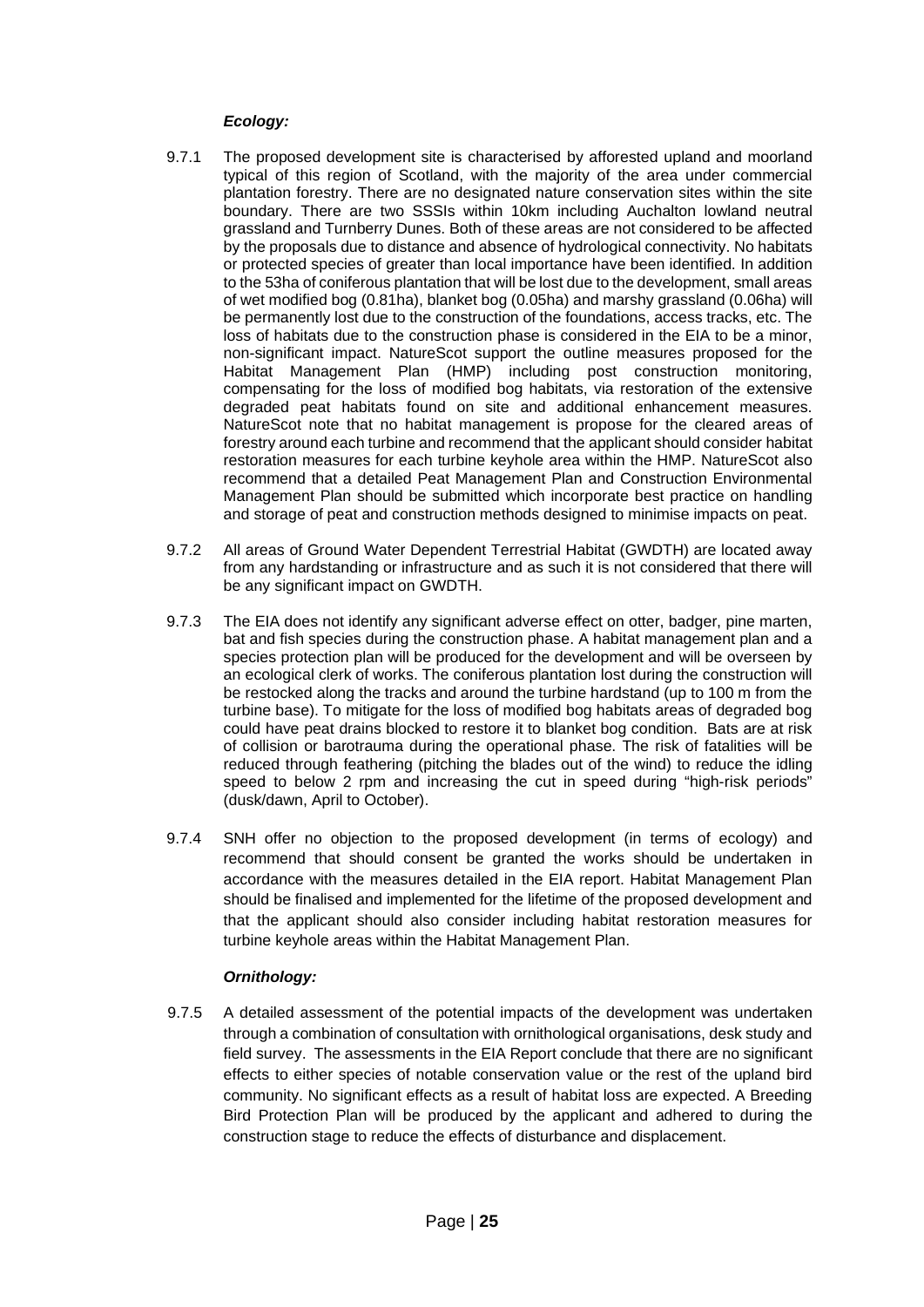9.7.6 Scottish Natural Heritage is the statutory consultee where matters of ornithology are concerned and state that they agree that ornithological interests will not be adversely impacted upon as a result of the proposed development. SNH support the proposals to follow a Breeding Bird Protection Plan (BBPP) to implement mitigation during construction works.

# *Conclusions on Natural Heritage Assessment:*

9.7.7 **On balance, and reflecting the positions submitted by SNH, SEPA and Ayrshire Rivers Trust, it can be concluded that the proposed development is in accordance with LDP Policy Wind Energy Criterion d) and relevant elements of LDP Policy Natural Heritage, LDP Policy Sustainable Development and LDP Policy Water Environment subject to conditions in relation to Habitat Management Plan (HMP), Peat Management Plan (PMP), Species Protection Plan, a Fish and Fresh Water Pearl Mussel Monitoring and Mitigation Plan, Construction Environment Management Plan (CEMP), Water Quality Monitoring Plan, Breeding Bird Protection Plan and appointment of an Ecological Clerk of Works following the relevant guidance provided by NatureScot and SEPA.**

# 9.8 **Criterion (e)** *Built and Cultural Heritage & Archaeology*

# *We will support proposals if:*

• *They do not have a significant detrimental effect on the historic environment, taking into account the criteria in LDP policy: historic environment and LDP policy : archaeology;*

# **Additional LDP Policies**

LDP Policy Sustainable development LDP Policy Historic environment LDP Policy Archaeology

9.8.1 The EIA Report contains an assessment of archaeological and cultural heritage assets within 5km of the site boundary. There are no formally designated heritage assets within the site boundary, however there are a number of non-designated assets identified through earlier surveys and 69 additional non-designated records within 2km of the site boundary. There are three Category A Listed Buildings and 14 Category B Listed Buildings within 5km, most of which are located within Barr and Kilkerran. Seven scheduled monuments, and three designated Garden & Designed Landscapes are located within the study area.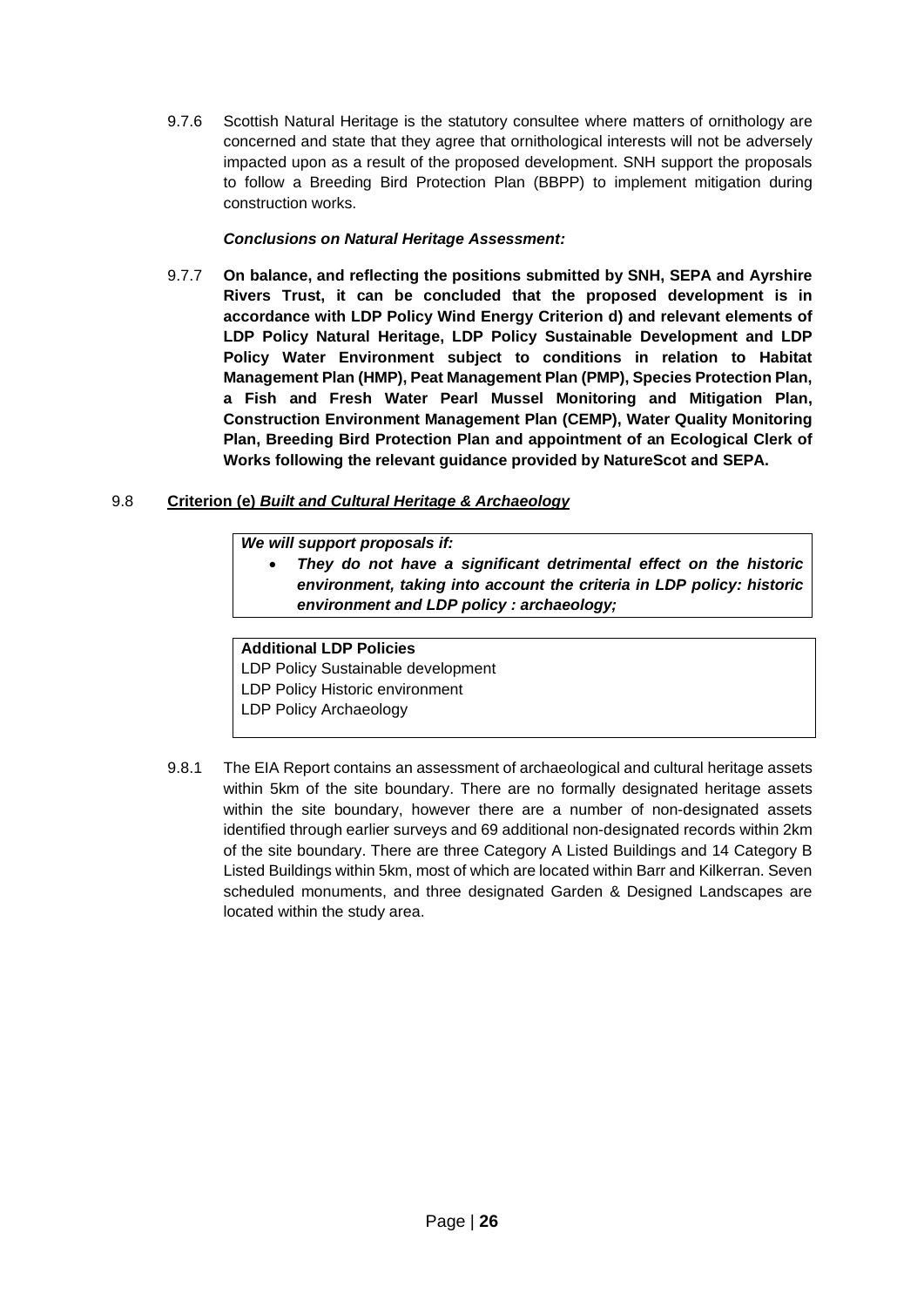- 9.8.2 **Non-Designated Heritage Assets Within the Site**: There are 7 non-designated heritage assets identified within the application site boundary. These are considered in the EIA to be of local importance and therefore low sensitivity to development. None of these assets is directly affected by the development, however, there is potential for Asset 11565 (remains of five huts) and Asset 306 (boundary marker) if micro-siting of 100m is permitted. The EIA proposes that a condition be added to any permission requiring archaeological recording work to be undertaken if these assets are threatened by micro-siting. Whilst the EIA considers that there is low likelihood of any hitherto unrecorded archaeology being present within the areas of commercial conifer plantation, there is potential for assets to survive within the areas of open moorland. The EIA therefore proposes the adoption of archaeological work agreed with WoSAS and imposed as a planning condition. WoSAS agree with the conclusions of the EIA and recommend that a condition be attached requiring archaeological work to be undertaken as described in the EIA Report.
- 9.8.3 **Scheduled Monuments Outwith the Site:** The EIA considered the operational impact (effect on setting) for all scheduled monuments and the EIA Report contains detailed assessments on the impacts of the proposal on Knockinculloch Enclosures, Bencallen Hill Chambered Cairn, Old Dalquharran Castle, Maxwellston Hill Fort and Mote Knowe. The EIA concludes that there will be negligible to moderate adverse impacts on the settings of the monuments, however no significant adverse impacts will arise. Historic Environment Scotland agree with the conclusions of the EIA Report.
- 9.8.4 **Listed Buildings:** The EIA considered the impact on the settings of key listed buildings surrounding the site. The majority of the surrounding listed buildings are located within Barr and Kilkerran and no significant effects are anticipated. Dalquharran Castle (category A) is located to the north of Dailly in a prominent position on the south-west facing slopes of the Girvan Valley towards the proposed windfarm. The castle is conspicuous when viewed from the south and south-east and views from the B741 contribute to its public setting. The castle is in ruins and whilst the site of the castle is accessible to the public the upper floors are not. Fourteen turbines will be visible, with the nearest being 5 km away. The castle was designed to be appreciated from the Girvan Valley and the Water of Girvan looking south and south-east and these views will be unaffected. However views out from the castle towards the wind farm will be affected. The turbines would not obscure views of the immediate designed landscape and would not impact on views towards Old Dalquharran Castle. However, the development would impact on longer distance views. The EIA assesses the magnitude of effect as moderate resulting in a moderate adverse effect which is not significant in EIA terms. Historic Environment Scotland agree with the EIA assessment and do not consider that the impact on the setting of the A-Listed building is sufficient to merit objection. The EIA report includes detailed consideration of the effects on the settings of Bargany House and Kilkerran House, both of which are also grade A listed buildings. HES agree with the conclusions of the EIA that neither of these nationally important buildings will be significantly adversely affected.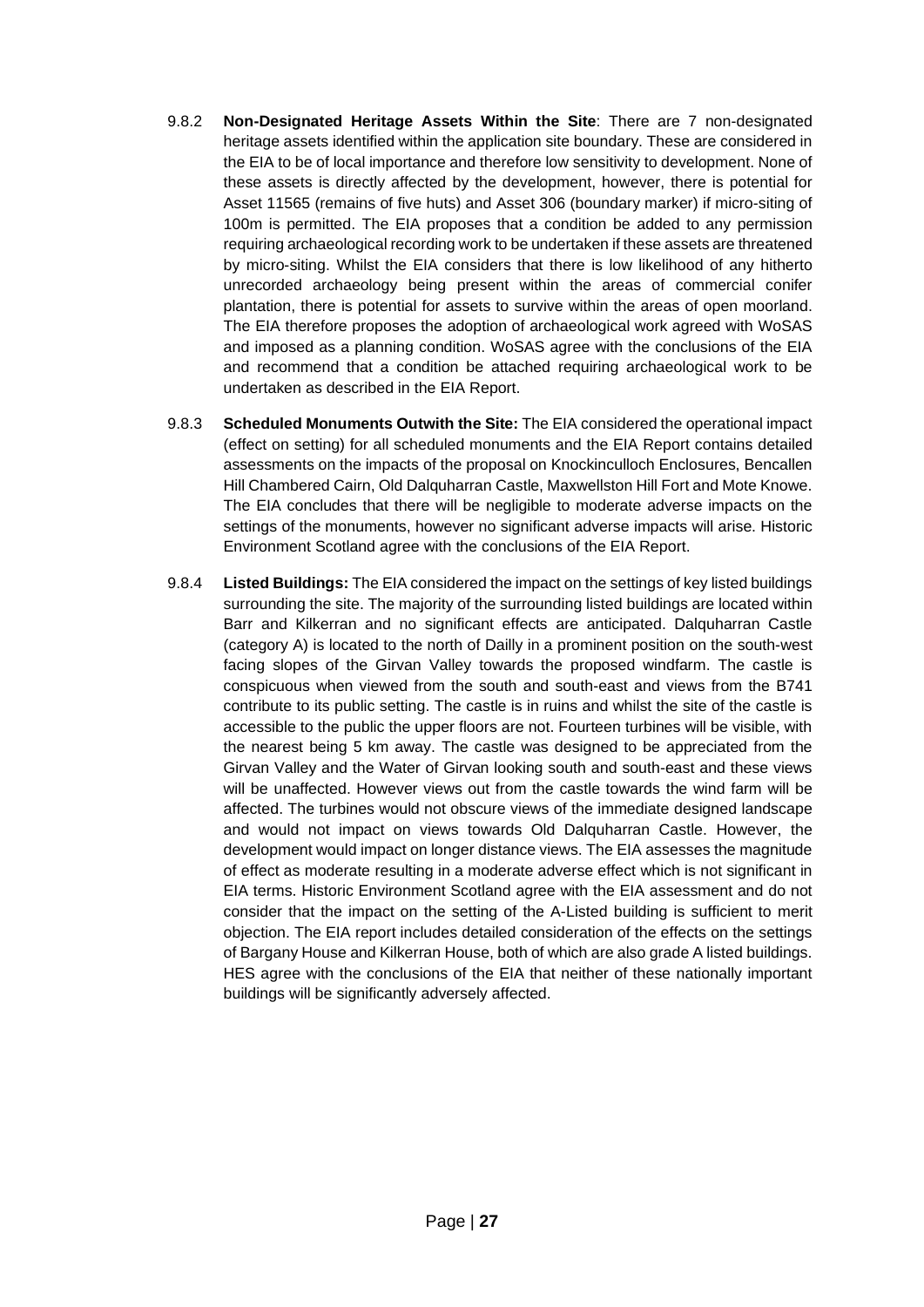9.8.5 **Gardens and Designed Landscapes:** Bargany is an inventory garden and designed landscape that contains the category A listed Bargany House and lies 4km to the west of the application site boundary and 3 km south-west of Dailly. The blades/blade-tips of seven turbines may be visible from the western core of the GDL, however, tree cover will largely filter views of the turbines from within the GDL. Kilkerran Garden and Designed Landscape is located in the valley of the Water of Girvan approximately 3km north-east of Dailly and 2.8 km from the nearest proposed turbine. The park forms the setting for Kilkerran House which is a grade A listed building. Views of the proposed development from the GDL will be precluded by intervening tree planting and topography. There would be intermittent visibility of the turbines across the GDL from the B741 however these are not considered to be significant and would not affect key views. Blairquhan GDL is situated in upland country to the west of the village of Straiton approximately 6.3 km north east of the site boundary. The ZTV indicates that the wind farm will not be visible from the core areas due to topography. A number of blade tips will be visible from the north-eastern and north-western edges of the GDL, however these will be viewed at a distance of 8km and will have a moderate/minor adverse effect which would not be significant. Historic Environment Scotland agree with the conclusions of the EIA and do not object.

# *Conclusions on Built and Cultural Heritage and Archaeology Assessment:*

9.8.6 **On balance, and reflecting the positions submitted by Historic Environment Scotland and WoSAS, it can be concluded that the proposed development is in accordance with LDP Policy Wind Energy Criterion e), LDP Policy Historic Environment and LDP Policy Archaeology subject to a suitable condition.**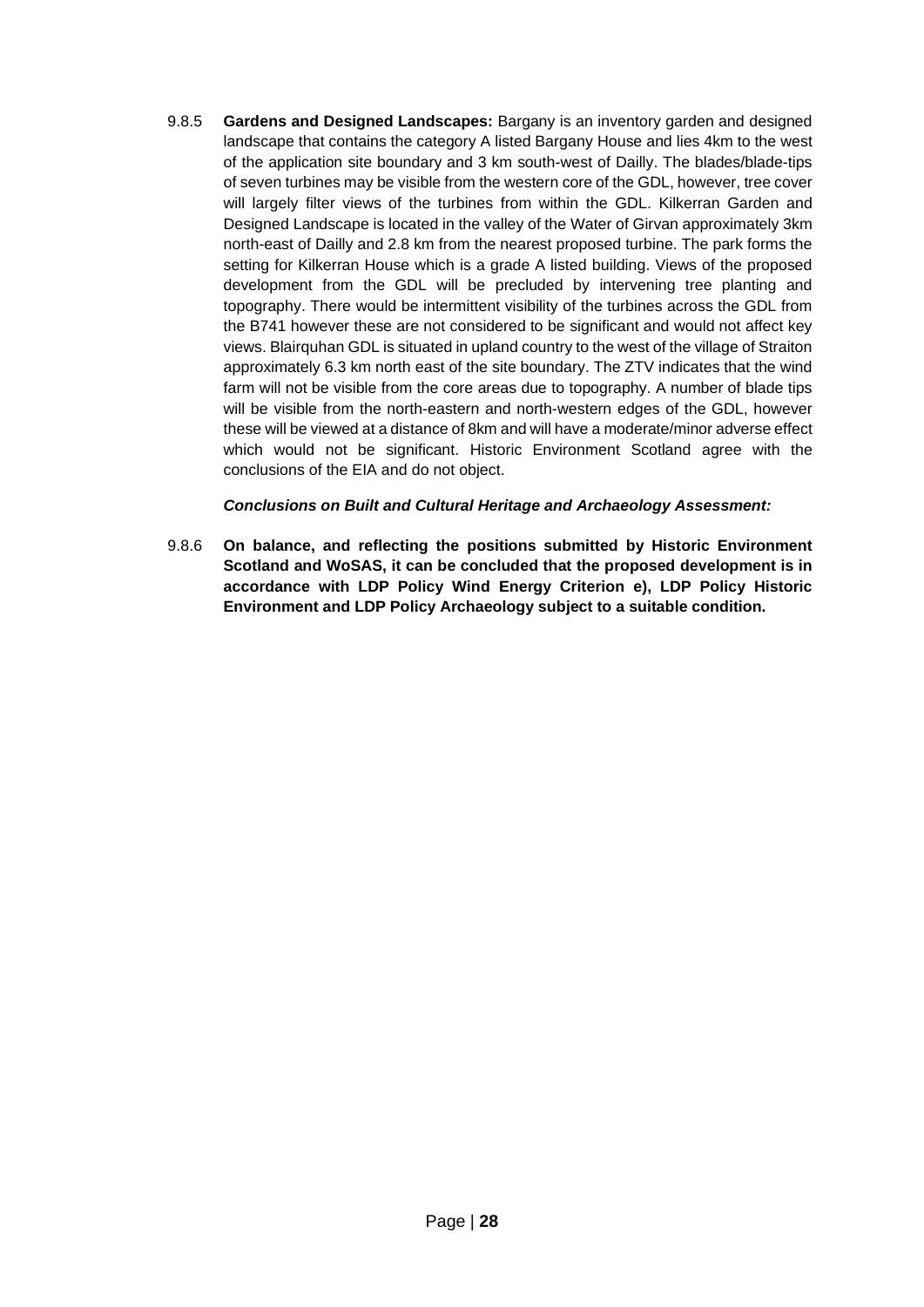# 9.9 *Criterion (f) Aviation, Defence, Broadcasting, Cumulative impacts and other matters*

### *We will support proposals if:*

• *They do not adversely affect aviation, defence interests and broadcasting installation; and their cumulative impact in combination with other existing and approved wind energy development, and those for which applications for approval have already been submitted, is acceptable.*

### **Secondary LDP Policy**

- LDP policy Natural Heritage
- LDP policy Archaeology
- LDP policy Historic Environment
- LDP policy Air, Noise and Light Pollution
- LDP policy Protecting the Landscape
- LDP policy Sustainable Development
- LDP policy Spatial Strategy
- LDP policy Water Environment

# *Aviation and Defence:*

9.9.1 It is noted that at the time of writing the CAA have not responded to the Scottish Ministers consultation request. From previous applications it is noted that the CAA requires that all obstacles at or above 150m above ground level are fitted with visible lighting and in the case of wind turbines these should be located on the nacelle. The Additional Environmental Information submitted in November 2021 includes an Aviation Warning Obstruction Lighting Scheme for the windfarm which the applicant has discussed with CAA. The turbines should be fitted with approved aviation safety lighting in accordance with the Civil Aviation Authority, Air Navigation Order 2016. This requirement will have impacts on the night time visibility of the development. Having considered this, with particular attention paid to the consultation response from NatureScot (and the Council's own landscape and visual assessment) it is considered that the requirement for aviation lighting at this location would introduce eye catching and prominent lights into an area important for its dark skies and in particular to an area which contributes strongly to the dark sky experience. It is considered that this could result in likely significant adverse impacts on views from the wild land area and the dark sky park, as well as adverse impacts on the wild land qualities of the Merrick Wild Land Area. **It is currently unclear as to whether the impacts outlined above can be mitigated by means of an Aircraft Detection Lighting System (ADLS) and this matter is picked up within the Council's objection on the grounds of landscape and visual impact.**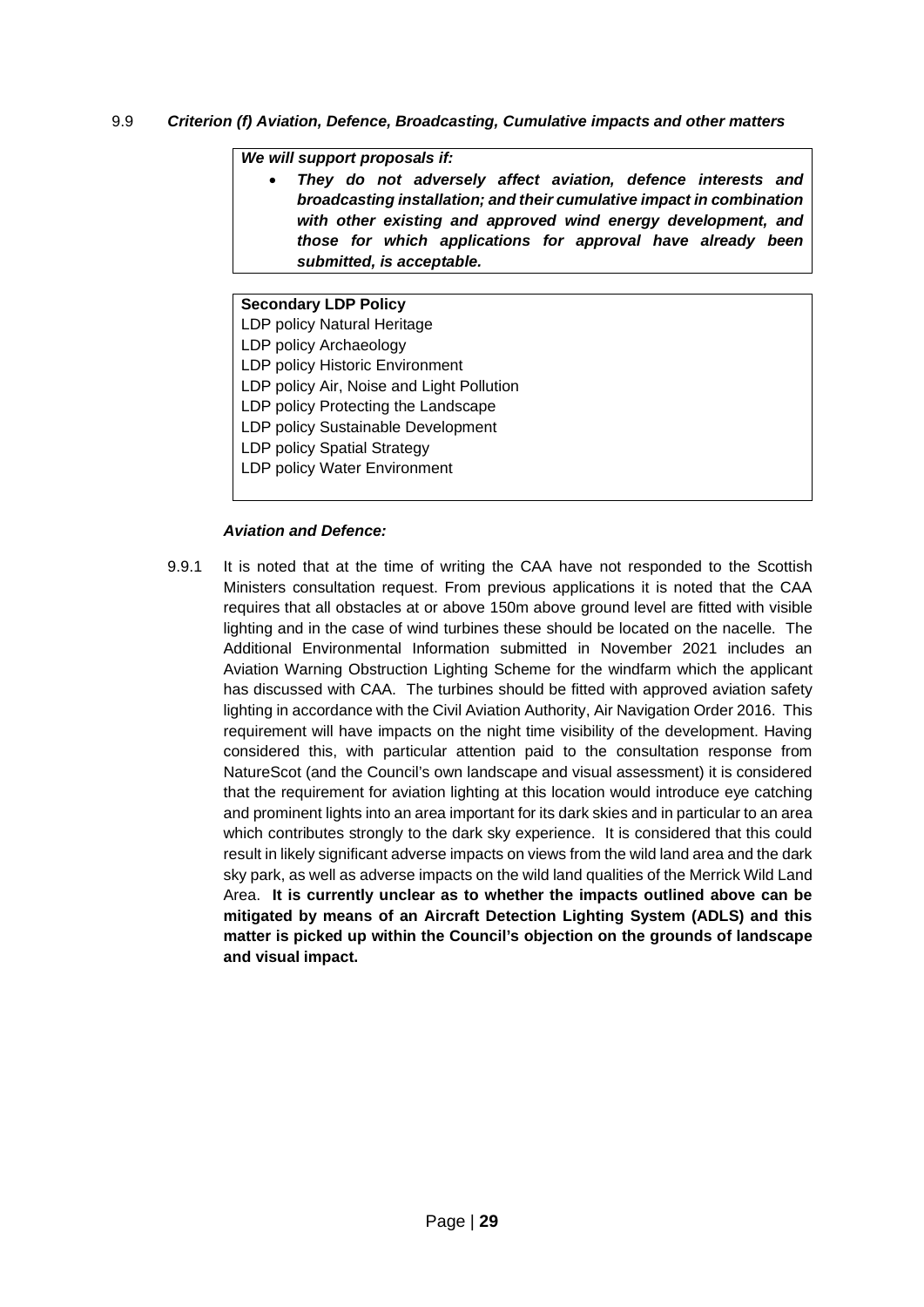- 9.9.2 The consultation response from NATS objects to the proposal. NATS en-route Ltd is responsible for the safe and expeditious movement in the en-route phase of flight for aircraft operating in controlled airspace in the UK. It operates a network of radar, communication systems and navigational aids to carry out its functions. In relation to the Lowther Hill Radar, NATS technical assessment has determined that the terrain shielding available will not adequately attenuate the signal other than turbines T5 and T6 and therefore the other 12 turbines are likely to cause false primary plots to be generated. A reduction in the radar's probability of detection for real aircraft is also anticipated. Glasgow Prestwick Airport have objected to the proposal until certain aviation safety matters are addressed. GPA advise that all 14 turbines will be visible to GPA's primary radars and will generate unacceptable radar clutter that will require to be mitigated for the lifetime of the development. It will be necessary for further detailed radar modelling assessments/flight trials to be undertaken to confirm the exact number of turbines visible and whether the clutter from visible turbines can be mitigated. GPA also require the proposal to be assessed against their Instrument Flight Procedures and a detailed Technical Safeguarding Assessment in respect of the protection of the Airport's VHF/UHF Radio Navigation Equipment. GPA have concerns that the cumulative impact and proliferation of windfarms in the vicinity of the development may have an impact on the low level coverage that GPA currently enjoys from the SSR radar feed it receives from the NATS Lowther Hill SSR. A preliminary ATC Operational Assessment indicates that while this proposed development lies outside of Prestwick Airport's Controlled Airspace (CA), it is in an area where GPA regularly provide air traffic service and as such if some (or all) of the turbines are confirmed visible to our primary radar(s) then mitigation will be required together with a review of any impact on our flight procedures or aeronautical charts. GPA also raises concerns in respect of the cumulative impact, due to other operational, consented and proposed wind farms in the vicinity of the proposal and the impact that this proliferation of windfarms may have on the Airports Communications, Navigation and Surveillance equipment, together with the potential for a resulting ATC operational impact, in having such a dense cluster of windfarms in the vicinity of the aerodrome in an area of airspace where GPA ATC regularly provide air traffic service to aircraft. GPA also requested additional information on the aviation obstruction lighting scheme that will be required by the CAA. The Additional Environmental Information submitted on 5 November 2021 includes details of the draft aviation lighting scheme and GPA have advised that they are content with the design. However, GPA have requested to be further consulted if an Aircraft Detection Lighting System (ADLS) dependent upon Electronic Conspicuity Equipment is considered. GPA continue to object to the development until such time as the aviation safety matters are appropriately addressed.
- 9.9.3 Current guidance (SG Wind Energy) requires developers to demonstrate agreement between the developer and airport operators that a technological or other mitigation solution is in place which demonstrates their development would not threaten the current operation of the airport or the expansion aspirations sought by the Council and Government. It is noted that Glasgow Prestwick Airport (GPA) have lodged an objection to the application proposal until an agreed radar mitigation is in place and available and maintained for the lifetime of the windfarm. GPA advises that it would welcome further detailed engagement with the developer in an effort to find a pragmatic radar mitigation provision for the lifetime of the development. The LDP Policy on Wind Energy (and the supporting Supplementary Guidance) note that the Council will support proposals if *"they do not adversely affect aviation".*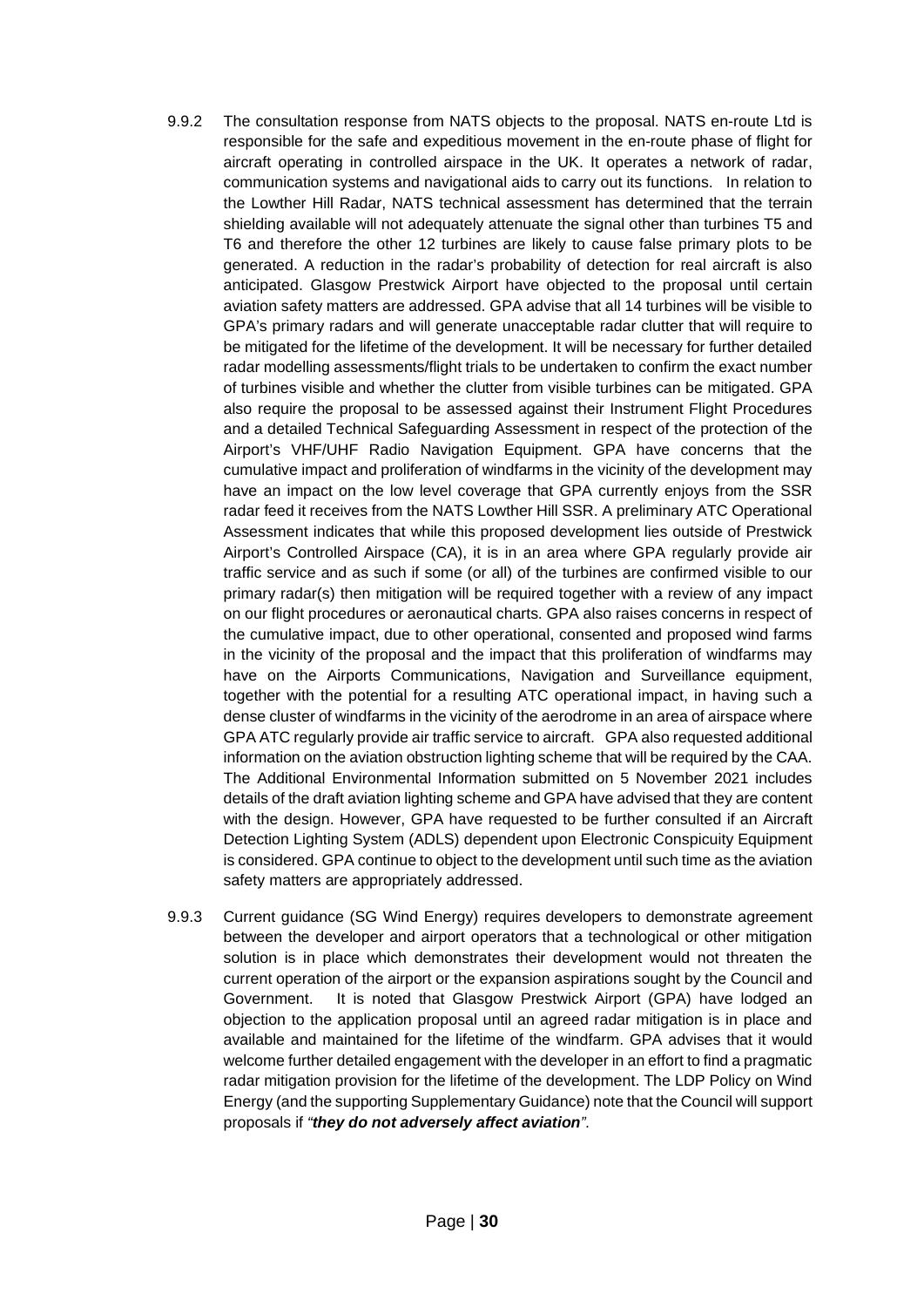- 9.9.4 The MOD note that the site falls within Tactical Training Area 20T, an area within which fixed wing aircraft may operate as low as 30.5 metres above ground level. The addition of turbines in this location has the potential to introduce a physical obstruction to low flying aircraft. The MOD requires that conditions are attached to the consent requiring aviation safety lighting and that sufficient data is submitted to ensure that structures can be accurately charted to allow deconfliction.
- 9.9.5 Considering the above, it is recommended that t**he Council objects to this development proposal on the basis that the developer has not demonstrated that their development does not impinge on the current operation of Glasgow Prestwick Airport as an agreed radar mitigation is not in place and available and maintained for the lifetime of the windfarm.**

# *Broadcasting and telecommunications*

9.9.6 The EIAR concludes, after consultation, that the proposed development will have no effect on any telecommunications interest. Consultation responses do not raise any issues of concern in this regard. In the unlikely event that issues do arise, it is a matter that may be mitigated and could be the subject of planning conditions.

# **Cumulative Effects**

# *Landscape and Visual Impact and Natural, Built & Cultural Heritage*

9.9.7 The cumulative landscape and visual impacts resulting from the proposal and nearby operational, consented and proposed wind farms are set out earlier in this report and it is concluded that there will be cumulative LVIA effects associated with this proposal.

# *Residential Amenity (Noise)*

9.9.8 The applicant's noise impact assessment found that the operational noise levels from the Proposed Development would meet the criteria set out in ETSU-R-97, which provides for acceptable levels of protection to residents. The cumulative noise assessment also indicates that the total cumulative noise levels would meet noise limits at the nearest noise sensitive receptors. Cumulative noise effects are therefore acceptable.

# *Conclusions on Cumulative Impacts Assessment*

9.9.9 **On balance, it is considered that the proposed development will have an unacceptable cumulative impact in relation to landscape and visual impact, however, no other cumulative impacts have been identified.**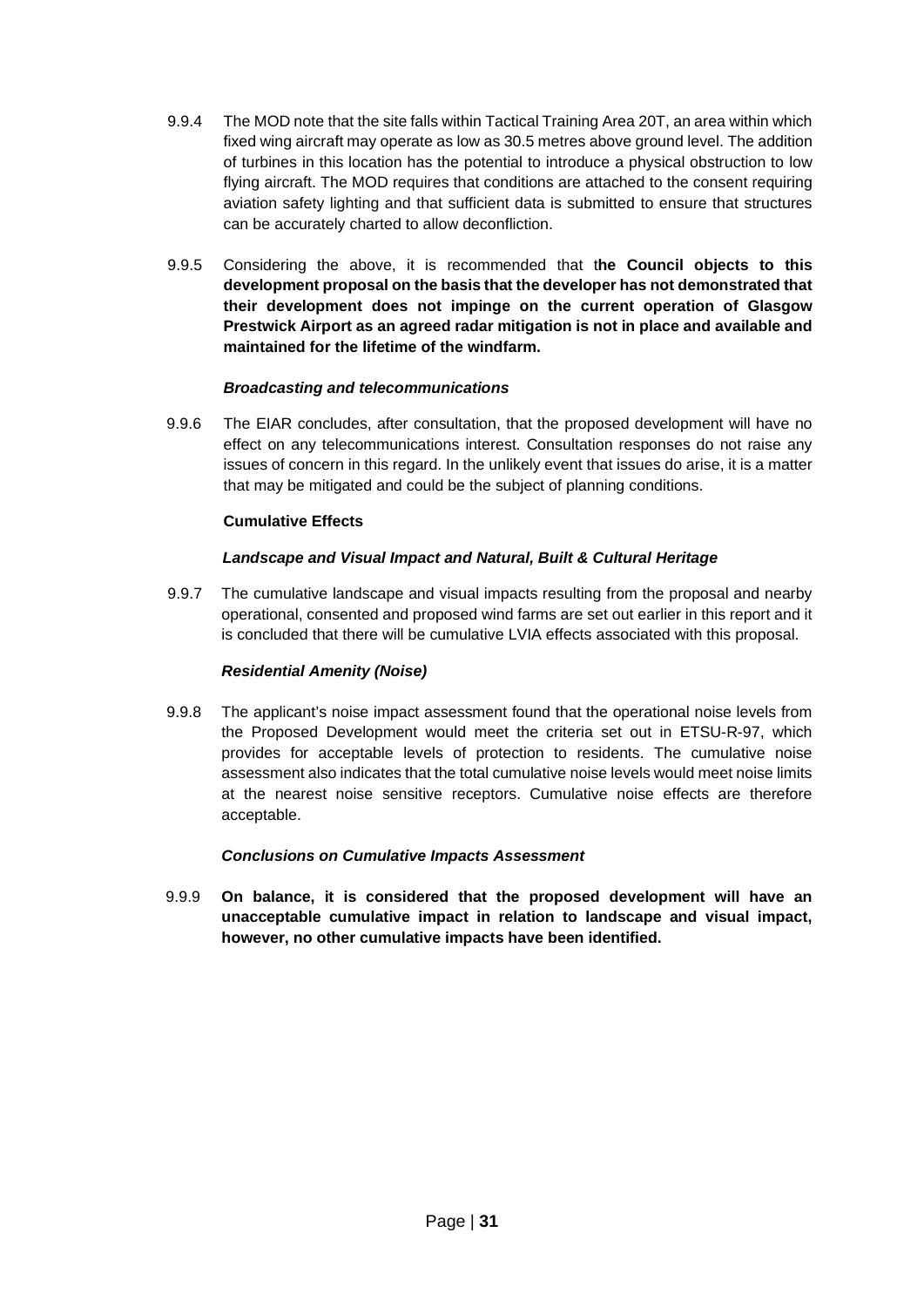#### **Other Matters**

#### *Forestry*

- 9.9.10 The majority of the wind farm site lies within commercial forestry comprised of four separately owned forests established in the 1980s. The majority of the trees are Sitka Spruce with lesser amounts of other conifers, broadleaves and open space. All four forest areas are near or at commercial maturity and will be felled in the near future. 100 m radius 'keyholes' are proposed around each turbine base. The access tracks will follow existing forests tracks and ride lines and no additional felling will be required to facilitate access for construction and future maintenance of the wind farm. A limited amount of felling will be required for the substation and borrow pits. However, due to the commercial nature of the woodland, there is considerable risk of wind blow adjacent to the keyholed areas and an additional 142 ha has been identified for felling to mitigate the risk of wind blow by felling to a wind firm edge. These areas will be replanted, whereas the keyholed areas will not be restocked with trees. The woodland losses will be compensated for through new woodland creation elsewhere. The extent and location of restocking will be agreed with Forestry Scotland, in accordance with the Scottish Government Control of Woodland Removal Policy.
- 9.9.11 Scottish Forestry (SF) do not object to the proposals but note that the wholescale removal of woodlands to enable wind farms is not permitted and keyholing is the only acceptable approach. The removal of other areas of forest due to concerns around wind blow will require to be the subject of a Felling Permission Application or a Long Term Forest Plan amendment. In respect to the nature of the compensatory planting, Scottish Forestry require that there is no loss of productive forestry.

#### *Water Resources and Peat*

- 9.9.12 Under the Water Framework Directive (WFD), planning authorities have a duty to safeguard and seek improvements to the water environment. As a consequence, the potential impact of a wind farm construction on local hydrology requires to be assessed and protective and preventative strategies put in place to reduce potential risk. The site forms part of the catchments of the River Stinchar and the River Girvan which are both important for salmon and trout fishing. There are numerous small watercourses which drain the site, two of which (Dobbingston Burn/Lindsayton Burn and Dalquhairn Burn) are classified under the WFD. The site drains land that is part of a surface water drinking water protection area (DWPA) associated with the wider River Stinchar catchment and is underlain by the Girvan and Lendalfoot groundwater body DWPA. There are 39 users served by Private Water Supplies (PWS) within 5km of the site boundary. The Carbon and Peatland 2016 mapping shows that the site is dominated by Class 5 (no peatland habitat), with isolated patches of Class 3 (occasional peatland habitat) dispersed across the site. A small area of Class 1 (nationally) important peat soil is mapped on the gently sloping ground north east of Doughty Hill. Peat depth surveys, undertaken to support the application, verify the distribution of peatland within the site. Approximately 54% of the recorded depths of peat were greater than 0.5m and therefore classed as 'deep peat.' It was noted that the area of Class 1 (Nationally Important) peat habitat referred to above has recently been planted with commercial conifers which over time will remove any pre-existing natural peatland habitat.
- 9.9.13 The proposed wind farm has the potential to impact on the water environment due to the excavations required to form the site infrastructure, quarrying within the borrow pits, the related forestry felling and replanting and the potential for accidental spillages of pollutants. The layout of the development has been designed to avoid areas of Class 1 peatland and to maintain a buffer distance of 50m from all hydrological features, including streams. The applicant proposes that a Construction Environmental Management Plan (CEMP) will be prepared which will detail the good practice measures to be put in place to manage activities to prevent or minimise effects on surface water and groundwater.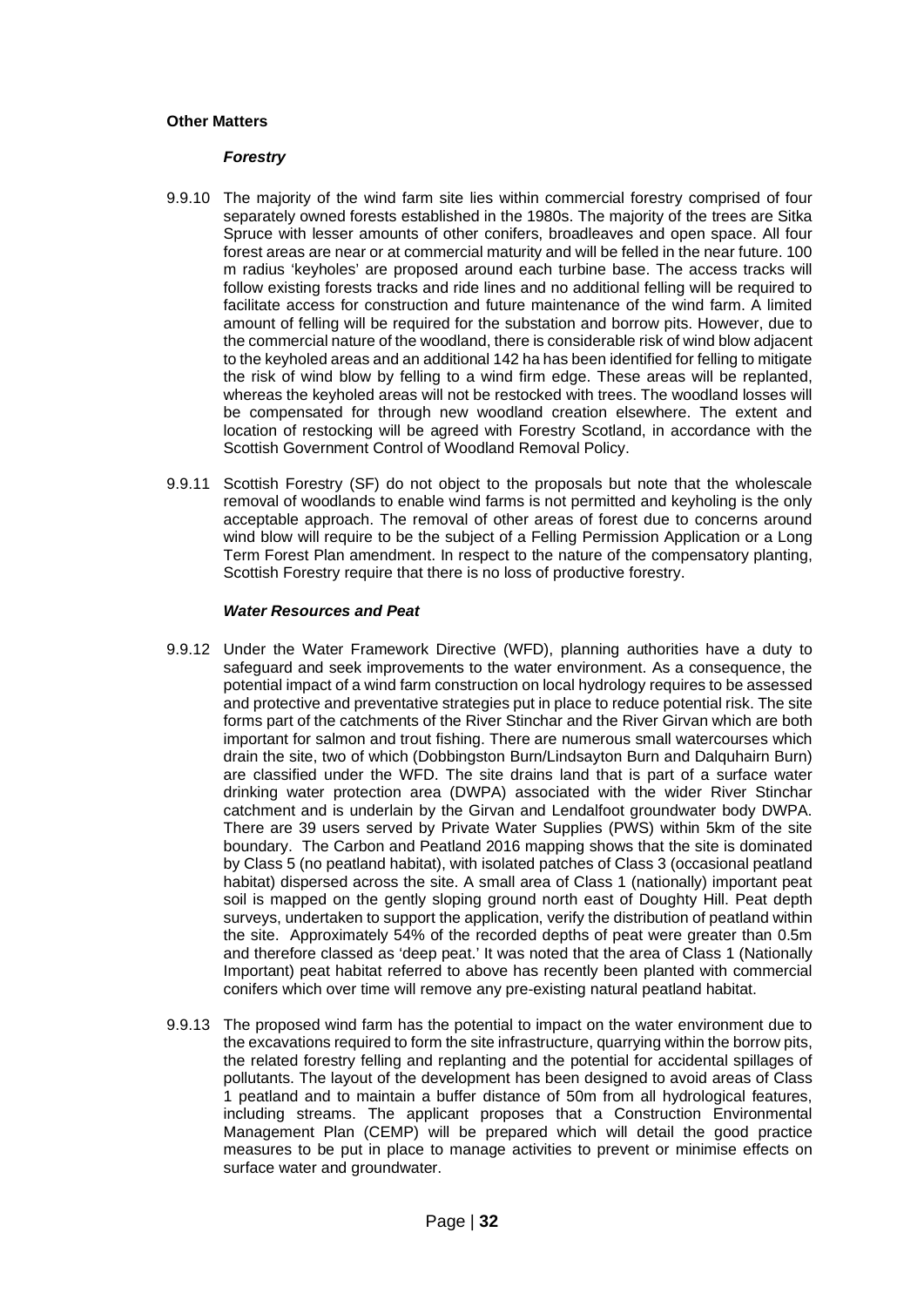#### *Surface Water and Groundwater*

9.9.14 Pollution prevention measures are proposed to prevent run-off derived from construction activities and site infrastructure from directly entering the natural drainage network. Water quality monitoring will be undertaken as part of the CEMP. Twenty new or existing water crossings are required along the access tracks. SEPA and Ayrshire Rivers Trust (ART) have advised that the appropriate crossing types have been proposed for each watercourse, with the exception of Water Crossings 19 and 20 which were not surveyed. ART have recommended that full details of the type of crossings for WC19 and WC20 are submitted and that for all water crossings continuous fish passage and continuous flow is provided, ensuring no hanging culverts and that resident fish are removed from the site prior to any instream works. ART advise that the monitoring program to assess the impacts of construction works under the proposed Construction Environmental Management Plan should include provision to monitor all water crossing points, a fish monitoring programme and details of harvesting methods for coniferous woodland which minimise the run-off of sediment, elevated phosphates and nitrates within watercourses. SEPA agree with the conclusion of the EIA that there are unlikely to be significant adverse effects on the water environment subject to safeguarding conditions including implementation of 50m buffers between proposed infrastructure and watercourses. SEPA however advise that if micro-siting is permitted that not micro-siting takes place within any of the 50m buffers.

#### *Peat*

9.9.15 SEPA have advised that they are satisfied that areas of deep peat have been avoided and that suitable mitigation (e.g. floating tracks and micro-siting) is planned to avoid damage to more sensitive areas. SEPA are also satisfied with the proposed peat management plan but would wish to see an updated plan submitted as a condition of any planning permission. The Peat Landside Hazard and Risk Assessment submitted by the applicant has been assessed by Ironside Farrar Consultants on behalf of the Energy Consents Unit. The Risk Assessment identified that there is limited peat on the site. Following submission of clarification points, Ironside Farrar do not advise against the proposal subject to further peat probing at all turbine and other infrastructure locations.

### *Private Water Supplies (PWS) and Water Abstraction*

9.9.16 The EIA Report identifies 39 private water supply (PWS) users within 5km of the site boundary. PWS can be impacted by chemical or bacteriological pollution, air borne, land borne or water borne pollution, physical disturbance such as release of nonsoluble poisons or pollutants through blasting or digging and disturbance to ground containing such, damage to infrastructure (eg supply pipes, abstraction intakes, etc) and reduced recharge volumes through disruption or complete diversion of natural flow pathways in catchment feeds. The risk posed to a PWS principally depends upon the degree of hydrogeological/hydrological connectivity between the PWS source and any construction, or land use change required which alters the ground layout. If ground water catchment feeds are using ground fractures as preferential flow pathways, any infrastructure associated with the development, that alters or creates a pathway to the receptor has deeply serious potential for future PWS impact, which in this case would be water for human consumption at the abstraction points. This may not be realised until future dates, or even until after the development is completed. Recharge times for water to PWS vary depending on where and how the water travels. A high level screening risk assessment through desk top study, of the 39 PWS was undertaken in the EIA which identified 7 PWS which could potentially be affected. Further analysis indicates 3 of these as being potentially at risk of being impacted.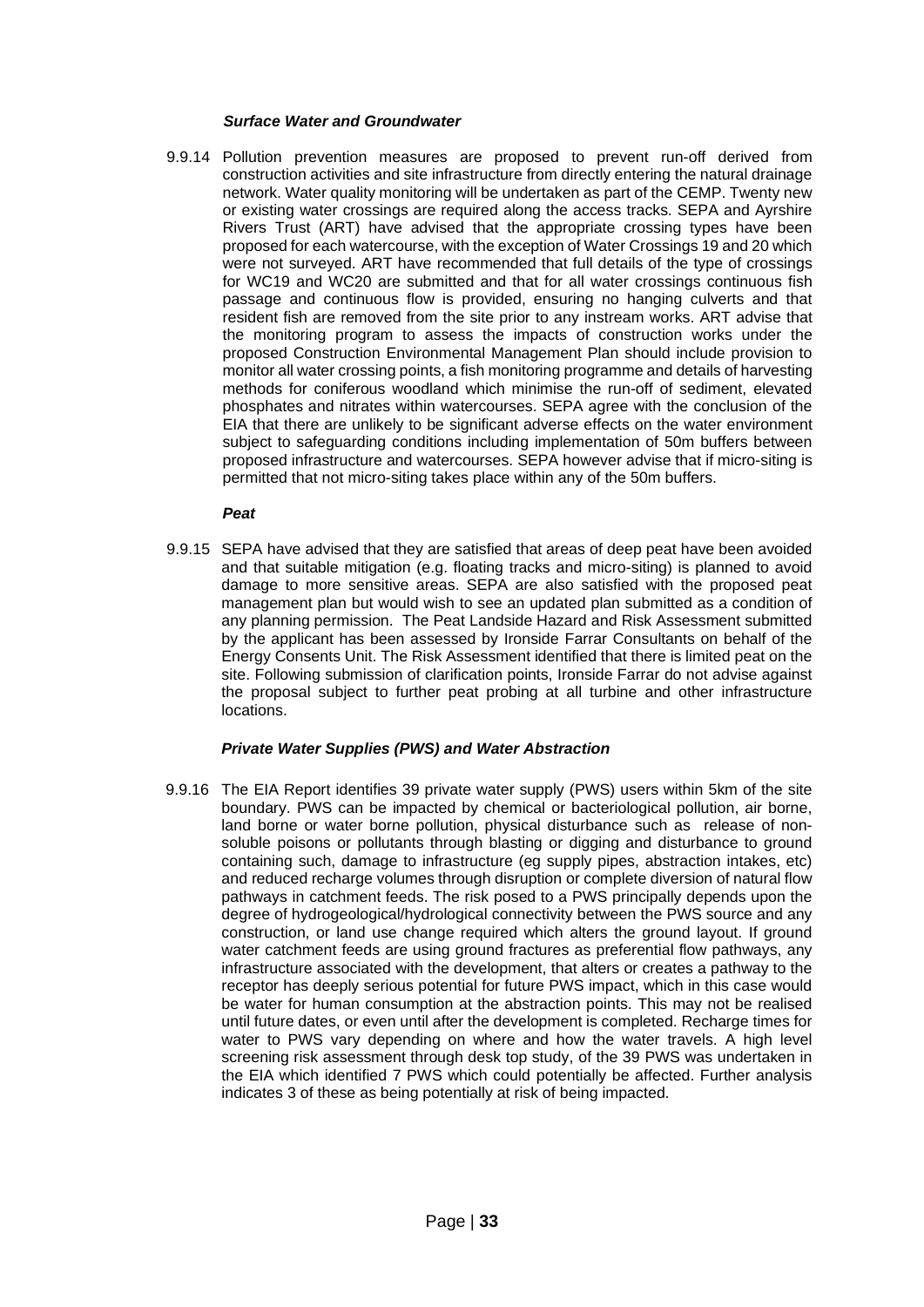- 9.9.17 The PWS supply line for Lindsayston Farm will be crossed by the proposed access track, from Dailly to the U25 single track public road, to be constructed for delivery of abnormal loads, whereas the source catchment feeds to the PWS supplies for Delamford Farm and Dobbingstone Farm will be next to, in very close proximity to, or underneath proposed construction, turbine base areas, and access roads. The supply abstraction for Dobbingstone PWS is downgradient from, and in close proximity to infrastructure associated with the proposed development, and forestry which requires to be felled to enable the development. The gradient is steep characterised by steep sides and deep cleughs. GIS Maps which the Council's Environmental Health service requested from the applicant show clearly the proposed layout of all construction within the development. Measurements from the abstraction point for Dobbingstone show only 250m to the marked development boundary line, and 661m to the base of Turbine 2, and 683m to base of Turbine 3, for example. Environmental Health requested that maps should be provided, layered to show the proposed development in relation to the PWS catchments abstractions, and show the distances as well. This information had been previously requested, but was not provided. The source of the water supply for a further property (Doughty Cottage) was not identified but is considered to be likely within a catchment shared by the development and therefore at risk. The EIA proposes to mitigate the risk to PWS through the undertaking of site-specific risk assessment and preparation of site-specific mitigation plans for each PWS likely to the impacted. Principally this will involve demarcation of buffer zones within which there will be no micro-siting, no construction, no stockpiling and no vehicle refuelling and no movements or works in peripheral upgradient areas. The EIA Report does not state what size of buffer zone will be required. It should be noted that buffer zones are guidance only, and that buffer zones may have to be increased, if larger buffer zones are deemed necessary. Buffer zones outlines appear satisfactory on drawings or plans, but in reality, they may not be adequate or suitable to prevent serious, adverse impact on PWS catchments, the quantity or quality of water, which may be permanent. Environmental Health requested a written EAP, (Emergency Action Plan) as a further safeguard in relation to any construction and associated works but this was not provided.
- 9.9.18 Both SEPA and Environmental Health have provided advice in relation to the protection of private water supplies (PWS). SEPA initially objected to the proposal due to lack of information on the location of the PWS sources and site-specific risk assessments for Dalwayne, Corphin, Delamford and Dobbingstone. Following consideration of the Additional Information submitted on 5 November 2021, SEPA withdrew their objection. The Council's Environmental Health service maintain their objection and are the Regulators, within South Ayrshire Council, with regard to the Scottish Private Water Supply legislation, other legislation relating to water and private water supplies, suitable potable water within premises for Human Consumption and Tolerable Standards, and the European Directives (soon to be transposed into Scottish legislation through the Keeping Pace Rules) in relation to private water supplies.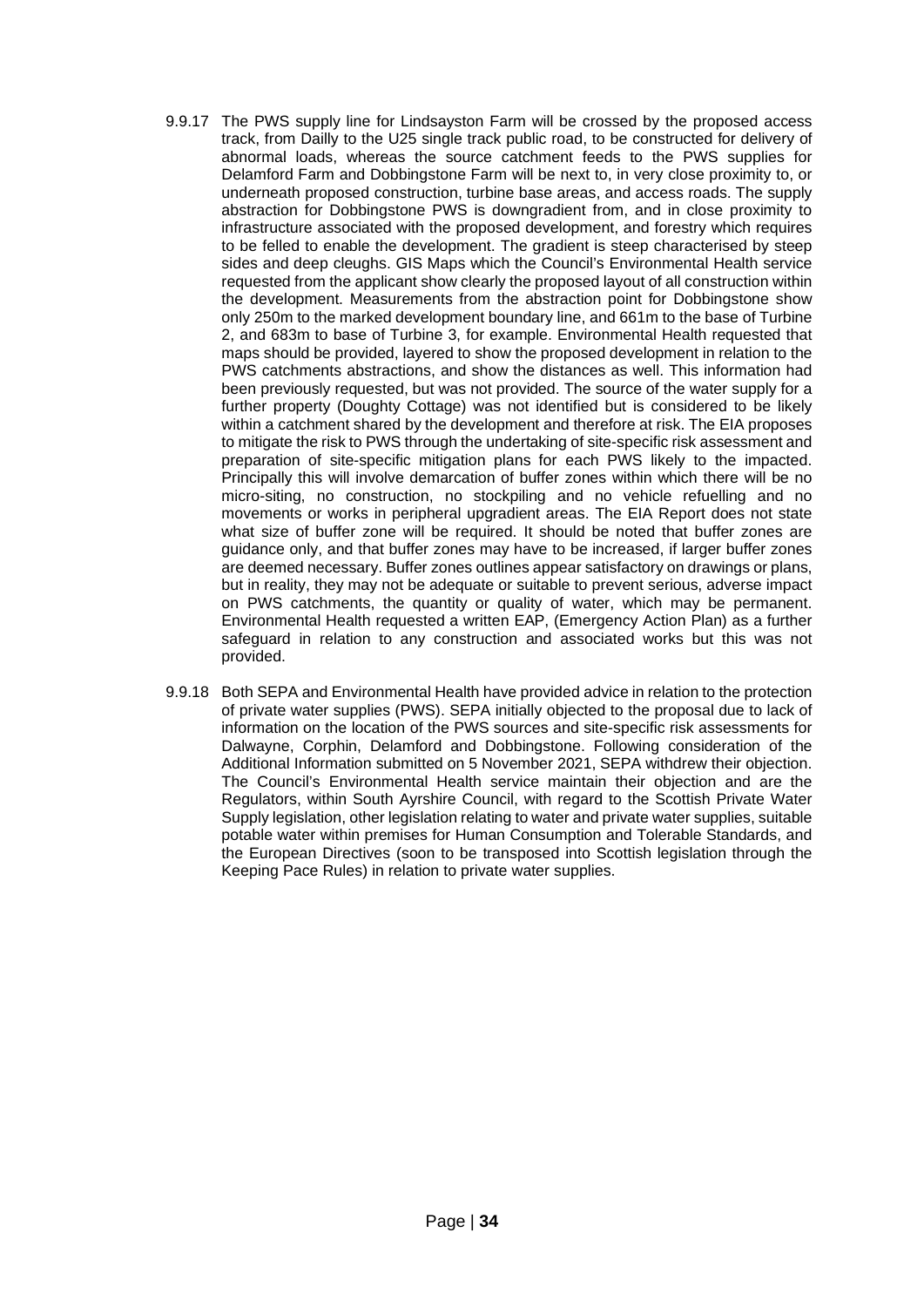- 9.9.19 Environmental Health requested a PWS site-specific hydrogeological/hydrological report which should contain a review of all private water supplies, the sources and the catchments which feed the sources abstractions, and the potential risks posed by the development. This information had been previously requested at the EIA Scoping stage, but was not provided. In response to SEPA and Environmental Health's comments Additional Information under the EIA Regulations was submitted on 5 November 2021. This Additional Information Report on PWS includes risk assessments for each individual supply identified in the original EIA and also for the property at Doughty Cottage. The Additional Information notes that the methodology employed for risk assessment was not based on the Private Water Supplies Technical Manual, which is part of the Scottish legislative guidance, as requested by Environmental Health, but instead the consultant deemed this impractical to use, as it would have had to take into account proximity of the supply to wildlife, historical and current land use and historical maintenance carried out on the supply. The consultant instead used methodologies based upon the consultant's own previous experience, stating they used the guidelines wherever possible. There is a raft of Scottish, UK and European legislation, relating to the protection of private water supplies, the reasoning of which serve to protect the catchment, the supply, the quality and quantity and the end users. In relation to Dobbingstone and Doughty the risk assessment notes that these supplies are at least partially fed by groundwater as well as surface water (Combined Supply), and there is therefore a potential pathway between infrastructure and the abstraction points. The probability that a pathway exists in relation to the Dobbingstone supply is described as likely, whereas in relation to Doughty the probability is described as low likelihood. Groundwater flow will probably be through fractures or other structural features and may be present in confined or unconfined conditions at various depths and different layers. In relation to Dobbingstone, the applicant proposes intrusive site investigation work (the drilling of two bore holes or shafts) to inspect the underlying groundwater system, focussed on the proposed locations for Turbine 2 and Turbine 3, prior to commencement of construction. At best, this type of intrusive investigation would only show the type of the ground at various depths, at the point site drilled. Unknown features will not be quantified or concluded by the suggested drilling of two bore holes as the area is diffuse, and the catchment could be getting water from a multitude of pathways.
- 9.9.20 It is clearly stated, however, in the Additional Information report document 1.3 Disclaimer; that "Owing to the inherent complexity of the subsurface, it is rarely possible to determine the mechanics of a system with absolute certainty".
- 9.9.21 Natural Power would not be the company carrying out these investigations. It is not stated what standards, guidance or legislation covers Intrusive Investigation, nor is it stated who would be responsible should problems occur.
- 9.9.22 The applicant also proposes that there is no micro-siting of T2 and T3 in the direction of the PWS and that detailed consideration is given to drainage plans and dewatering activities to minimise water losses from the catchment. It should be noted that the proposed turbines are 200m tip height, and require a large footprint in depth as well as width. 100m micro-siting could be too great a change, bringing added potential for harm. It has been noted that the areas around T2 in particular, and T3 have been identified as being High Peat Slide Risk. No additional specific mitigation is proposed for Doughty, however, a monitoring and management plan for is proposed for all affected supplies.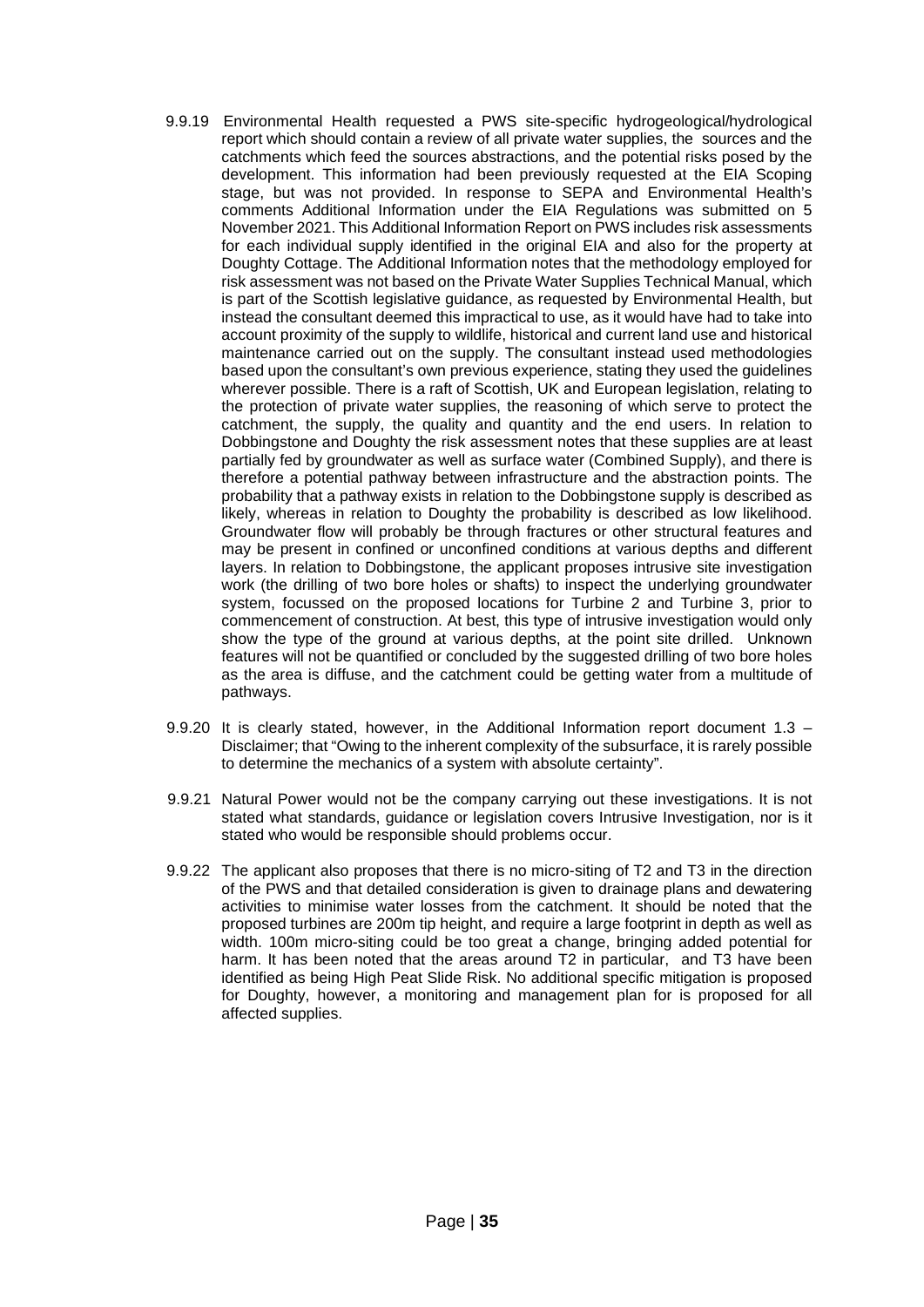- 9.9.23 Environmental Health, having carefully considered the EIA Report and Additional Information, object to the proposed locations of Turbine 2, Turbine 3, the construction compound and substation, and the sections of internal access track between the site substation, the construction compound and Turbines 2 and 3. Both the turbines and the other infrastructure referred to are located within the Dobbingstone Farm private water supply catchment and water feed area for Dobbingstone PWS abstraction. The layout of the proposed access tracks implies that all the development and construction traffic will travel over the relevant section of access track as previously described, and the assumed private water supply catchment area for Dobbingstone PWS, for the duration of the build resulting in potential for impact. This traffic would continue after the devolvement completion for maintenance and any deliveries, or forestry works. Turbines T2 and T3 are situated at substantially higher elevations in relation to the abstraction point for Dobbingstone Farm, the gradient is steep and there are many small tributaries feeding the named burns below the proposed development. The supply is fed by a combination of surface water flow and groundwater flow. In relation to the latter, the underground route(s) by which water flows into the abstraction point are unknown. Owing to the inherent complexity of the subsurface, it is rarely possible to determine the dynamics of a system with absolute certainty. The applicant proposes to undertake investigatory borehole drilling to attempt to establish the underground route of water flowing to the supply. However, the Council's Environmental Health Officer has advised firstly that this type of investigation is unlikely to successfully identify the route(s) and secondly may inadvertently result in the diversion of water away from the abstraction point when water flow would cease, or result in contamination of the supply. Environmental Health therefore object on the basis that there is insufficient information available concerning the source(s) and route(s) of the Private Water Supply serving Dobbingstone Farm, and that the PWS must be protected as there is no possibility of the property being connected to the public water main due to the distance that the property is located from the nearest public water main. Furthermore the application does not provide a robust measure of the risk of damage to the supply nor means of mitigation and emergency treatment.
- 9.9.24 Environmental Health advise that an Emergency Plan of Action, would need to be written and provided and agreed upon with Environmental Health as a further safeguard in relation to any construction works should the development be permitted. Environmental Health also advise that a Private Water Supply Monitoring Plan will be required prior to any construction given permission. This plan would require to be agreed in advance by Environmental Health as the Regulators for the private water supply legislation applicable in Scotland.
- 9.9.25 **The Council objects to this development proposal on the basis that there is insufficient information to demonstrate that the catchment and source for the private water supply serving Dobbingstone Farm will not be damaged or destroyed by this development proposal, as a consequence of the proposed placement of Turbine 2, Turbine 3, the construction compound, the substation and sections of new and upgraded vehicular access track within the catchment for Dobbingstone.** Members should note that whilst SEPA have withdrawn their objection to the proposal on PWS, South Ayrshire Council are the regulator for PWS, with statutory responsibilities under Private Water Supply legislation.

### *Ground Water Dependent Terrestrial Ecosystems (GWDTE)*

- 9.9.26 THE EIA Report states that habitats indicative of Groundwater Dependent Terrestrial Ecosystems (GWDTE) were identified during NVC survey work.
- 9.9.27 SEPA have considered the Groundwater Dependent Terrestrial Ecosystem assessment carried out for the EIA and note that the surveys appear to be completed to a high standard. The potential GWDTE are either outside the site boundary or have been shown to be rainwater or surface water fed through detailed water chemistry sampling. SEPA therefore agree that the development will have minor/negligible impact on these habitats.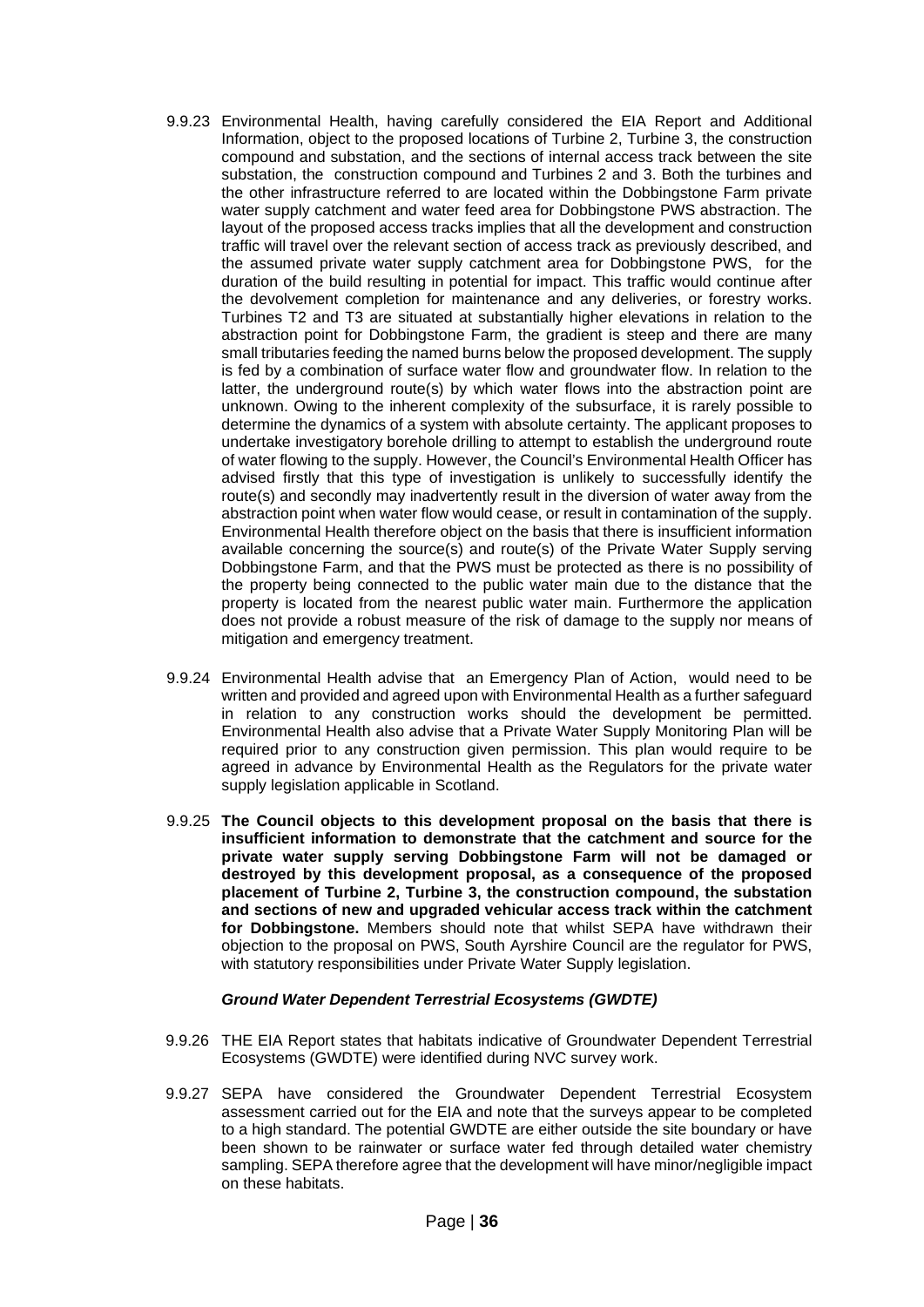### *Flood Risk*

9.9.28 The EIA Report states that the risk of fluvial flooding is limited to the watercourses forming the south eastern boundary of the site. Flood information available on the SEPA Flood Risk Management Map indicates that Auchengairn Burn and Dalquhairn Burn are at a medium to high likelihood of flooding. On the Auchengairn Burn the risk areas are confined to the river channel. The risk areas on the Dalquhairn Burn occupy the wider U-shaped valley near Dalquhairn and Dalwayne which lies outside the site. The SEPA Flood Risk Management Maps do not indicate any risk of fluvial flooding on watercourses within the site. Small pockets of land surrounding the Auchengairn Burn, Ferly Burn and within forestry areas across the northern half of the site are at risk of luvial (surface-water) flooding. To mitigate any potential increased flood risk, the applicant proposes to use sustainable drainage systems on all access tracks and areas of hard standing which will mimic greenfield runoff. SEPA and ARA do not object to the application on flood risk.

# *Borrow Pits*

9.9.29 The Scottish Government included within Scottish Planning Policy (paragraph 243) a new approach to the use of Borrow Pits for wind farm construction. Borrow pits can be extensive areas within the site of a windfarm and are commonly used for the extraction of sand and aggregates used in the associated developments such as crane pads, access routes etc. The policy advice is to limit their use and only to permit them on site if there are significant environmental or economic benefits compared to obtaining material from local quarries. Two borrow pit search areas are proposed. The EIA Report states that potential locations for the borrow pits were identified based upon search areas on lower lying, inward facing slopes to minimise visual prominence. The EIA Report concludes that should the proposed development be consented, further details of the borrow pits' depth, orientation and design will be submitted as a condition of planning consent. The winning of rock for use in the construction activities would result in a very significant reduction in HGV traffic using the small local roads in the vicinity of the site, with benefits for road user and pedestrian safety, air pollution and residential amenity. The principle of on-site borrow pits is therefore considered to be consistent with SPP. Environmental Health have not objected to this aspect of the development but propose that a condition is attached to control blasting to ensure that residential amenity is not adversely impacted upon. SEPA have not raised any objections to the borrow pit locations.

# *Conclusions On Assessment of Other Issues*

9.9.30 **In relation to aviation, the developer has not demonstrated that their development does not impinge on the current operation of Glasgow Prestwick Airport as an agreed radar mitigation is not in place and available and maintained for the lifetime of the windfarm. In relation to private water supplies, insufficient information has been provided to demonstrate that the private water catchment for Dobbingston Farm will not be damaged or destroyed by this development proposal. Consequently, it is considered that the proposed development is not accordance with LDP Policy Wind Energy Criterion (f).**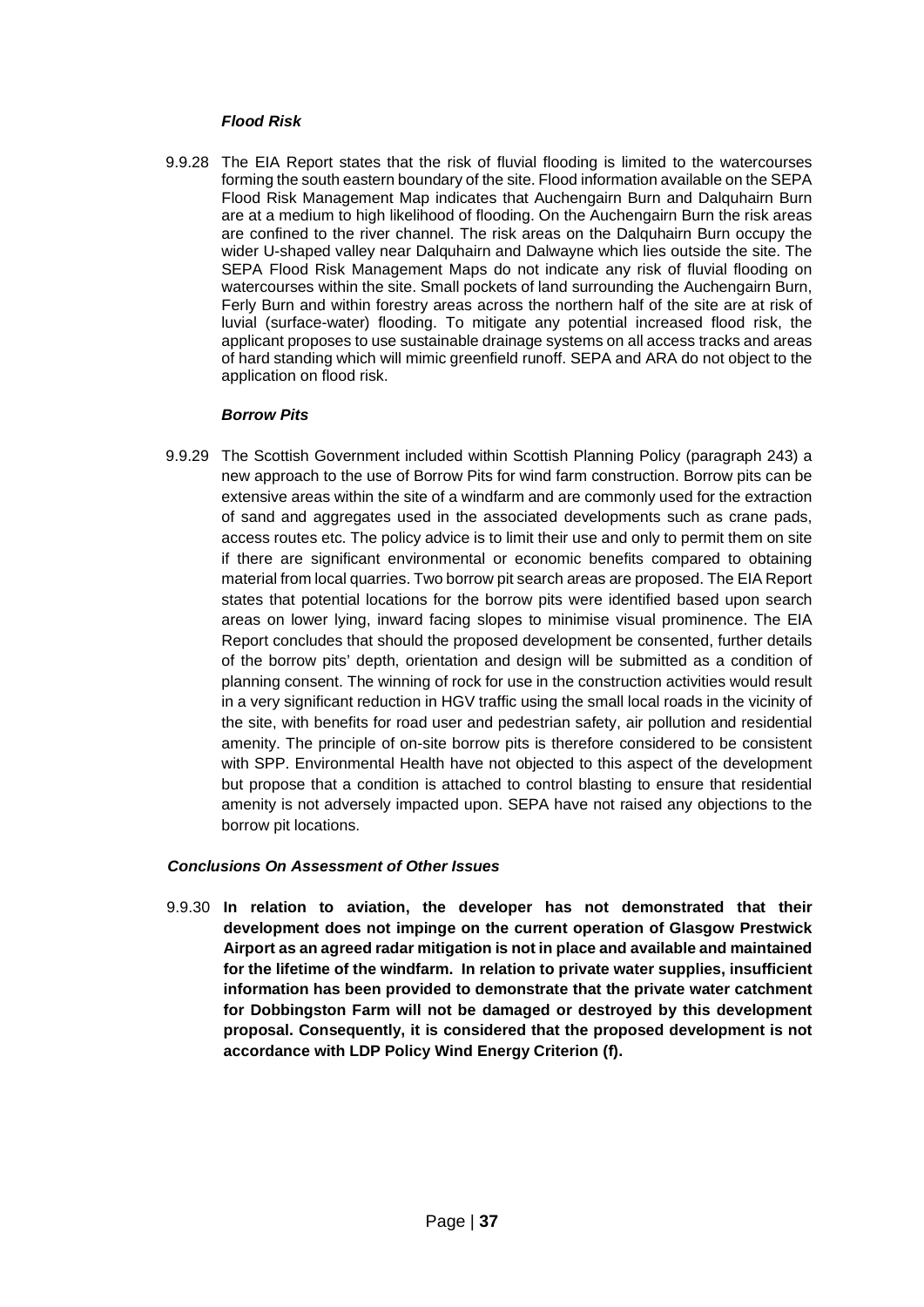# 9.10 **Other Significant Policy Considerations**:

### **National Climate Change Policy, Energy Policy and Planning Policy**

9.10.1 The Scottish Government's policies, commitments and targets for sustainable energy are set out in ministerial statements, key policy documents and statute. The key ministerial statements and policies considered as part of the assessment of the current proposals are The Scottish Government's Declaration of a Climate Emergency (2019), the emissions reductions targets set out in the Climate Change (Emissions Reduction) (Scotland) Act 2019, The Scottish Energy Strategy (December 2017), Consultative Draft Onshore Wind Energy Statement Refresh 2021, and The Scottish Climate Change Plan 2018 to 2032 (2020 update).

### **National Planning Policy Framework 3 (June 2014)**

9.10.2 The vision set out in NPF3 includes a growing low carbon economy. The greenhouse gas reduction targets set out in the Climate Change (Scotland) Act 2009 are integrated into national planning policy. The PPF3's policies address steps required within spatial planning to achieve the targets not only in energy generation, but in a range of sectors including land use management, waste management, urban infrastructure, sustainable water management, peatland restoration and transport. NPF3 refers to the spatial framework provided by SPP for wind-energy development as guiding new wind energy development to appropriate locations, taking account of important features such as Wild Land. It encourages diversification in the energy sector and indicates the Government's expectation that the pace of onshore wind will be overtaken by a growing focus on marine-energy opportunities. Members should note that NPF3 is currently being reviewed and a "Position Statement on NPF4" was published in November 2020. The Position Statement provides an indication of the direction of travel. It is important to note that the Position Statement is not a policy document and is not a material consideration in the assessment of the current proposal.

### **Scottish Planning Policy (June 2014)**

9.10.3 Includes among the four outcomes it seeks that Scotland should be a successful, sustainable place, and a resilient place. It incorporates statutory targets for reduction of carbon emissions. In this context it sets out the renewable energy targets and the principles for spatial frameworks and it also makes it clear that the individual merits of a wind-energy proposal require to be carefully considered against the list of considerations set out in paragraph 169. This is in line with the principle that sustainable growth should ensure the right development in the right place.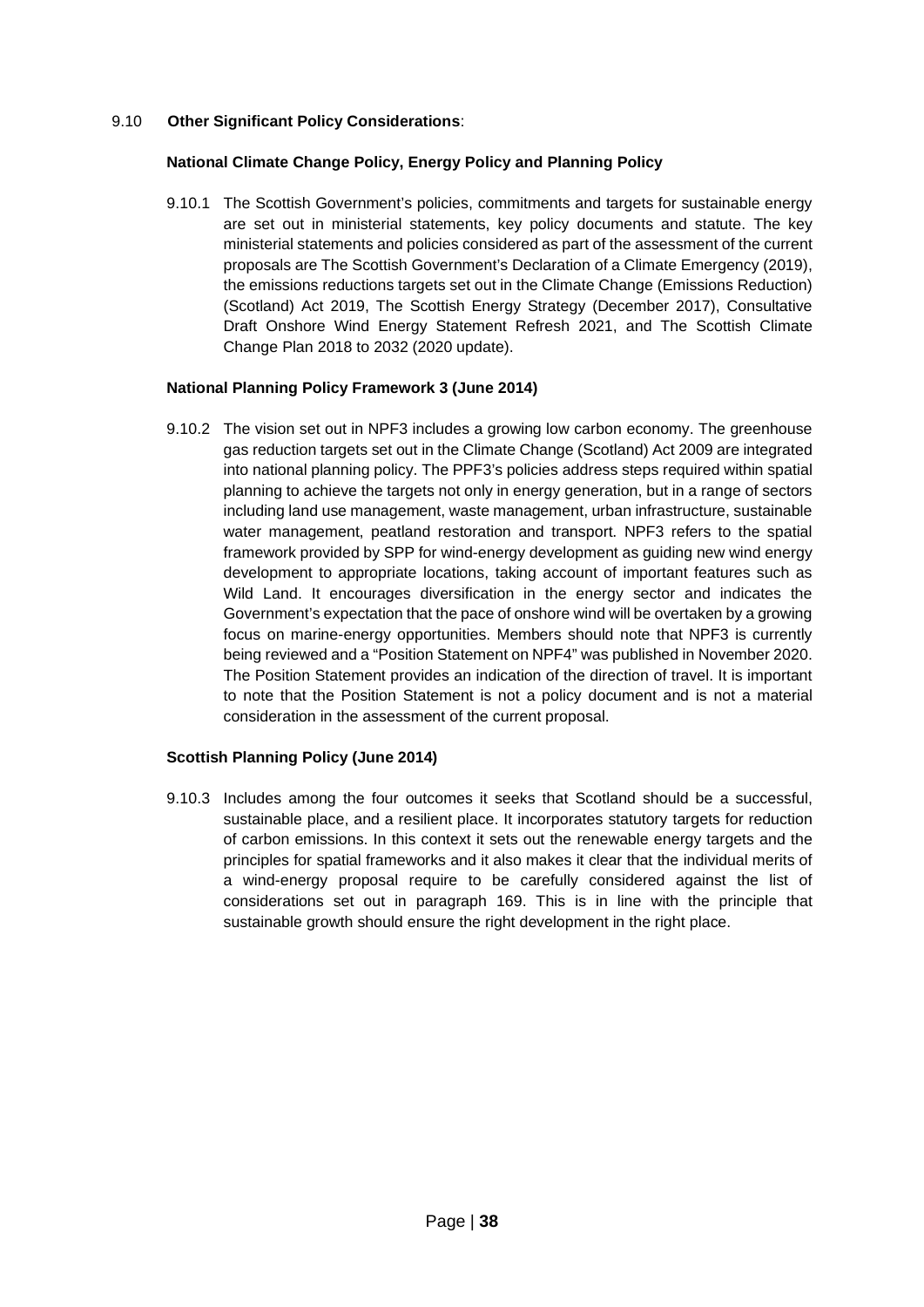### **Conclusion on National Policy**

9.10.4 NPF3 and SPP are the primary statements on national planning policy for onshore wind. Whilst these documents predate more recent policies/strategy documents, advice and targets relating to climate change, there is no indication from the Scottish Government that the national policy move from low carbon to net-zero carbon has changed the decision-making criteria or parameters for onshore wind in individual cases. The move to a net zero target has the effect of altering the requirements imposed on the Scottish Ministers in relation to electricity generation and also to the concomitant decarbonisation of heat and transport. There has been and continues to be strong support for onshore wind but only if it is the right development in the right place. There is nothing express in the Climate Emergency Declaration, the national strategies for climate change and renewable energy that would indicate a departure from policy as set out in NPF3 or SPP. Whilst the National Planning Framework is currently being reviewed the Position Statement issued on 24 November 2020 makes it clear that NPF3 and SPP remain in place until NPF4 is adopted by Ministers. As with the assessment against the provisions of the LDP, it considered that the proposed development is therefore not fully in accordance with Scottish Planning Policy.

# **Control of Woodland Removal Policy (Scottish Forestry revised 2019)**

9.10.5 Sets out Scottish Ministers' policy on woodland removal in Scotland. The guiding principles behind the policy include a strong presumption in favour of protecting Scotland's woodland resources and only allowing woodland removal where it can achieve significant and clearly defined additional public benefits. In appropriate cases a proposal for compensatory planting may form part of this balance. The consultation response from Scottish Forestry notes that keyholing is the only acceptable approach to the development of wind farms within forests and that the construction corridor and all associated infrastructure requirements are subject to compensatory planting. The request to fell parts of the surrounding forest to mitigate windblow will require to be the subject of a Felling Permission Application or a Long-Term Forest Plan Amendment and that there will be a requirement for a like for like replacement of productive capacity. No details have been submitted of compensatory planting. However, this matter could be dealt with by way of a planning condition requiring details of compensatory planting to be agreed.

### **10. Benefits of the Proposed Scheme**

- 10.1 The EIA Report states that the proposed development would deliver the following key benefits:
	- Make a significant contribution to the attainment of the UK and Scottish Government policies of encouraging renewable energy development; and in turn contribution to the achievement of UK and Scottish Government targets for renewable electricity generation.
	- The proposed development will provide an annual economic contribution to the local area for the life of the windfarm through a community benefit fund.
	- The total value of contracts that could be secured in South Ayrshire has been estimated at £22.8 million and in Scotland, as a whole, businesses could secure contracts worth £476.2 million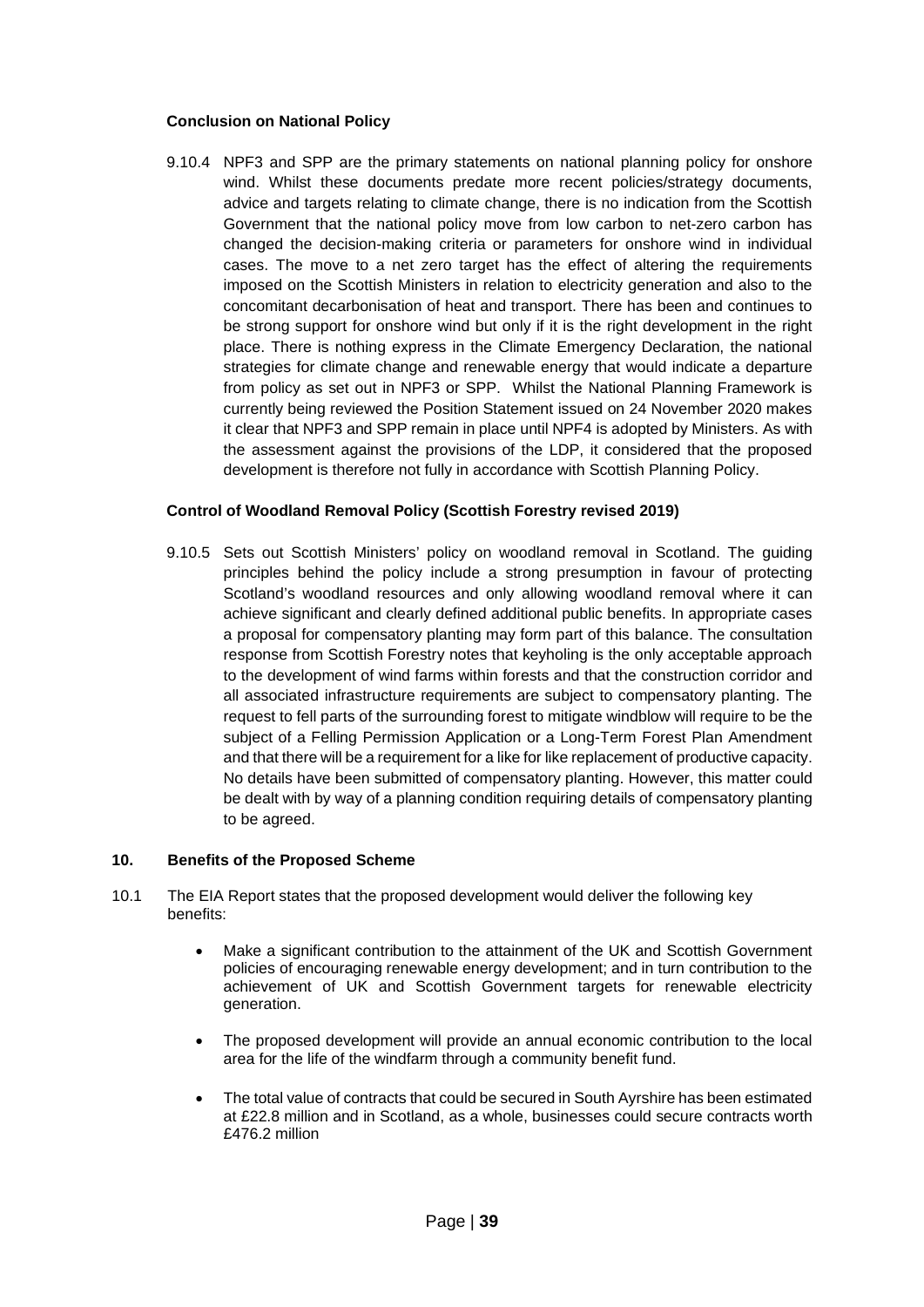- In Gross Value Added terms the construction phase has the potential to inject £8.9 million into the South Ayrshire economy and £18.4 million to the Scottish economy.
- Contribution to business rates to the South Ayrshire economy
- The operation and maintenance of the wind farm could support an additional 16 jobs in Scotland, seven of which could be in South Ayrshire. In Gross Value Added terms the operational phase has the potential to inject £711,000 per annum into the South Ayrshire economy and £1.6 million to the Scottish Economy as a whole.
- Local businesses have the opportunity to benefit from the contracting requirement, ranging from civil engineering and ground work contractors, haulage businesses through to suppliers of water as well as local service based companies such as hotels, restaurants and local shops.
- The proposed development would provide up to 92.4 MW of installed capacity (depending upon the turbine choice) generating approximately 215 GWh of renewable energy (based on a UK average onshore capacity factor of 26.6%). This could power over 59,509 homes on average each year. This could save up to 96,027 tonnes of CO2 each year.
- The proposed development will utilise modern turbines that are more efficient than older models and the capacity factor could be as high as 35%. This would result in a predicted output that could generate electricity to supply the equivalent of 78,302 homes.

# **11. Conclusion**

11.1 In conclusion, having considered the applicant's Environmental Impact Assessment Report and supporting documentation and notwithstanding the identified benefits of the scheme, together with the responses received and having balanced the developers' interest against the wider community interest it is noted that an objection has been submitted to the Scottish Government.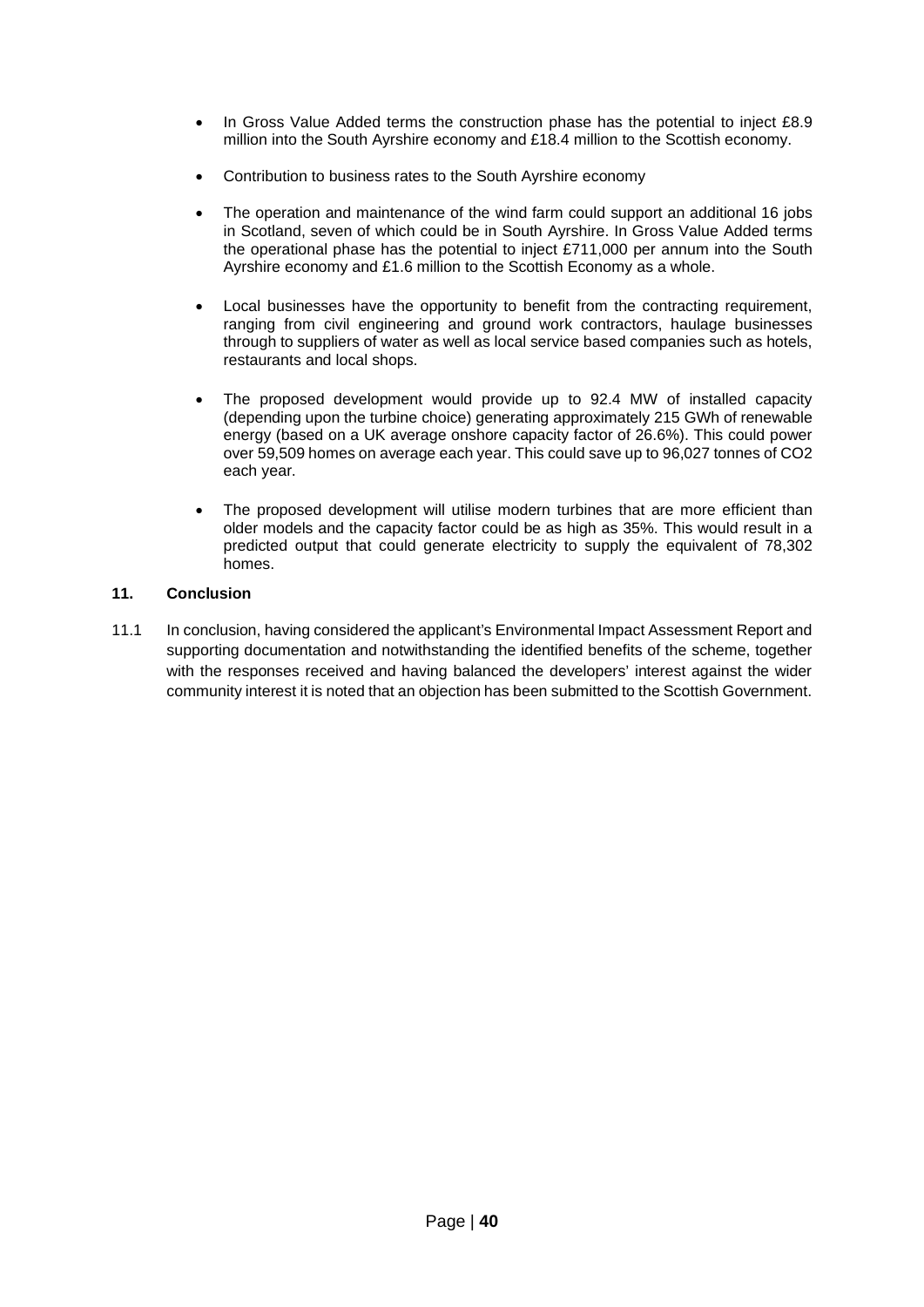# **12. Recommendation**

- 12.1 It is recommended that the Regulatory Panel notes that this report has been submitted as an objection to the Scottish Government, for the reasons (a), (b), (c), (d), (e) and (f) listed below.
- 12.2 That the Regulatory Panel note that in the event that a planning authority objects to a Section 36 application, and does not withdraw its objection, a public inquiry must be held, before the Scottish Ministers decide whether to grant consent (Refer Paragraph 2, Schedule 8 of the Electricity Act, 1989).

# **Reasons for objection:**

# (a) **Landscape and Visual**

That the proposed development is contrary to South Ayrshire Local Development Plan policies 'Wind Energy – Criterion a), b) and c)', 'Sustainable Development' and 'Landscape Quality' and South Ayrshire Council Supplementary Guidance on Wind Energy and SALWCS on the basis of significant adverse landscape and visual effects due to the scale and positioning of the proposed turbines on their own and in combination with the other operational, consented and proposed wind farms in the surrounding area. It is considered that the significant adverse landscape and visual effects of this wind farm could be mitigated by reducing the size and or number of turbines. However, given the vertical height of the proposed turbines, the location is inappropriate given the sensitivity of nearby landscapes. There is no reason to depart from South Ayrshire Local Development Plan policy or Supplementary Guidance on Wind Energy.

# (b) **Landscape and Visual – Aviation lighting**

That the proposed development is contrary to South Ayrshire Local Development Plan policies 'Wind Energy – Criterion a) and b) and LDP Policy Air, Noise and Light Pollution and the Supplementary Guidance: Dark Sky Lighting by reason that the applicant has not demonstrated that aviation lighting would not introduce intrusive and prominent lights into an area important for its dark skies, thus adversely impacting upon views from the Merrick Wild Land Area and transition area of the Dark Sky Park. There is no reason to depart from South Ayrshire Local Development Plan policy or Supplementary Guidance on Wind Energy.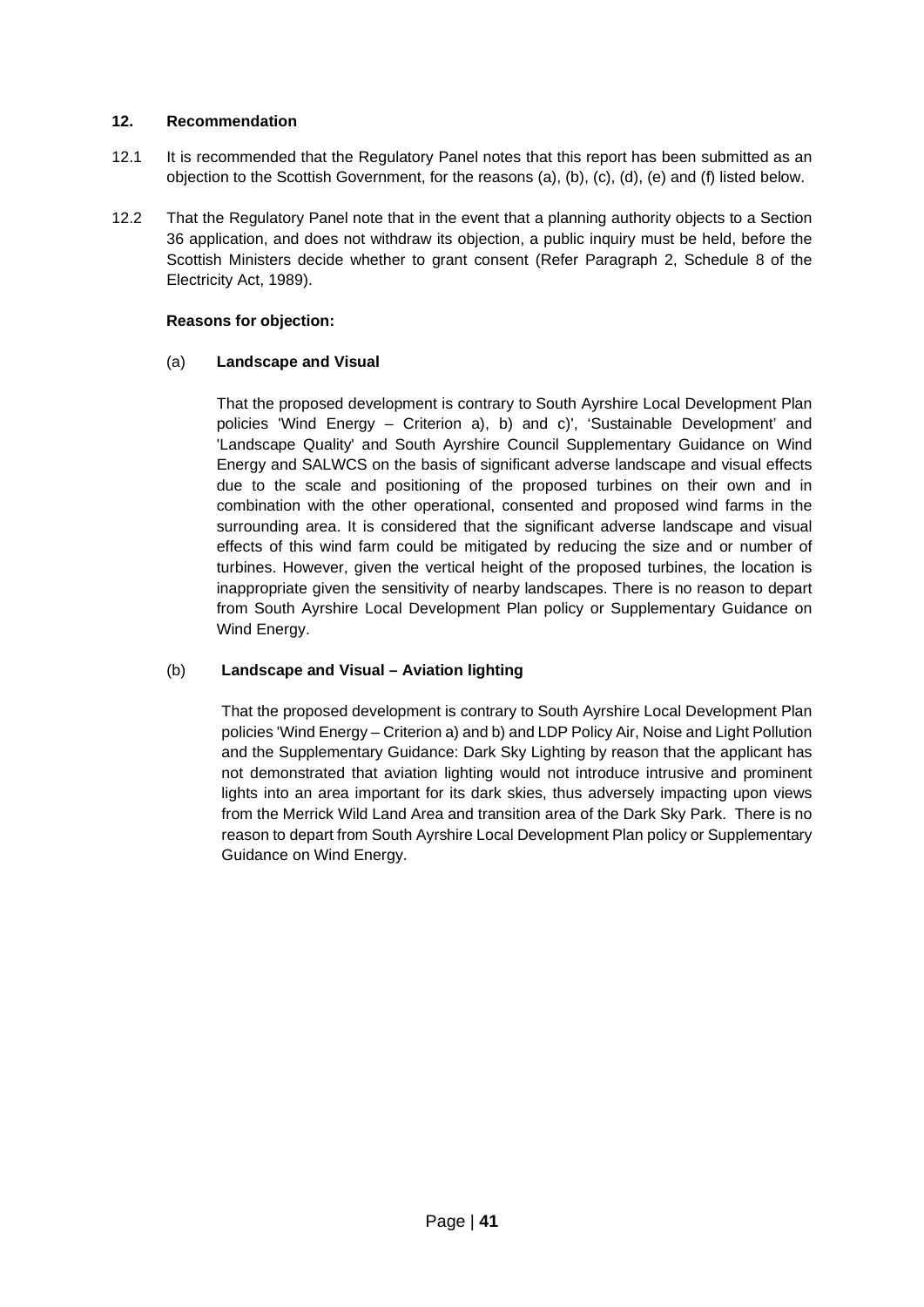# (c) **Landscape and Visual – Tourism and Recreation resource**

That the proposed development is contrary to South Ayrshire Local Development Plan policies 'Wind Energy – Criterion a), b) and c)', 'Sustainable Development' and 'Landscape Quality' and South Ayrshire Council Supplementary Guidance on Wind Energy and SALWCS on the basis of significant adverse landscape and visual effects due to the scale and positioning of the proposed turbines and the associated impacts of these effects on the tourism and recreational resource of the locality including the; Merrick Wild Land Area, Galloway Forest Park, The Dark Sky Park, stretches of the National Cycle Route 7, including at the Nic O The Balloch, stretches of the Ayrshire Alps Cycle Park and important viewpoints including Colonel Hunter Blair Monument, Cornish Hill and Shalloch on Minnoch Hill. It is considered that the significant adverse landscape and visual effects of this wind farm could be mitigated by reducing the size or number of turbines. However, given the vertical height of the proposed turbines the location of this proposal is inappropriate given the sensitivity of nearby landscapes. There is no reason to depart from South Ayrshire Local Development Plan policy or Supplementary Guidance on Wind Energy.

# (d) **Glasgow Prestwick Airport**

That the proposed development is contrary to South Ayrshire Local Development Plan policies 'Wind Energy – Criterion f), 'Sustainable Development' and South Ayrshire Council Supplementary Guidance on Wind Energy on the basis that the developer has not demonstrated that their development does not impinge on the current operation of Glasgow Prestwick Airport as an agreed radar mitigation is not in place and available and maintained for the lifetime of the windfarm. There is no reason to depart from South Ayrshire Local Development Plan policy or Supplementary Guidance on Wind Energy.

# (e) **Private Water Supplies**

That the proposed development is contrary to South Ayrshire Local Development Plan policies; 'Wind Energy', 'Sustainable Development' and 'Water Environment' and South Ayrshire Council Supplementary Guidance on Wind Energy on the basis that there is insufficient information to demonstrate that the private water supply for Dobbingston Farm and the catchment which feeds the source will not be damaged or destroyed by this development proposal. There is no reason to depart from South Ayrshire Local Development Plan policy or Supplementary Guidance on Wind Energy.

### (f) **Safety and Convenience of Road Users**

The proposal would result in an unacceptable increase in HGV traffic using the U25 unclassified road which is of inadequate construction standard, width and which has inadequate provision of inter-visible passing places to adequately cope with the volume of traffic that will be generated during the construction phase. The proposed development will therefore pose a danger to the safety of road users and potentially result in severance of access to the residential and farm properties served by the U25 road over a prolonged period.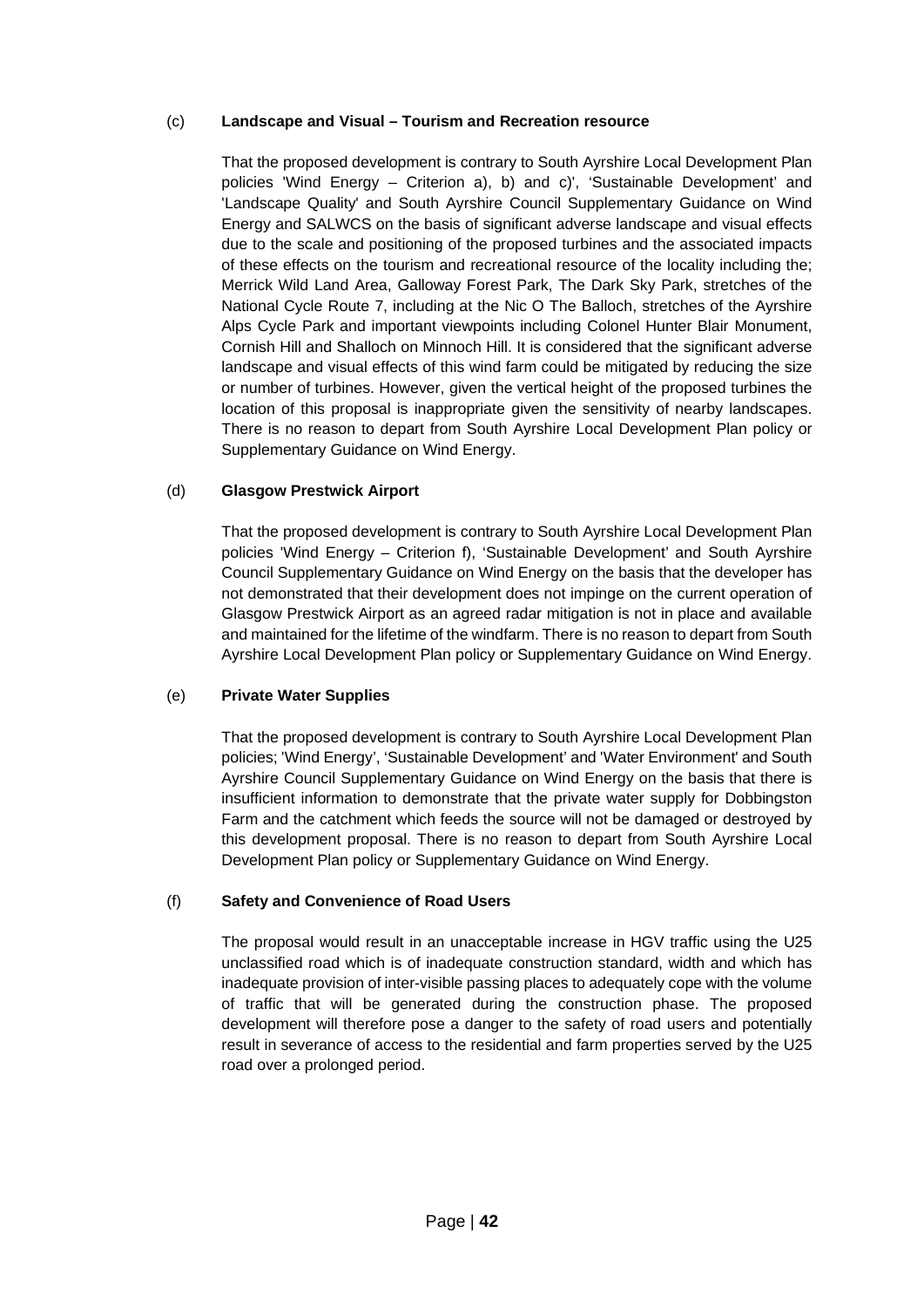#### **Comment to Scottish Government**

#### **Conditions**

Should the Scottish Government be minded to grant this application, South Ayrshire Council requests that it be consulted on proposed conditions prior to the grant of permission, In addition to the mitigation measures identified within the EIA Report that require to be conditioned the following additional matters have been identified: In relation to forestry, any conditions should include a requirement to attain the highest standard of forest felling and restocking design which will enhance landscape character and views in accordance with the 2014 Ayrshire & Arran Forestry and Woodland Strategy and the UK Forestry Standard. In relation to micro-siting, there should be a condition ensuring that there is no increase in the extent of visibility of the proposal seen from the B741 looking towards Kilkerran House and Inventory Listed Garden and Designed Landscape (EIA-R Viewpoint 4). Conditions are also required in relation to control of blasting at the borrow pit locations

#### **Comments**

In relation to the proposed access onto the B741 at Dailly for use by abnormal loads further consideration is required in relation to the effect on the amenity of the adjacent residential properties.

Further consideration is required in relation to the use of the U25 road for delivery of construction materials to the site using HGV and the traffic and transportation implications on the alternative routes if the U25 is excluded.

### **Background Papers:**

- 1. Application form, plans and supporting documentation including Environmental Impact Assessment Report and Addendum.
- 2. Consultation responses to the ECU
- 3. Representations to the ECU
- 4. Scottish Planning Policy (SPP)
- 5. Historic Environment Scotland Policy Statement
- 6. Managing Change in the Historic Environment Setting
- 7. Planning Advice Note 2/2011 " Planning & Archaeology"
- 8. Adopted South Ayrshire Council Local Development Plan
- 9. Proposed South Ayrshire Local Development Plan 2
- 10. South Ayrshire Council Supplementary Guidance: Wind Energy (adopted 2015)
- 11. South Ayrshire Landscape Wind Capacity Study 2018
- 12. South Ayrshire Local Landscape Designations review (2018)
- 13. South Ayrshire Supplementary Guidance: Dark Sky Lighting (adopted 2016)
- 14. SNH Guidance- Siting and Design of Windfarms 2017, V3a
- 15. Residential Visual Amenity Assessment Technical Guidance Note 2/19 (Landscape Institute)

### **Person to Contact:**

Alan Edgar, Supervisory Planner – Place Planning - 01292 616 683